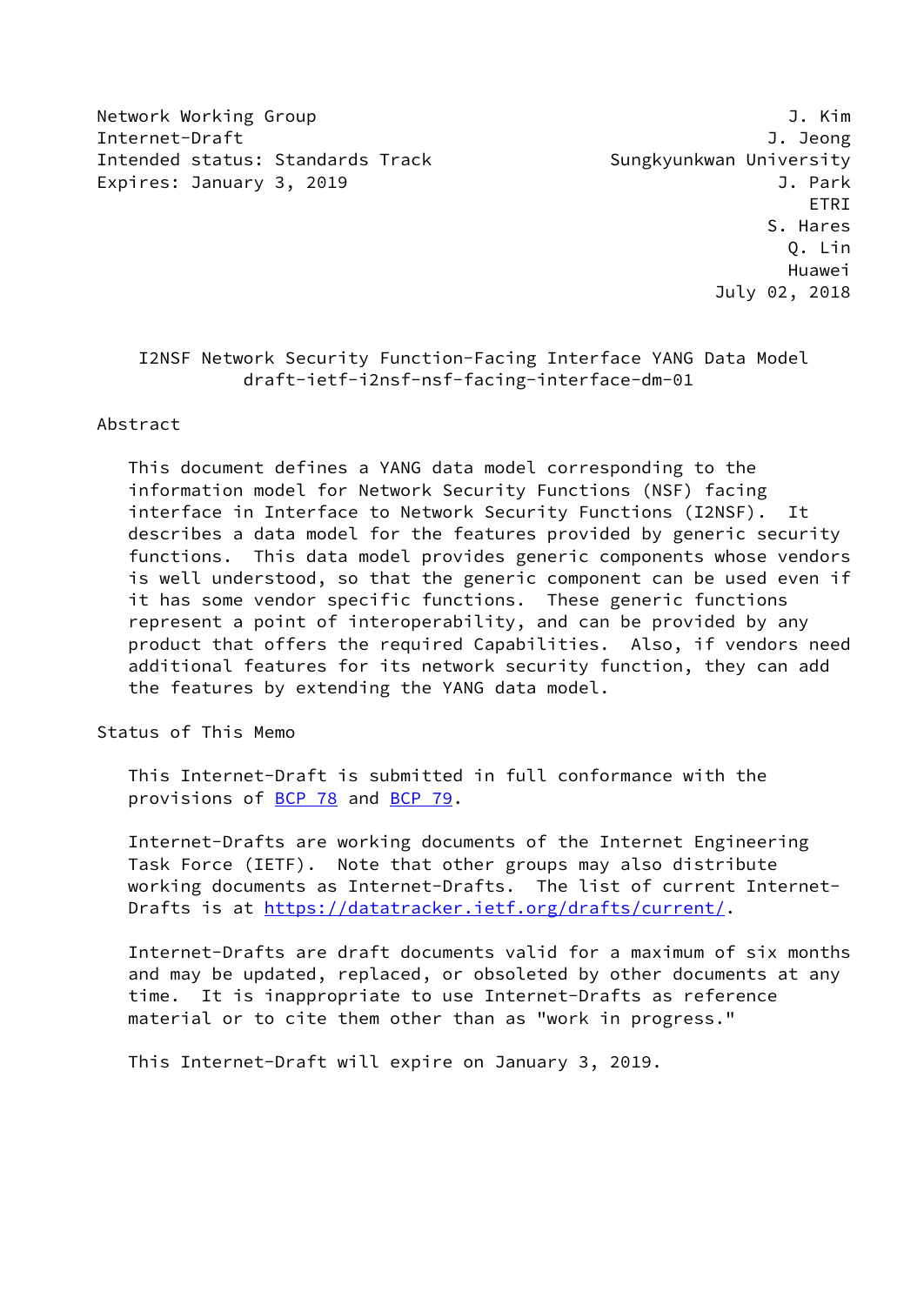<span id="page-1-0"></span>Internet-Draft NSF-Facing Interface YANG Data Model July 2018

#### Copyright Notice

 Copyright (c) 2018 IETF Trust and the persons identified as the document authors. All rights reserved.

This document is subject to **[BCP 78](https://datatracker.ietf.org/doc/pdf/bcp78)** and the IETF Trust's Legal Provisions Relating to IETF Documents [\(https://trustee.ietf.org/license-info](https://trustee.ietf.org/license-info)) in effect on the date of publication of this document. Please review these documents carefully, as they describe your rights and restrictions with respect to this document. Code Components extracted from this document must include Simplified BSD License text as described in Section 4.e of the Trust Legal Provisions and are provided without warranty as described in the Simplified BSD License.

## Table of Contents

| $\frac{3}{3}$                                                                            |
|------------------------------------------------------------------------------------------|
|                                                                                          |
|                                                                                          |
| $\overline{4}$                                                                           |
| $\overline{4}$<br>$\underline{4}$ . The Structure and Objective of I2NSF Security Policy |
| $\overline{4}$<br>4.1. I2NSF Security Policy Rule                                        |
| $\overline{4}$                                                                           |
|                                                                                          |
|                                                                                          |
| $\frac{4}{5}$                                                                            |
| I2NSF Security Policy Rule                                                               |
| $rac{5}{7}$                                                                              |
| 8                                                                                        |
| 10                                                                                       |
| 12                                                                                       |
| IETF NSF-Facing Interface YANG Data Module<br>12                                         |
| 46                                                                                       |
| 46                                                                                       |
| 47                                                                                       |
| 47                                                                                       |
| Normative References<br>47                                                               |
| 10.2. Informative References<br>47                                                       |
|                                                                                          |
| <u>49</u>                                                                                |
| 49                                                                                       |
| Appendix A. Changes from draft-ietf-i2nsf-nsf-facing-interface-                          |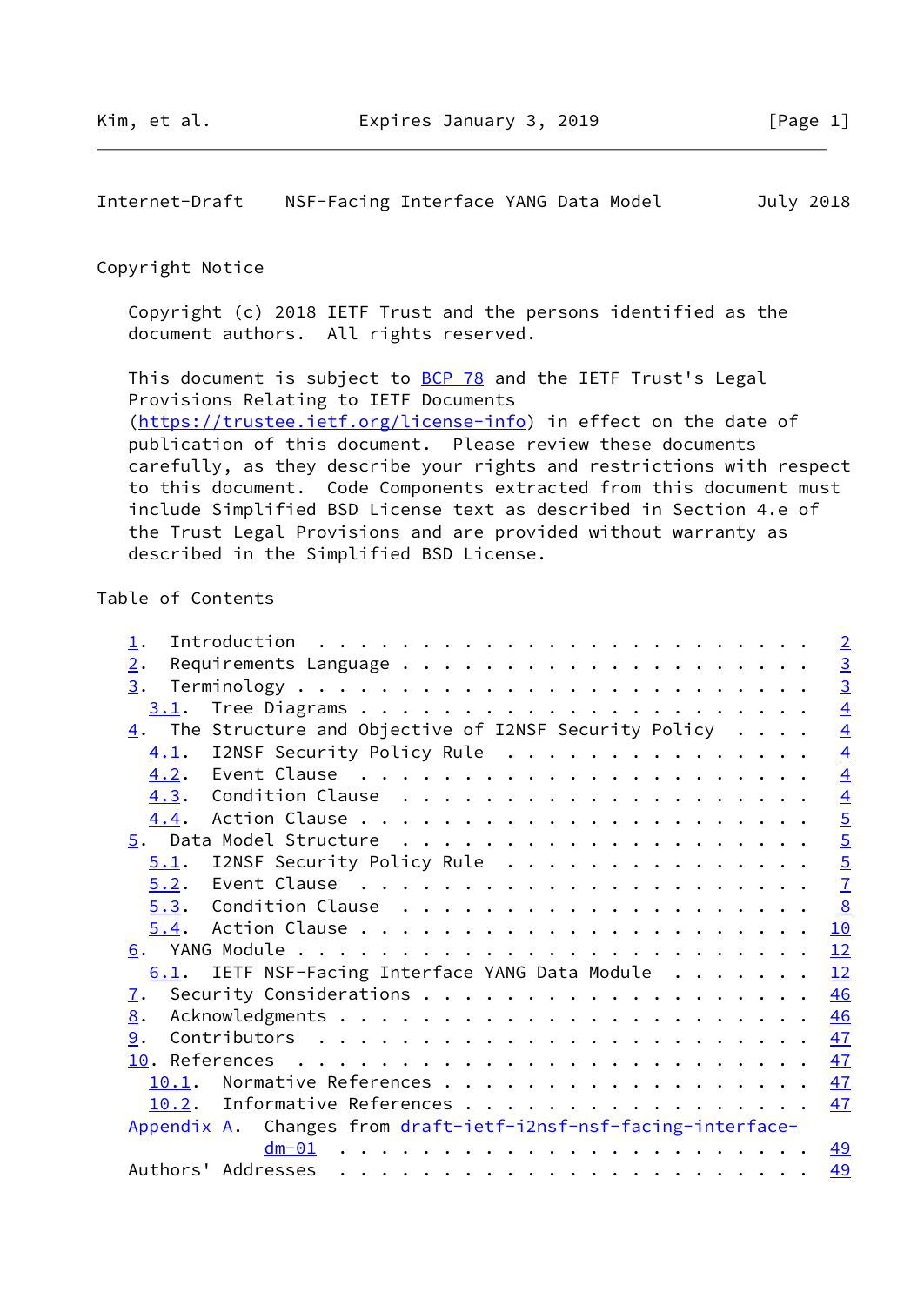### <span id="page-2-0"></span>[1](#page-2-0). Introduction

 This document defines a YANG [\[RFC6020](https://datatracker.ietf.org/doc/pdf/rfc6020)] data model for the configuration of security services with the information model for Network Security Functions (NSF) facing interface in Interface to

| Kim, et al. | Expires January 3, 2019 | [Page 2] |
|-------------|-------------------------|----------|
|             |                         |          |

<span id="page-2-2"></span>Internet-Draft NSF-Facing Interface YANG Data Model July 2018

 Network Security Functions (I2NSF). It provides a specific information model and the corresponding data models for generic network security functions (i.e., network security functions), as defined in [[i2nsf-nsf-cap-im\]](#page-53-1). With these data model, I2NSF controller can control the capabilities of NSFs.

 The "Event-Condition-Action" (ECA) policy model is used as the basis for the design of I2NSF Policy Rules.

 The "ietf-i2nsf-nsf-facing-interface" YANG module defined in this document provides the following features:

- o configuration of I2NSF security policy rule for generic network security function policy
- o configuration of event clause for generic network security function policy
- o configuration of condition clause for generic network security function policy
- o configuration of action clause for generic network security function policy
- <span id="page-2-1"></span>[2](#page-2-1). Requirements Language

 The key words "MUST", "MUST NOT", "REQUIRED", "SHALL", "SHALL NOT", "SHOULD", "SHOULD NOT", "RECOMMENDED", "MAY", and "OPTIONAL" in this document are to be interpreted as described in [\[RFC2119](https://datatracker.ietf.org/doc/pdf/rfc2119)].

<span id="page-2-3"></span>[3](#page-2-3). Terminology

 This document uses the terminology described in [\[i2nsf-nsf-cap-im](#page-53-1)][i2rs-rib-data-model][\[supa-policy-info-model](#page-53-2)]. Especially, the following terms are from [\[supa-policy-info-model](#page-53-2)]: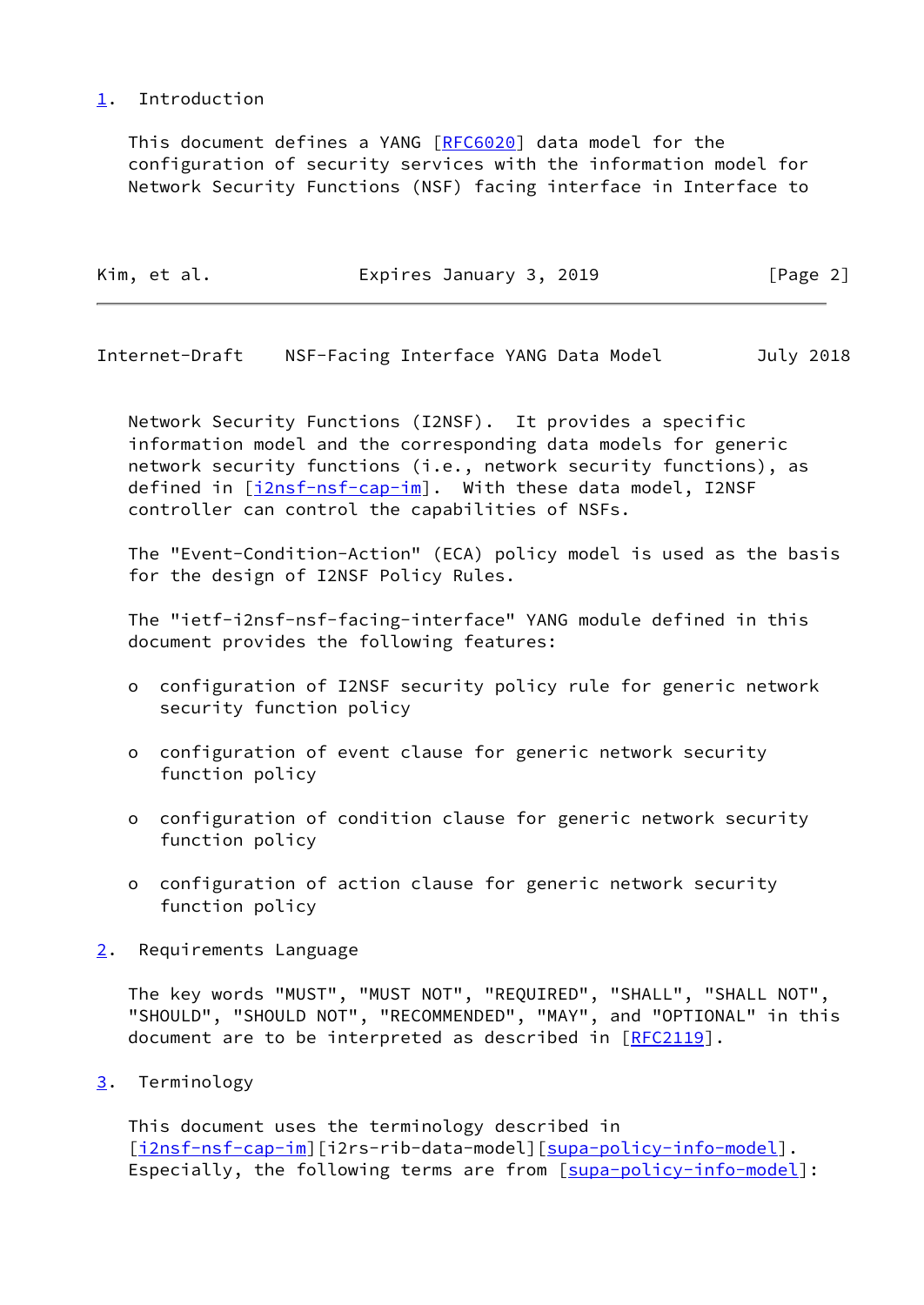- o Data Model: A data model is a representation of concepts of interest to an environment in a form that is dependent on data repository, data definition language, query language, implementation language, and protocol.
- o Information Model: An information model is a representation of concepts of interest to an environment in a form that is independent of data repository, data definition language, query language, implementation language, and protocol.

| Expires January 3, 2019<br>Kim, et al. | [Page 3] |
|----------------------------------------|----------|
|----------------------------------------|----------|

<span id="page-3-1"></span>Internet-Draft NSF-Facing Interface YANG Data Model July 2018

<span id="page-3-0"></span>[3.1](#page-3-0). Tree Diagrams

 A simplified graphical representation of the data model is used in this document. The meaning of the symbols in these diagrams [\[i2rs-rib-data-model](#page-53-3)] is as follows:

- o Brackets "[" and "]" enclose list keys.
- o Abbreviations before data node names: "rw" means configuration (read-write) and "ro" state data (read-only).
- o Symbols after data node names: "?" means an optional node and "\*" denotes a "list" and "leaf-list".
- o Parentheses enclose choice and case nodes, and case nodes are also marked with a colon (":").
- o Ellipsis ("...") stands for contents of subtrees that are not shown.
- <span id="page-3-2"></span>[4](#page-3-2). The Structure and Objective of I2NSF Security Policy

<span id="page-3-3"></span>[4.1](#page-3-3). I2NSF Security Policy Rule

 This shows a policy rule for generic network security functions. The object of a policy rule is defined as policy information and rule information. This includes ECA Policy Rule such as Event Clause Objects, Condition Clause Objects, Action Clause Objects, Resolution Strategy, and Default Action.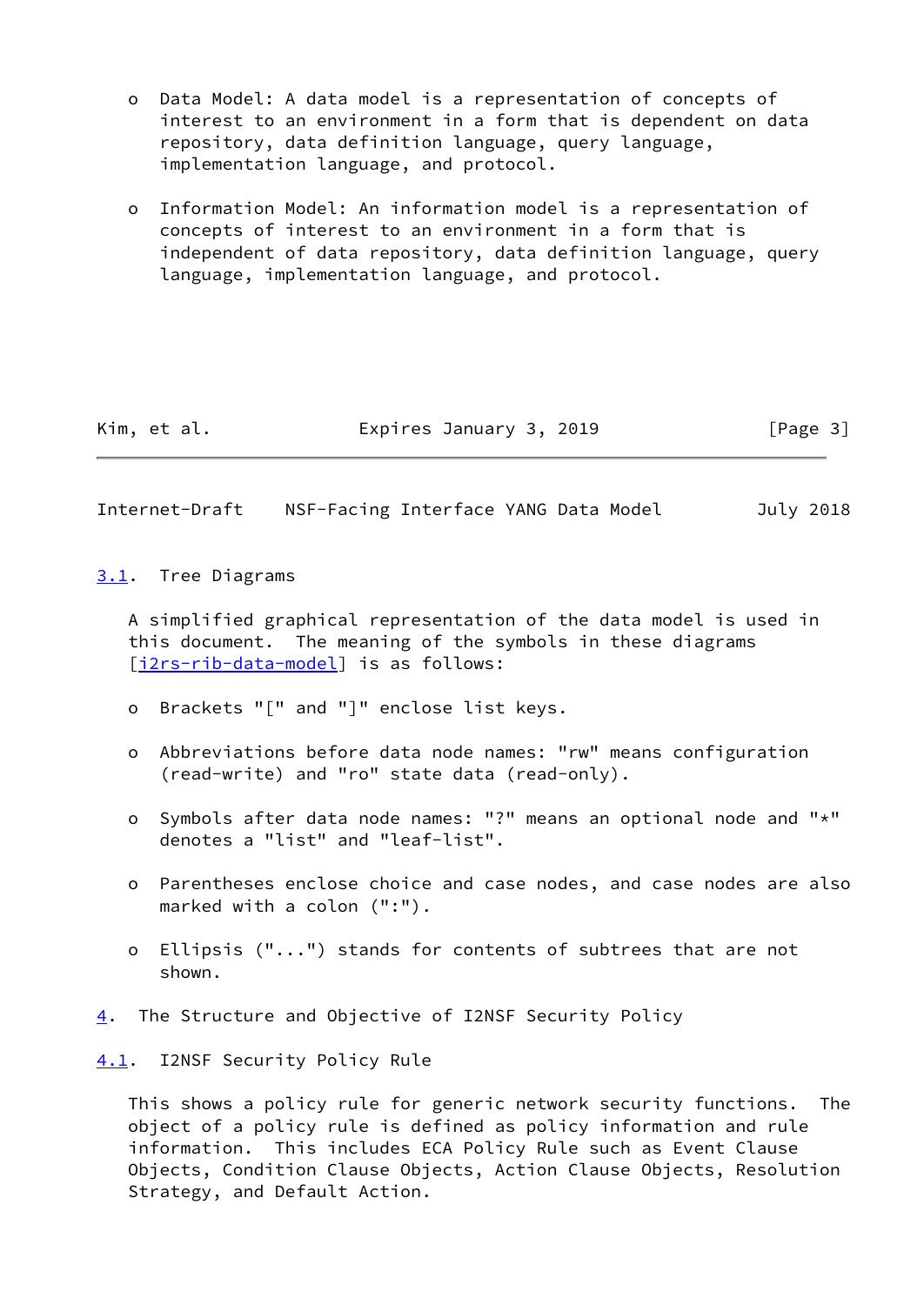#### <span id="page-4-0"></span>[4.2](#page-4-0). Event Clause

 This shows an event clause for generic network security functions. An Event is any important occurrence in time of a change in the system being managed, and/or in the environment of the system being managed. When used in the context of I2NSF Policy Rules, it is used to determine whether the Condition clause of the I2NSF Policy Rule can be evaluated or not. The object of an event clauses is defined as user security event, device security event, system security event, and time security event. The objects of event clauses can be extended according to specific vendor event features.

#### <span id="page-4-1"></span>[4.3](#page-4-1). Condition Clause

 This shows a condition clause for generic network security functions. A condition is defined as a set of attributes, features, and/or values that are to be compared with a set of known attributes, features, and/or values in order to determine whether or not the set

| Kim, et al. | Expires January 3, 2019 | [Page 4] |
|-------------|-------------------------|----------|
|-------------|-------------------------|----------|

<span id="page-4-3"></span>Internet-Draft NSF-Facing Interface YANG Data Model July 2018

 of Actions in that (imperative) I2NSF Policy Rule can be executed or not. These objects are defined as packet security condition, packet payload security condition, target security condition, user security condition, context condition, and generic context condition. The objects of action clauses can be extended according to specific vendor condition features.

## <span id="page-4-2"></span>[4.4](#page-4-2). Action Clause

 This shows an action clause for generic network security functions. An action is used to control and monitor aspects of flow-based NSFs when the event and condition clauses are satisfied. NSFs provide security functions by executing various Actions. The object of an action clause is defined as ingress action, egress action, and apply profile action. The objects of action clauses can be extended according to specific vendor action features.

<span id="page-4-4"></span>[5](#page-4-4). Data Model Structure

 This section shows a data model structure tree of generic network security functions that are defined in the [[i2nsf-nsf-cap-im\]](#page-53-1).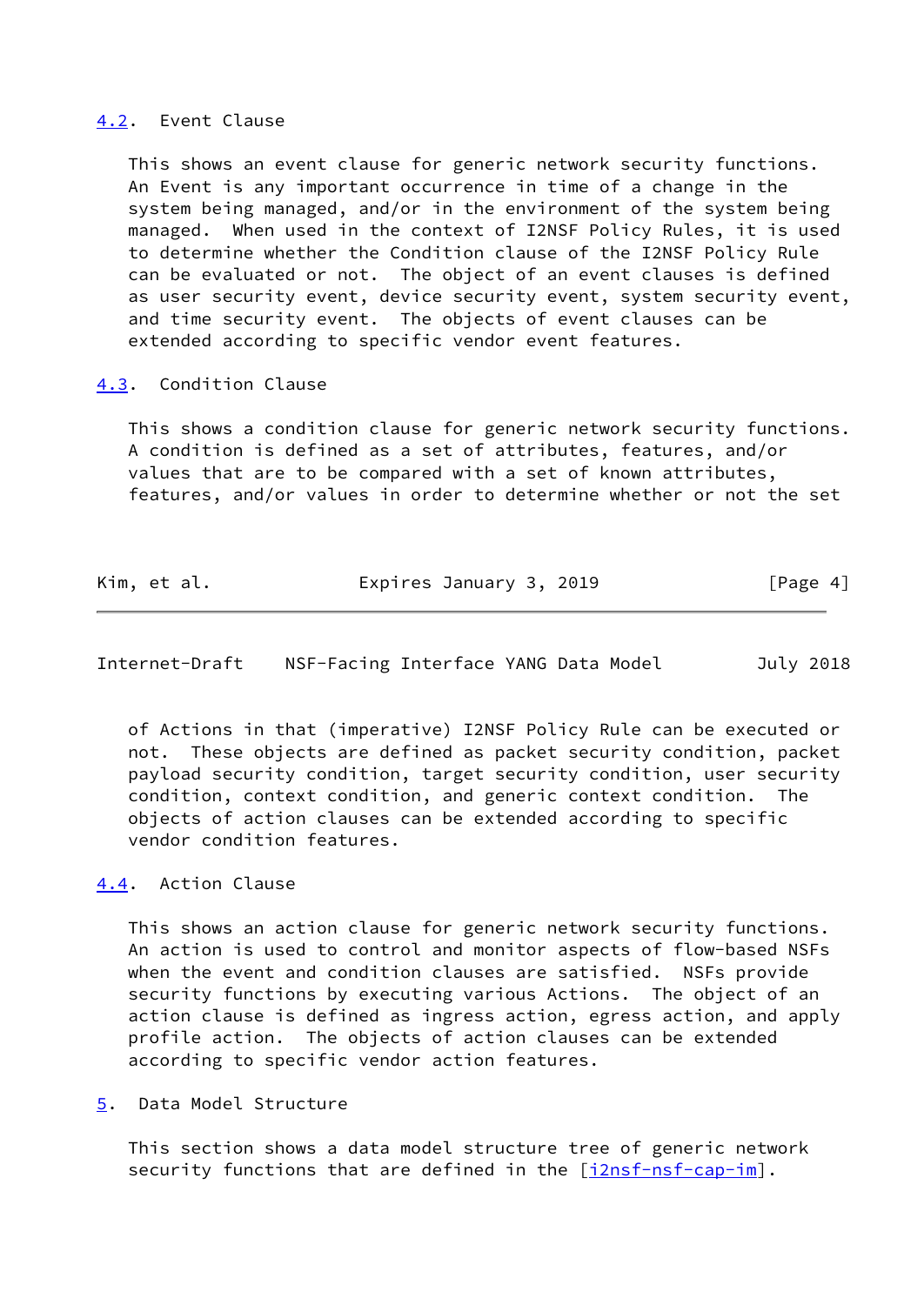- o Consideration of ECA Policy Model by Aggregating the Event, Condition, and Action Clauses Objects.
- o Consideration of Capability Algebra.
- o Consideration of NSFs Capability Categories (i.e., Network Security, Content Security, and Attack Mitigation Capabilities).
- o Definitions for Network Security Event Class, Network Security Condition Class, and Network Security Action Class.

<span id="page-5-0"></span>[5.1](#page-5-0). I2NSF Security Policy Rule

 The data model for the identification of network security policy has the following structure:

| module: ietf-i2nsf-policy-rule-for-nsf |         |
|----------------------------------------|---------|
| +--rw i2nsf-security-policy            |         |
| +--rw policy-name?<br>string           |         |
| +--rw rules* [rule-name]               |         |
| +--rw rule-name                        | string  |
| +--rw rule-description?                | string  |
| +--rw rule-priority?                   | uint8   |
| +--rw enable?                          | boolean |
| +--rw session-aging-time?              | uint16  |
| +--rw long-connection                  |         |

Kim, et al. **Expires January 3, 2019** [Page 5]

Internet-Draft NSF-Facing Interface YANG Data Model July 2018

 | | | +--rw enable? boolean | | | +--rw during? uint16 | | +--rw policy-event-clause-agg-ptr\* instance-identifier | | +--rw policy-condition-clause-agg-ptr\* instance-identifier | | +--rw policy-action-clause-agg-ptr\* instance-identifier | | +--rw time-zone | | +--rw absolute-time-zone | | | +--rw time |  $+--rw$  start-time? yang:date-and-time | +--rw end-time? yang:date-and-time | | | +--rw date | | | +--rw absolute-date? yang:date-and-time | | +--rw periodic-time-zone | | +--rw day |  $+-rw$  sunday? boolean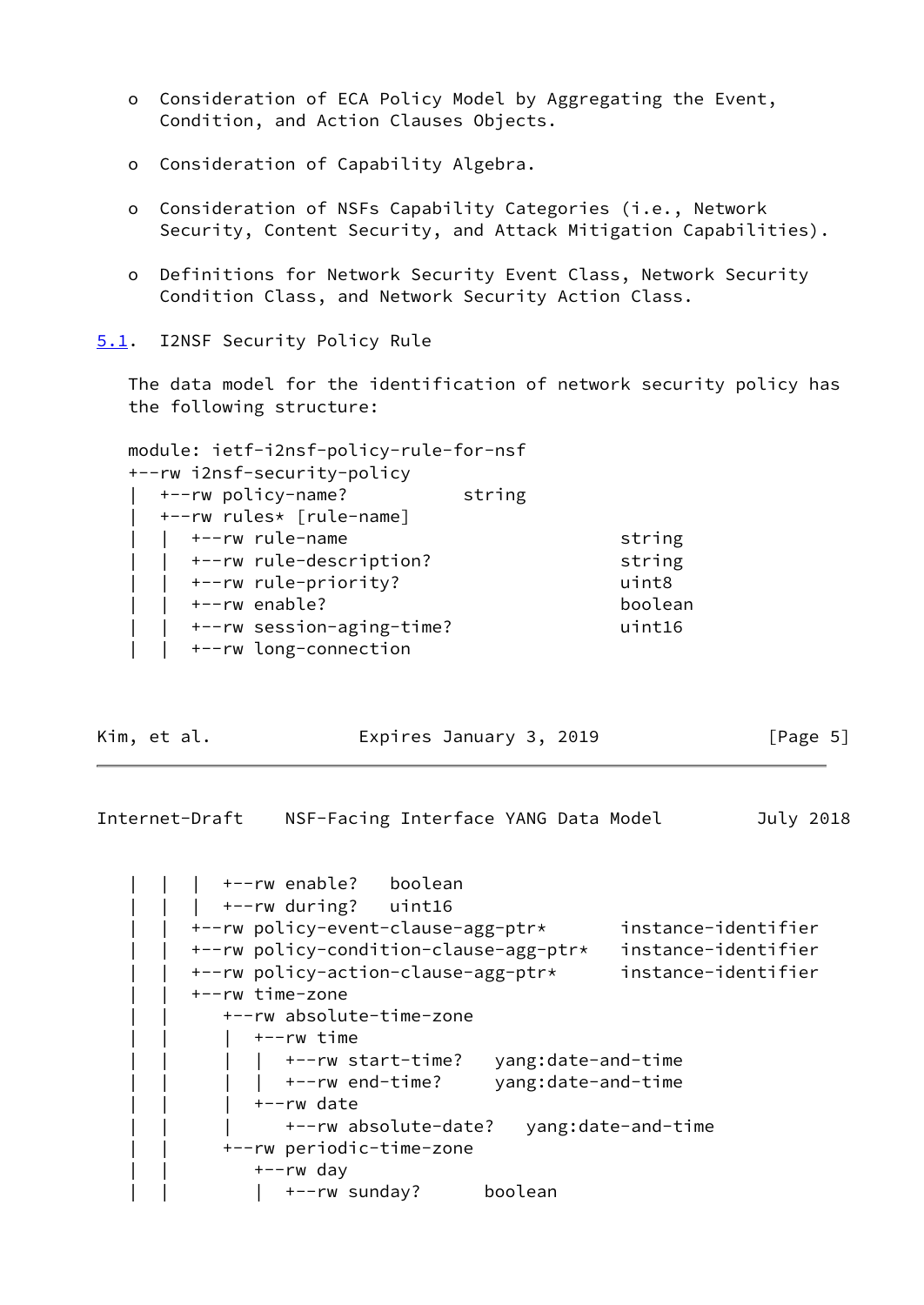| | | +--rw monday? boolean +--rw tuesday? boolean +--rw wednesday? boolean +--rw thursday? boolean | | | +--rw friday? boolean +--rw saturday? boolean | | +--rw month | | +--rw january? boolean | | +--rw february? boolean | | +--rw march? boolean | | +--rw april? boolean | | +--rw may? boolean | | +--rw june? boolean | | +--rw july? boolean | | +--rw august? boolean | | +--rw september? boolean | | +--rw october? boolean | | +--rw november? boolean | | +--rw december? boolean | +--rw resolution-strategy | | +--rw (resolution-strategy-type)?  $+--:$  (fmr) | +--rw first-matching-rule? boolean | | +--:(lmr) | | +--rw last-matching-rule? boolean | +--rw default-action | | +--rw default-action-type? boolean | +--rw rule-group | +--rw groups\* [group-name] | +--rw group-name string | +--rw rule-range | | +--rw start-rule? string | | +--rw end-rule? string

Kim, et al. Expires January 3, 2019 [Page 6]

<span id="page-6-0"></span>Internet-Draft NSF-Facing Interface YANG Data Model July 2018

 | +--rw enable? boolean | +--rw description? string +--rw event-clause-container | ... +--rw condition-clause-container | ... +--rw action-clause-container ...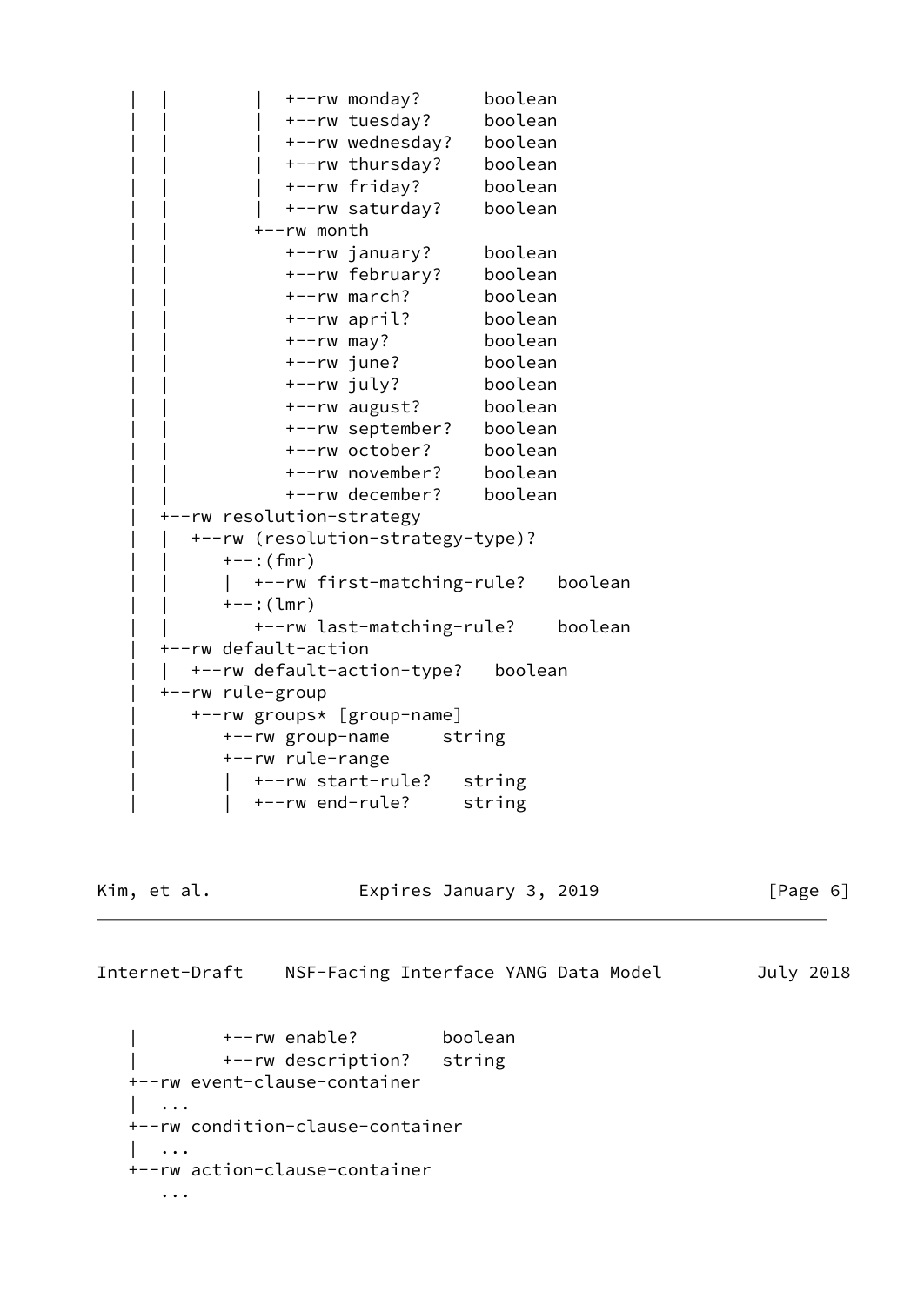Figure 1: Data Model Structure for Network Security Policy Identification

<span id="page-7-0"></span>[5.2](#page-7-0). Event Clause

The data model for event rule has the following structure:

```
 module: ietf-i2nsf-policy-rule-for-nsf
   +--rw i2nsf-security-policy* [policy-name]
 | ...
      | +--rw eca-policy-rules* [rule-id]
          | ...
      | +--rw resolution-strategy
          | ...
      | +--rw default-action
          | ...
    +--rw event-clause-container
      | +--rw event-clause-list* [eca-object-id]
         | +--rw entity-class? identityref
        +--rw eca-object-id string
         | +--rw description? string
         | +--rw sec-event-content string
         | +--rw sec-event-format sec-event-format
        +--rw sec-event-type string
    +--rw condition-clause-container
       | ...
   +--rw action-clause-container
       ...
```
Figure 2: Data Model Structure for Event Rule

 These objects are defined as user security event, device security event, system security event, and time security event. These objects can be extended according to specific vendor event features. We will add additional event objects for more generic network security functions.

| Kim, et al. | Expires January 3, 2019 | [Page 7] |
|-------------|-------------------------|----------|
|             |                         |          |

<span id="page-7-2"></span>Internet-Draft NSF-Facing Interface YANG Data Model July 2018

<span id="page-7-1"></span>[5.3](#page-7-1). Condition Clause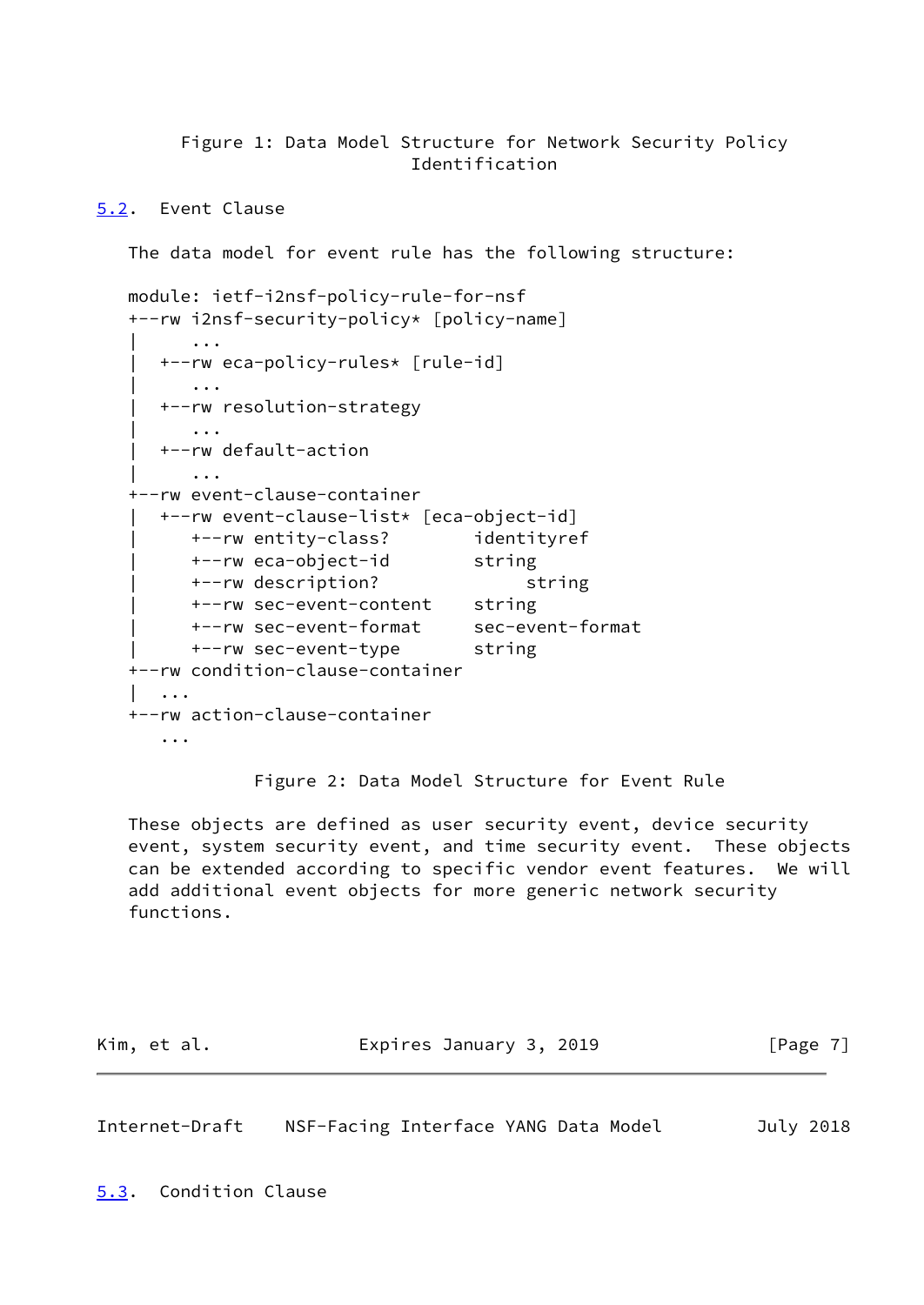```
 The data model for condition rule has the following structure:
module: ietf-i2nsf-policy-rule-for-nsf
+--rw i2nsf-security-policy* [policy-name]
     | ...
   | +--rw eca-policy-rules* [rule-id]
     | ...
   | +--rw resolution-strategy
      | ...
   | +--rw default-action
\| ...
+--rw event-clause-container
   | ...
+--rw condition-clause-container
  | +--rw condition-clause-list* [eca-object-id]
     | +--rw entity-class? identityref
     +--rw eca-object-id string
     | +--rw packet-security-condition
        +--rw packet-description? string
        | | +--rw packet-security-mac-condition
           | | | +--rw pkt-sec-cond-mac-dest* yang:phys-address
           | | | +--rw pkt-sec-cond-mac-src* yang:phys-address
           | | | +--rw pkt-sec-cond-mac-8021q* string
           | | | +--rw pkt-sec-cond-mac-ether-type* string
           | | | +--rw pkt-sec-cond-mac-tci* string
        | | +--rw packet-security-ipv4-condition
           | | | +--rw pkt-sec-cond-ipv4-header-length* uint8
           | | | +--rw pkt-sec-cond-ipv4-tos* uint8
           | | | +--rw pkt-sec-cond-ipv4-total-length* uint16
           | | | +--rw pkt-sec-cond-ipv4-id* uint8
           | | | +--rw pkt-sec-cond-ipv4-fragment* uint8
           | | | +--rw pkt-sec-cond-ipv4-fragment-offset* uint16
           | | | +--rw pkt-sec-cond-ipv4-ttl* uint8
           | | | +--rw pkt-sec-cond-ipv4-protocol* uint8
           | | | +--rw pkt-sec-cond-ipv4-src* inet:ipv4-address
           | | | +--rw pkt-sec-cond-ipv4-dest* inet:ipv4-address
           | | | +--rw pkt-sec-cond-ipv4-ipopts? string
           | | | +--rw pkt-sec-cond-ipv4-sameip? boolean
           | | | +--rw pkt-sec-cond-ipv4-geoip* string
        | | +--rw packet-security-ipv6-condition
           | | | +--rw pkt-sec-cond-ipv6-dscp* string
           | | | +--rw pkt-sec-cond-ipv6-ecn* string
           | | | +--rw pkt-sec-cond-ipv6-traffic-class* uint8
           | | | +--rw pkt-sec-cond-ipv6-flow-label* uint32
           | | | +--rw pkt-sec-cond-ipv6-payload-length* uint16
           | | | +--rw pkt-sec-cond-ipv6-next-header* uint8
```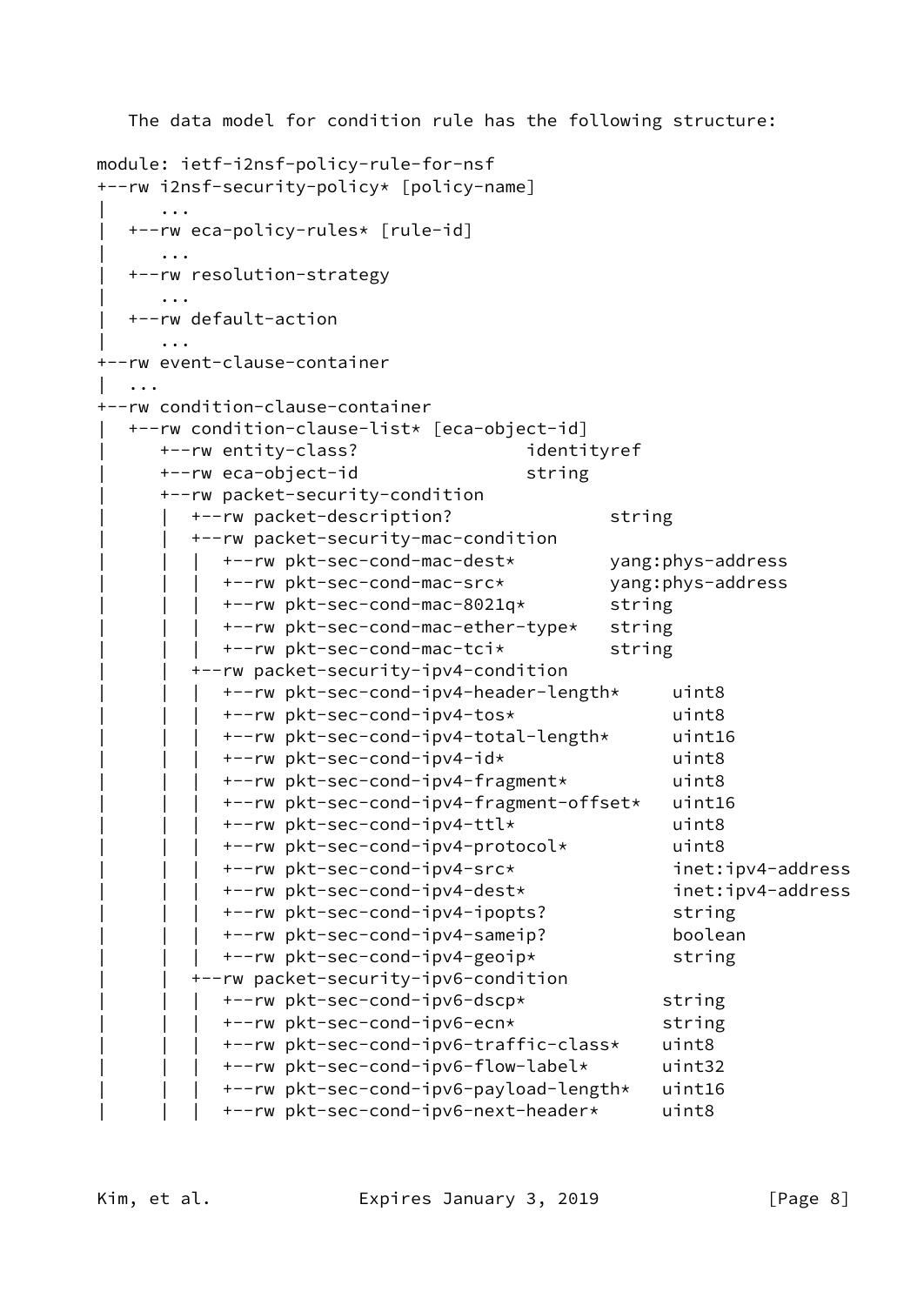```
| | | +--rw pkt-sec-cond-ipv6-hop-limit* uint8
     | | | +--rw pkt-sec-cond-ipv6-src* inet:ipv6-address
     | | | +--rw pkt-sec-cond-ipv6-dest* inet:ipv6-address
   | | +--rw packet-security-tcp-condition
     | | | +--rw pkt-sec-cond-tcp-src-port* inet:port-number
     | | | +--rw pkt-sec-cond-tcp-dest-port* inet:port-number
     | | | +--rw pkt-sec-cond-tcp-seq-num* uint32
     | | | +--rw pkt-sec-cond-tcp-ack-num* uint32
     | | | +--rw pkt-sec-cond-tcp-window-size* uint16
     | | | +--rw pkt-sec-cond-tcp-flags* uint8
   | | +--rw packet-security-udp-condition
     | | | +--rw pkt-sec-cond-udp-src-port* inet:port-number
     | | | +--rw pkt-sec-cond-udp-dest-port* inet:port-number
     | | | +--rw pkt-sec-cond-udp-length* string
   | | +--rw packet-security-icmp-condition
     | | +--rw pkt-sec-cond-icmp-type* uint8
     | | +--rw pkt-sec-cond-icmp-code* uint8
     | | +--rw pkt-sec-cond-icmp-seg-num* uint32
| +--rw packet-payload-condition
  | | +--rw packet-payload-description? string
  | | +--rw pkt-payload-content* string
| +--rw acl-number? uint32
| +--rw application-condition
  | | +--rw application-description? string
  | | +--rw application-object* string
  | | +--rw application-group* string
  | | +--rw application-label* string
  | | +--rw category
     | | +--rw application-category* [name application-subcategory]
        | | +--rw name string
        | | +--rw application-subcategory string
| +--rw target-condition
  | | +--rw target-description? string
  | | +--rw device-sec-context-cond
     | | +--rw pc? boolean
     | | +--rw mobile-phone? boolean
     | | +--rw voip-volte-phone? boolean
     | | +--rw tablet? boolean
     | | +--rw iot? boolean
     | | +--rw vehicle? boolean
| +--rw users-condition
  | | +--rw users-description? string
  | | +--rw user
     | | | +--rw (user-name)?
        +--: (tenant)
         | +--rw tenant uint8
```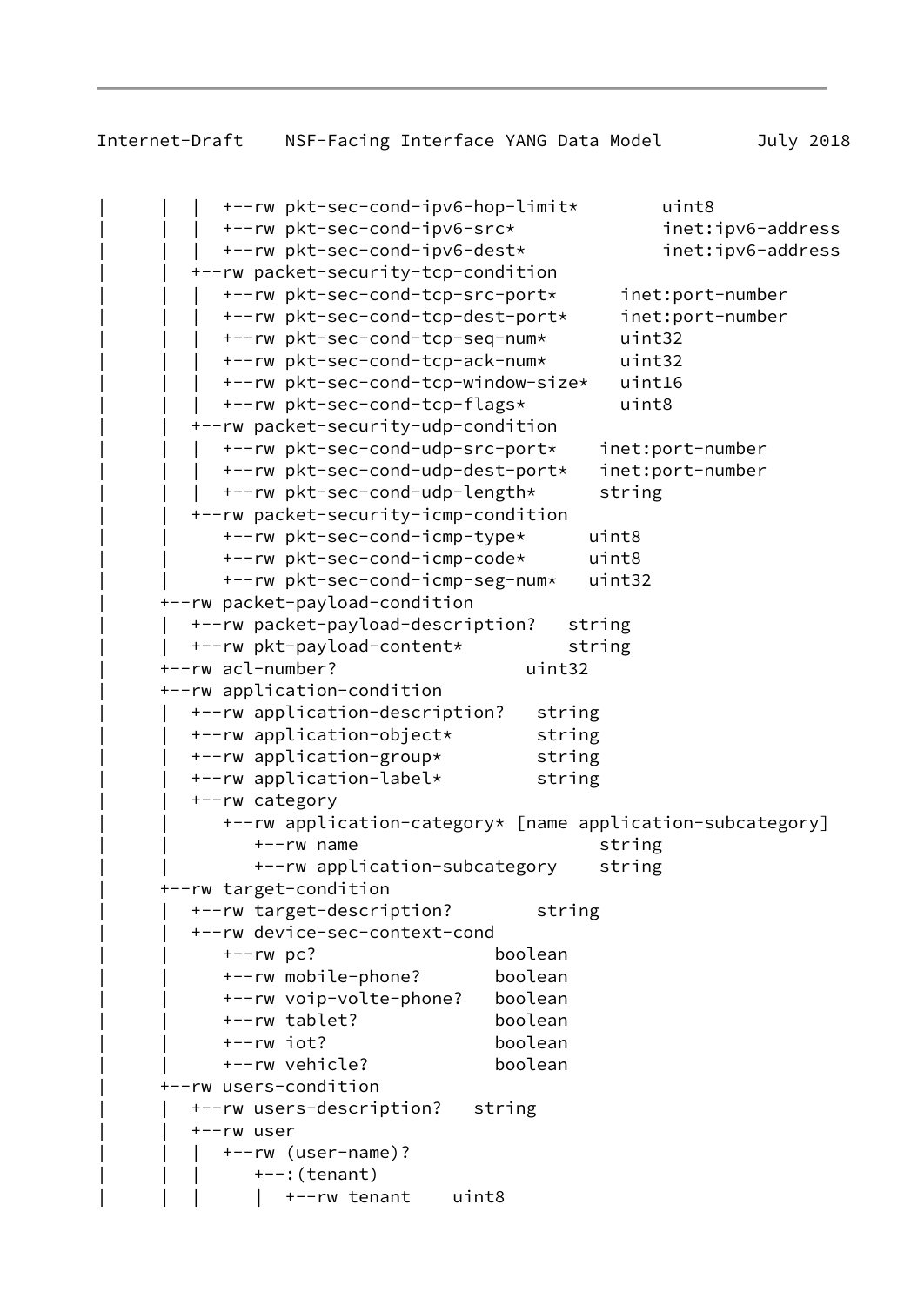```
| | | +--:(vn-id)
| | | +--rw vn-id uint8
```
Kim, et al. **Expires January 3, 2019** [Page 9]

#### <span id="page-10-1"></span>Internet-Draft NSF-Facing Interface YANG Data Model July 2018

```
+--rw group
           | | | +--rw (group-name)?
              +--: (tenant)
             | +--rw tenant uint8
              ---:(vn-id)
      | | | +--rw vn-id uint8
        | | +--rw security-grup string
      | +--rw url-category-condition
      | | +--rw pre-defined-category* string
      | | +--rw user-defined-category* string
      | +--rw context-condition
      | | +--rw context-description? string
     | +--rw gen-context-condition
        | +--rw gen-context-description? string
        | +--rw geographic-location
           | +--rw src-geographic-location* uint32
           | +--rw dest-geographic-location* uint32
+--rw action-clause-container
```

```
 ...
```
Figure 3: Data Model Structure for Condition Rule

 These objects are defined as packet security condition, packet payload security condition, target security condition, user security condition, context condition, and generic context condition. These objects can be extended according to specific vendor condition features. We will add additional condition objects for more generic network security functions.

<span id="page-10-0"></span>[5.4](#page-10-0). Action Clause

The data model for action rule has the following structure:

```
 module: ietf-i2nsf-policy-rule-for-nsf
   +--rw i2nsf-security-policy* [policy-name]
 | ...
      | +--rw eca-policy-rules* [rule-id]
 | ...
      | +--rw resolution-strategy
```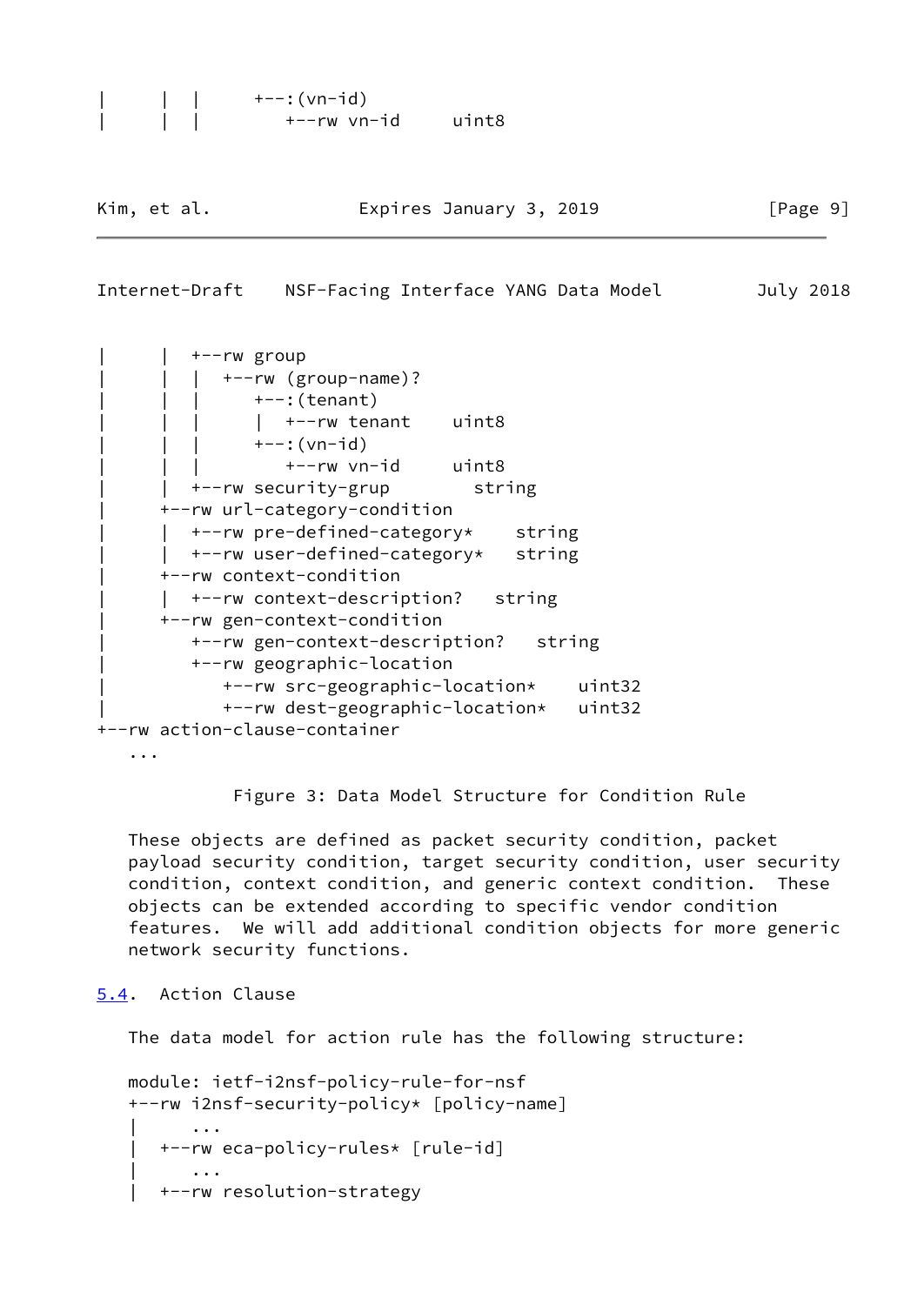```
 | ...
       | +--rw default-action
          | ...
    +--rw event-clause-container
| ...
    +--rw condition-clause-container
      | ...
    +--rw action-clause-container
      +--rw action-clause-list* [eca-object-id]
```
### Kim, et al. **Expires January 3, 2019** [Page 10]

Internet-Draft NSF-Facing Interface YANG Data Model July 2018 +--rw entity-class? identityref +--rw eca-object-id string +--rw rule-log? boolean +--rw session-log? boolean +--rw ingress-action | +--rw ingress-description? string | +--rw ingress-action-type? ingress-action +--rw egress-action | +--rw egress-description? string | +--rw egress-action-type? egress-action +--rw apply-profile +--rw profile-description? string +--rw content-security-control | +--rw content-security-control-types | +--rw antivirus? string | +--rw ips? string | +--rw ids? string | +--rw url-filtering? string | +--rw data-filtering? string | +--rw mail-filtering? string | +--rw file-blocking? string | +--rw file-isolate? string | +--rw pkt-capture? string | +--rw application-control? string | +--rw voip-volte? string +--rw attack-mitigation-control +--rw ddos-attack | +--rw ddos-attack-type | +--rw network-layer-ddos-attack | | +--rw network-layer-ddos-attack-type | | +--rw syn-flood? string | | +--rw udp-flood? string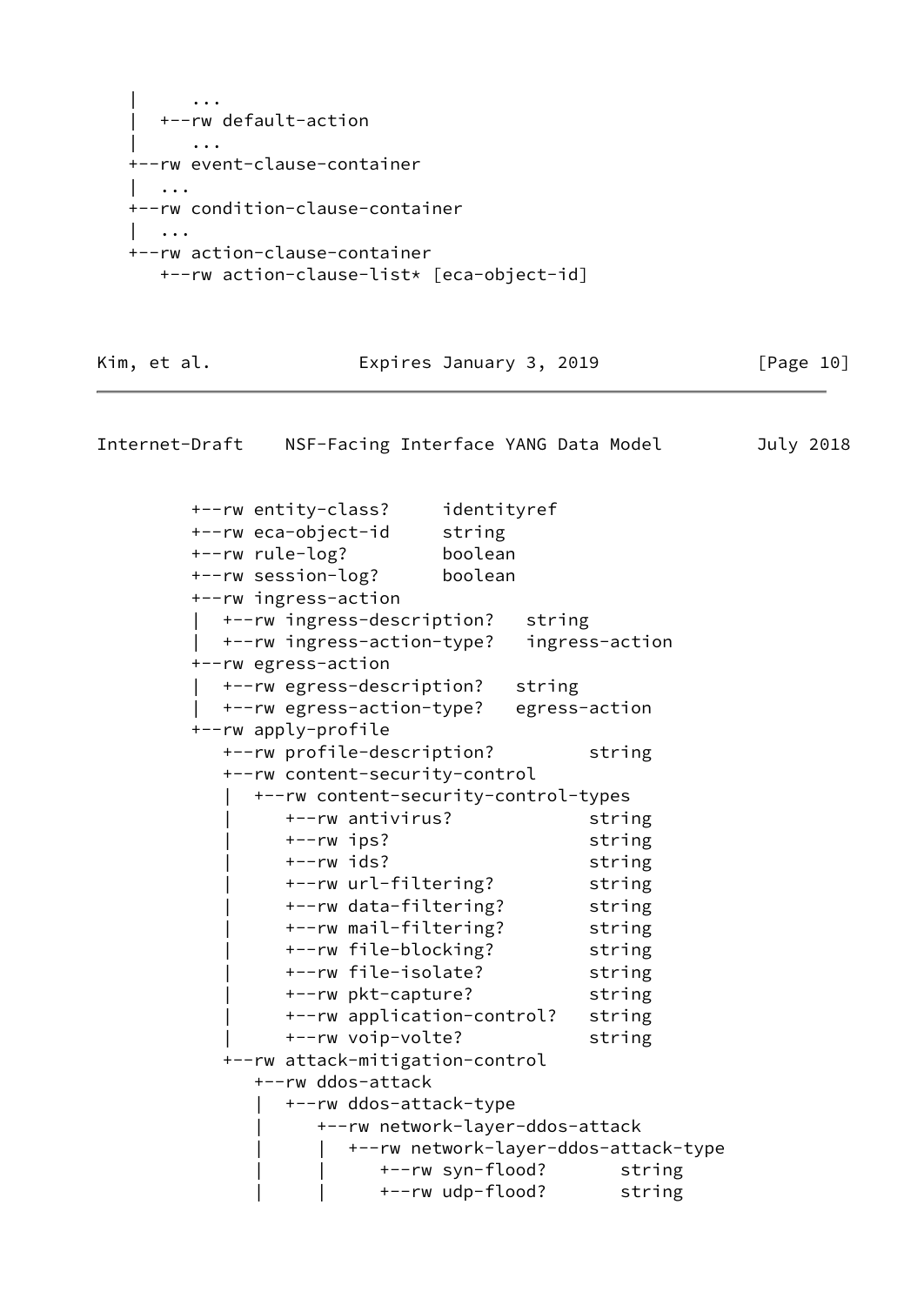| | +--rw icmp-flood? string | | +--rw ip-frag-flood? string | | +--rw ipv6-related? string | +--rw app-layer-ddos-attack | +--rw app-ddos-attack-types | +--rw http-flood? string | +--rw https-flood? string | +--rw dns-flood? string | +--rw dns-amp-flood? string | +--rw ssl-ddos? string +--rw single-packet-attack +--rw single-packet-attack-type +--rw scan-and-sniff-attack | +--rw scan-and-sniff-attack-types | +--rw ip-sweep? string | +--rw port-scanning? string

Kim, et al. Expires January 3, 2019 [Page 11]

<span id="page-12-1"></span>Internet-Draft NSF-Facing Interface YANG Data Model July 2018

 +--rw malformed-packet-attack | +--rw malformed-packet-attack-types | +--rw ping-of-death? string | +--rw teardrop? string +--rw special-packet-attack +--rw special-packet-attack-types +--rw oversized-icmp? string +--rw tracert? string

Figure 4: Data Model Structure for Action Rule

 These objects are defined as ingress action, egress action, and apply profile action. These objects can be extended according to specific vendor action feature. We will add additional action objects for more generic network security functions.

<span id="page-12-0"></span>[6](#page-12-0). YANG Module

<span id="page-12-2"></span>[6.1](#page-12-2). IETF NSF-Facing Interface YANG Data Module

 This section introduces a YANG module for the information model of network security functions, as defined in the [[i2nsf-nsf-cap-im\]](#page-53-1).

<CODE BEGINS> file "ietf-i2nsf-policy-rule-for-nsf@2018-07-02.yang"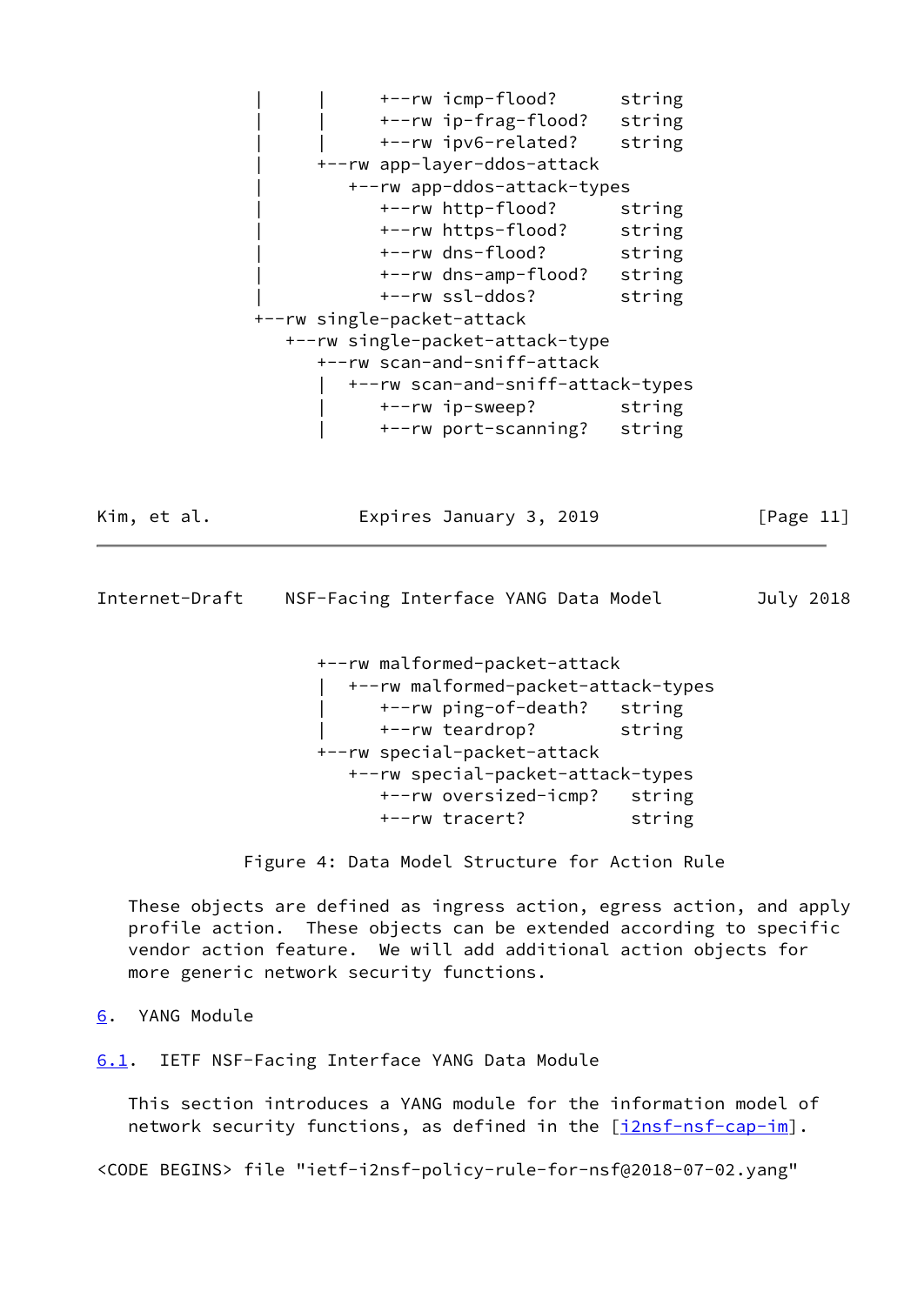```
module ietf-i2nsf-policy-rule-for-nsf {
   yang-version 1.1;
   namespace
     "urn:ietf:params:xml:ns:yang:ietf-i2nsf-policy-rule-for-nsf";
   prefix
     policy-rule-for-nsf;
   import ietf-inet-types{
     prefix inet;
   }
   import ietf-yang-types{
     prefix yang;
   }
   organization
     "IETF I2NSF (Interface to Network Security Functions)
     Working Group";
   contact
    http://tools.ietf.org/wg/i2nsf>
     WG List: <mailto:i2nsf@ietf.org>
     WG Chair: Adrian Farrel
Kim, et al. Expires January 3, 2019 [Page 12]
Internet-Draft NSF-Facing Interface YANG Data Model July 2018
      <mailto:Adrain@olddog.co.uk>
      WG Chair: Linda Dunbar
      <mailto:Linda.duhbar@huawei.com>
      Editor: Jingyong Tim Kim
      <mailto:timkim@skku.edu>
      Editor: Jaehoon Paul Jeong
      <mailto:pauljeong@skku.edu>
      Editor: Susan Hares
      <mailto:shares@ndzh.com>";
   description
     "This module defines a YANG data module for network security
      functions.";
   revision "2018-07-02"{
```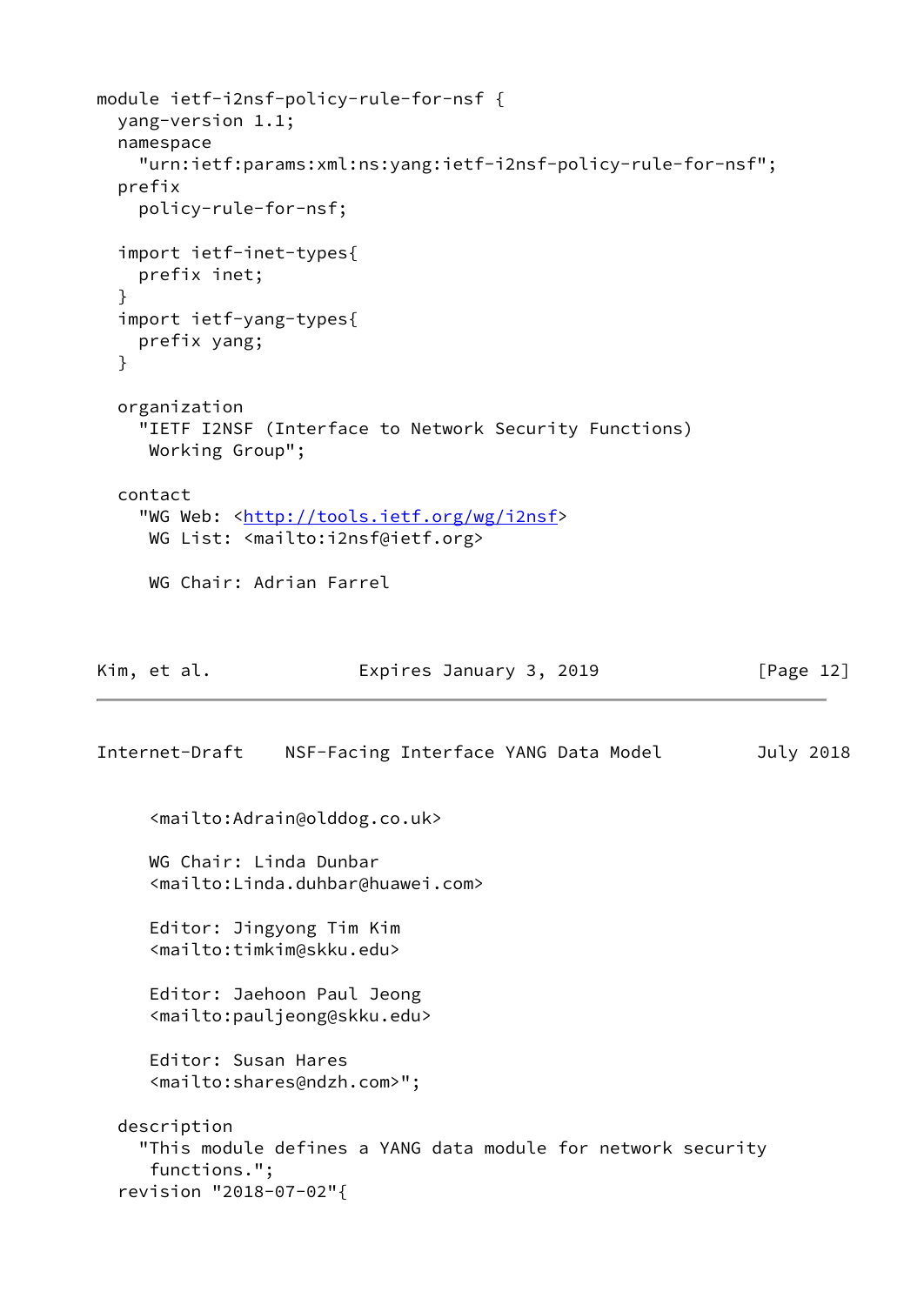```
 description "The fourth revision";
     reference
       "draft-ietf-i2nsf-capability-00";
   }
   typedef sec-event-format {
       type enumeration {
         enum unknown {
             description
               "If SecEventFormat is unknown";
         }
         enum guid {
             description
               "If SecEventFormat is GUID
               (Generic Unique IDentifier)";
         }
         enum uuid {
             description
               "If SecEventFormat is UUID
               (Universal Unique IDentifier)";
         }
         enum uri {
             description
               "If SecEventFormat is URI
               (Uniform Resource Identifier)";
         }
         enum fqdn {
             description
               "If SecEventFormat is FQDN
               (Fully Qualified Domain Name)";
Kim, et al. Expires January 3, 2019 [Page 13]
Internet-Draft NSF-Facing Interface YANG Data Model July 2018
         }
         enum fqpn {
             description
               "If SecEventFormat is FQPN
               (Fully Qualified Path Name)";
         }
       }
       description
         "This is used for SecEventFormat.";
   }
```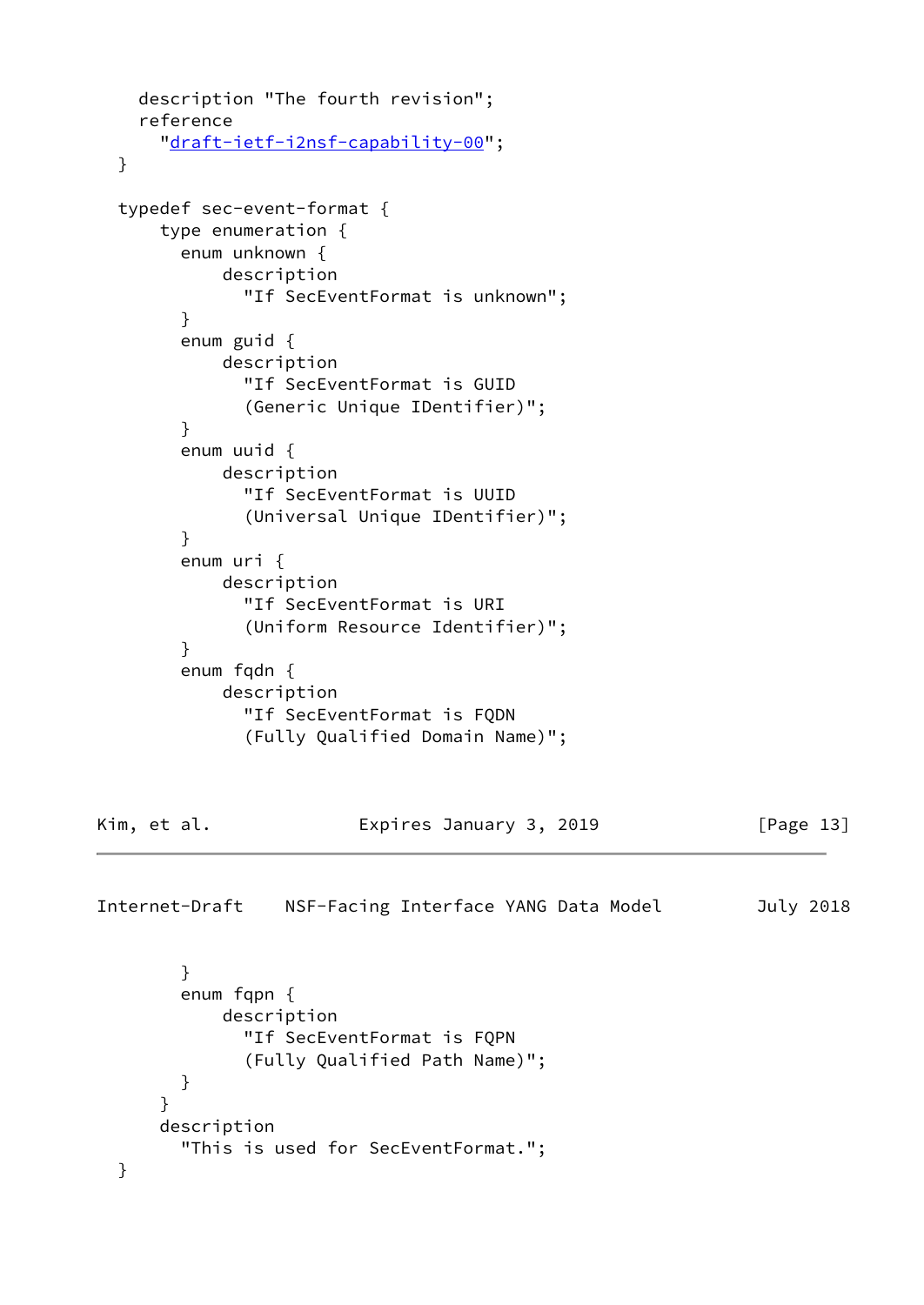```
 typedef ingress-action {
       type enumeration {
         enum pass {
             description
               "If ingress action is pass";
         }
         enum drop {
             description
               "If ingress action is drop";
         }
         enum reject {
             description
               "If ingress action is reject";
         }
         enum alert {
             description
               "If ingress action is alert";
         }
         enum mirror {
             description
               "If ingress action is mirror";
         }
       }
       description
         "This is used for ingress action.";
   }
   typedef egress-action {
       type enumeration {
         enum invoke-signaling {
             description
               "If egress action is invoke signaling";
         }
         enum tunnel-encapsulation {
             description
               "If egress action is tunnel encapsulation";
         }
Kim, et al. Expires January 3, 2019 [Page 14]
Internet-Draft NSF-Facing Interface YANG Data Model July 2018
         enum forwarding {
             description
               "If egress action is forwarding";
```

```
 }
```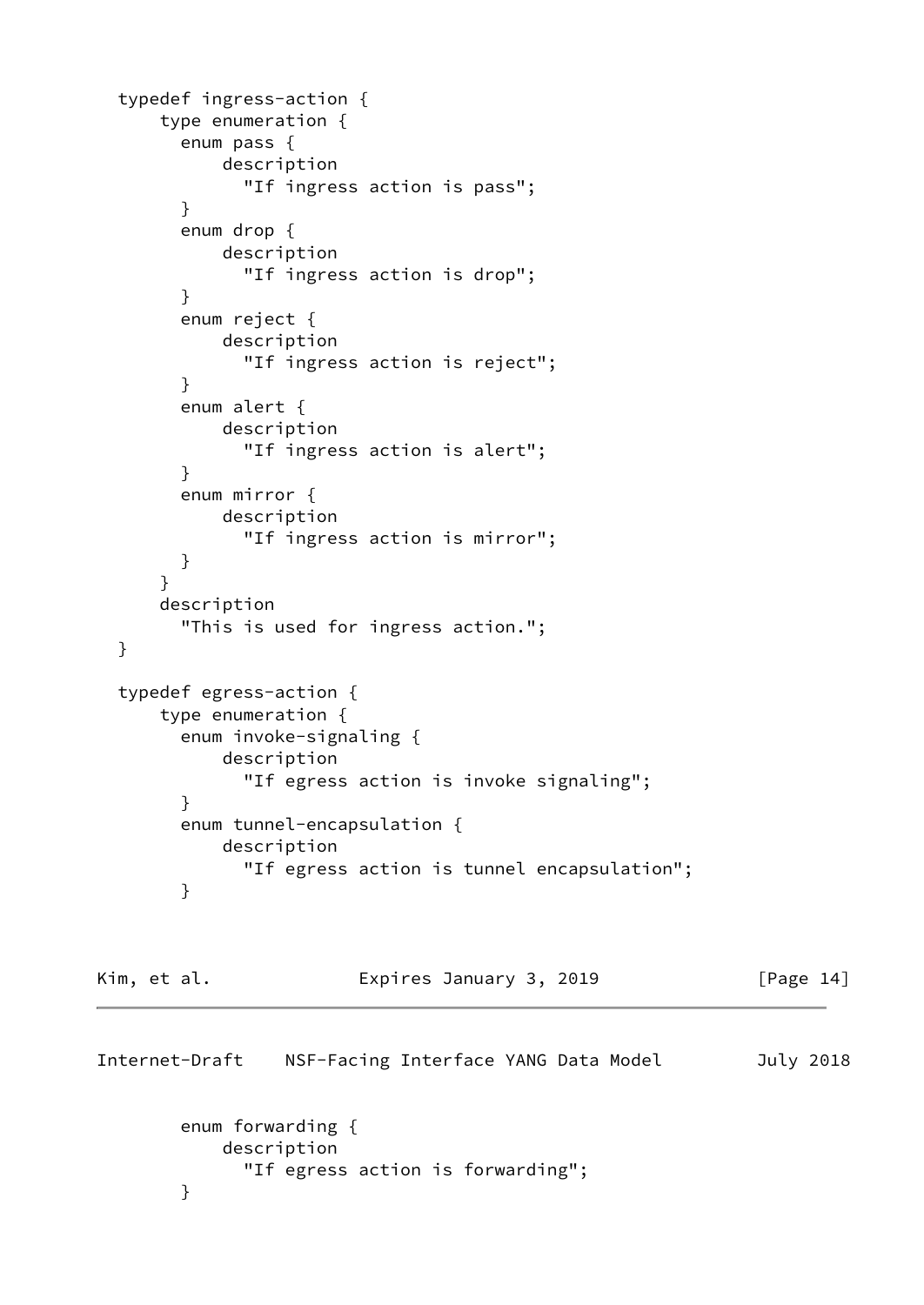```
 enum redirection {
           description
              "If egress action is redirection";
       }
     }
     description
       "This is used for egress action.";
 }
 identity ECA-OBJECT-TYPE {
   description "TBD";
 }
 identity ECA-EVENT-TYPE {
   base ECA-OBJECT-TYPE;
   description "TBD";
 }
 identity ECA-CONDITION-TYPE {
   base ECA-OBJECT-TYPE;
   description "TBD";
 }
 identity ECA-ACTION-TYPE {
   base ECA-OBJECT-TYPE;
   description "TBD";
 }
  identity EVENT-USER-TYPE {
   base ECA-EVENT-TYPE;
   description "TBD";
 }
  identity EVENT-DEV-TYPE {
   base ECA-EVENT-TYPE;
   description "TBD";
 }
 identity EVENT-SYS-TYPE {
   base ECA-EVENT-TYPE;
  description "TBD";
 }
 identity EVENT-TIME-TYPE {
```
Kim, et al. **Expires January 3, 2019** [Page 15]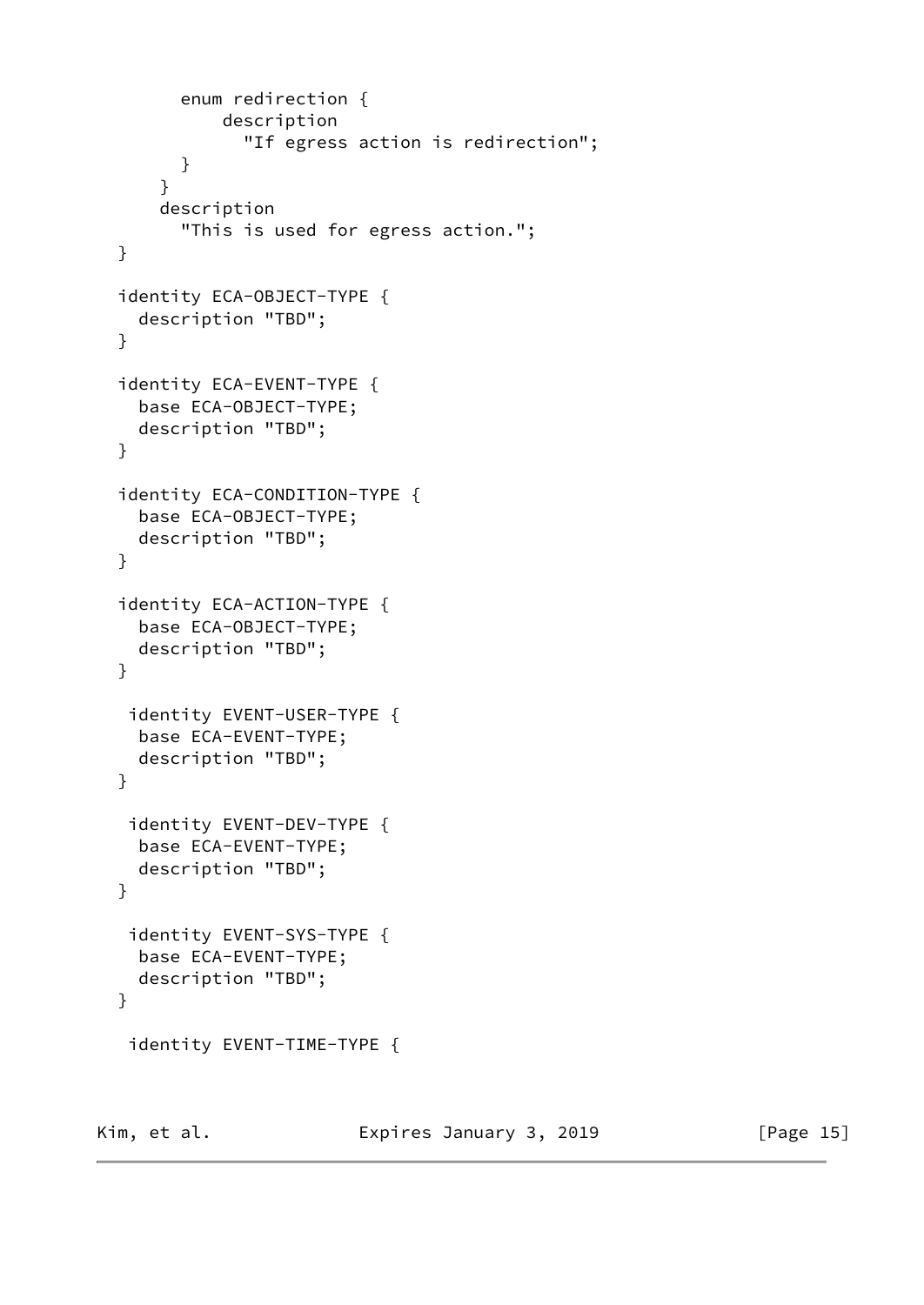```
 base ECA-EVENT-TYPE;
   description "TBD";
 }
 grouping i2nsf-eca-object-type {
   leaf entity-class {
     type identityref {
       base ECA-OBJECT-TYPE;
     }
     description "TBD";
   }
   leaf eca-object-id {
       type string;
       description "TBD";
   }
   description "TBD";
 }
 grouping i2nsf-event-type {
     description "TBD";
     leaf description {
       type string;
       description
         "This is description for event.
         Vendors can write instructions for event
         that vendor made";
     }
     leaf sec-event-content {
       type string;
       mandatory true;
       description
        "This is a mandatory string that contains the content
         of the SecurityEvent. The format of the content
         is specified in the SecEventFormat class
         attribute, and the type of event is defined in the
         SecEventType class attribute. An example of the
         SecEventContent attribute is a string hrAdmin,
         with the SecEventFormat set to 1 (GUID) and the
         SecEventType attribute set to 5 (new logon).";
     }
     leaf sec-event-format {
       type sec-event-format;
       mandatory true;
```

```
 description
```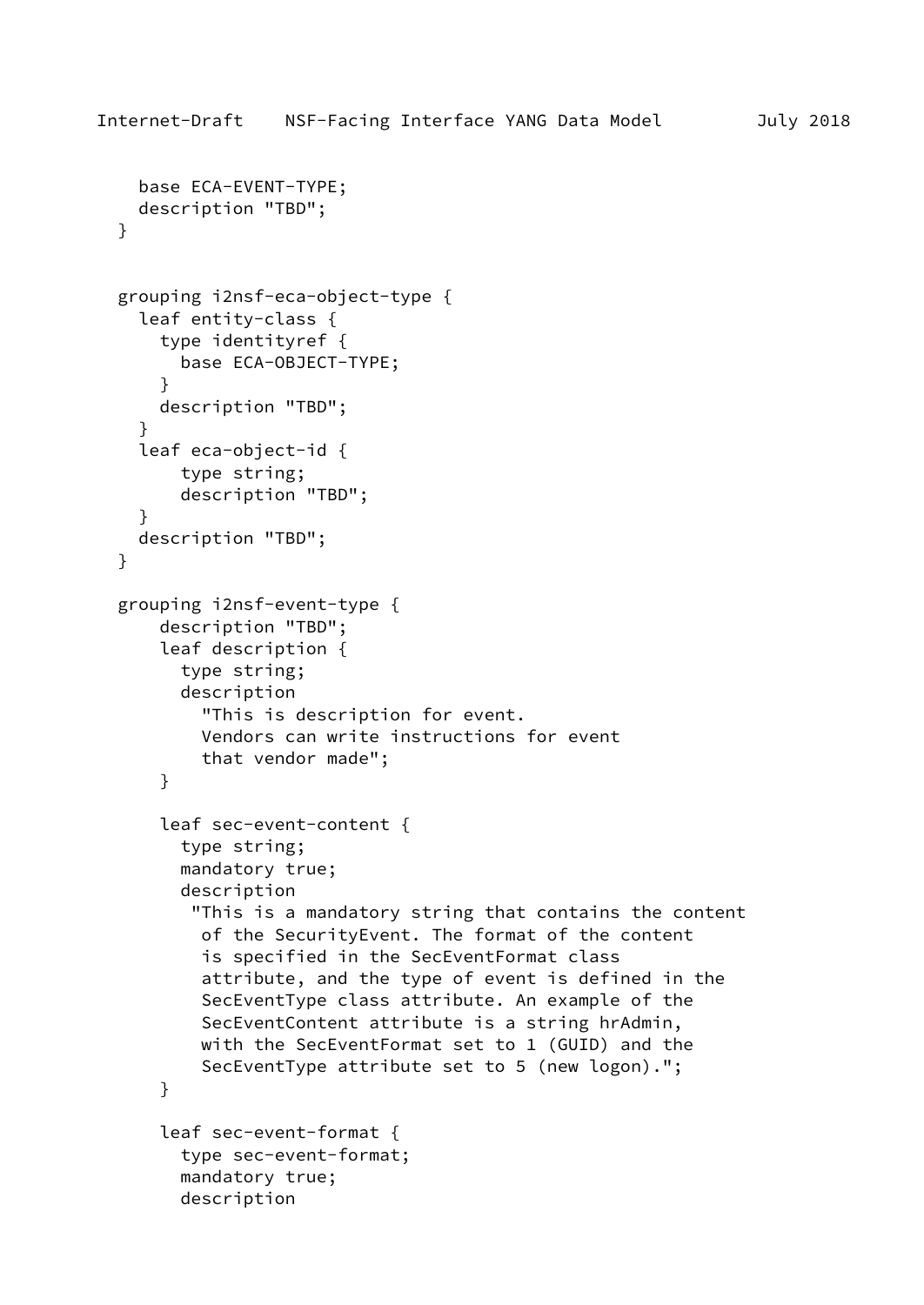```
Kim, et al.                   Expires January 3, 2019               [Page 16]
Internet-Draft NSF-Facing Interface YANG Data Model July 2018
           is used to specify the data type of the
           SecEventContent attribute. The content is
           specified in the SecEventContent class attribute,
           and the type of event is defined in the
           SecEventType class attribute. An example of the
           SecEventContent attribute is string hrAdmin,
           with the SecEventFormat attribute set to 1 (GUID)
           and the SecEventType attribute set to 5
           (new logon).";
       }
       leaf sec-event-type {
         type string;
         mandatory true;
         description
          "This is a mandatory uint 8 enumerated integer, which
           is used to specify the type of event that involves
           this user. The content and format are specified in
           the SecEventContent and SecEventFormat class
           attributes, respectively. An example of the
           SecEventContent attribute is string hrAdmin,
           with the SecEventFormat attribute set to 1 (GUID)
           and the SecEventType attribute set to 5
          (new logon).";
       }
  }
   container i2nsf-security-policy {
     description
       "policy is a container
        including a set of security rules according to certain logic,
        i.e., their similarity or mutual relations, etc. The network
        security policy is able to apply over both the unidirectional
        and bidirectional traffic across the NSF.";
       leaf policy-name {
         type string;
```
description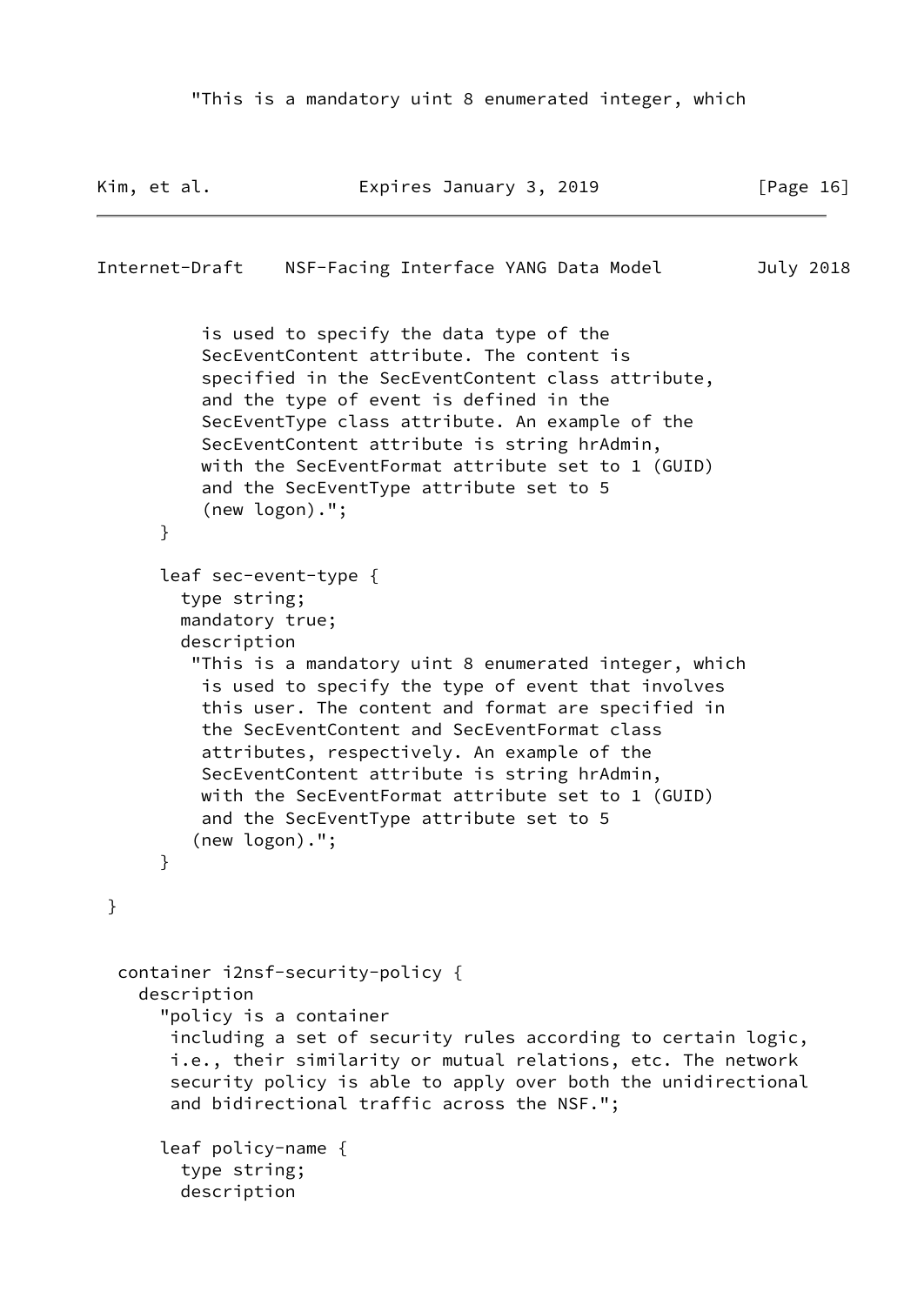```
 "The name of the policy.
            This must be unique.";
       }
       list rules {
         key "rule-name";
         description
           "This is a rule for network security functions.";
Kim, et al.                   Expires January 3, 2019             [Page 17]
Internet-Draft NSF-Facing Interface YANG Data Model July 2018
         leaf rule-name {
           type string;
           mandatory true;
           description
             "The id of the rule.
              This must be unique.";
         }
         leaf rule-description {
           type string;
           description
             "This description gives more information about
              rules.";
         }
         leaf rule-priority {
           type uint8;
           description
             "The priority keyword comes with a mandatory
              numeric value which can range from 1 till 255.";
         }
         leaf enable {
           type boolean;
           description
             "True is enable.
              False is not enbale.";
         }
         leaf session-aging-time {
           type uint16;
           description
             "This is session aging time.";
```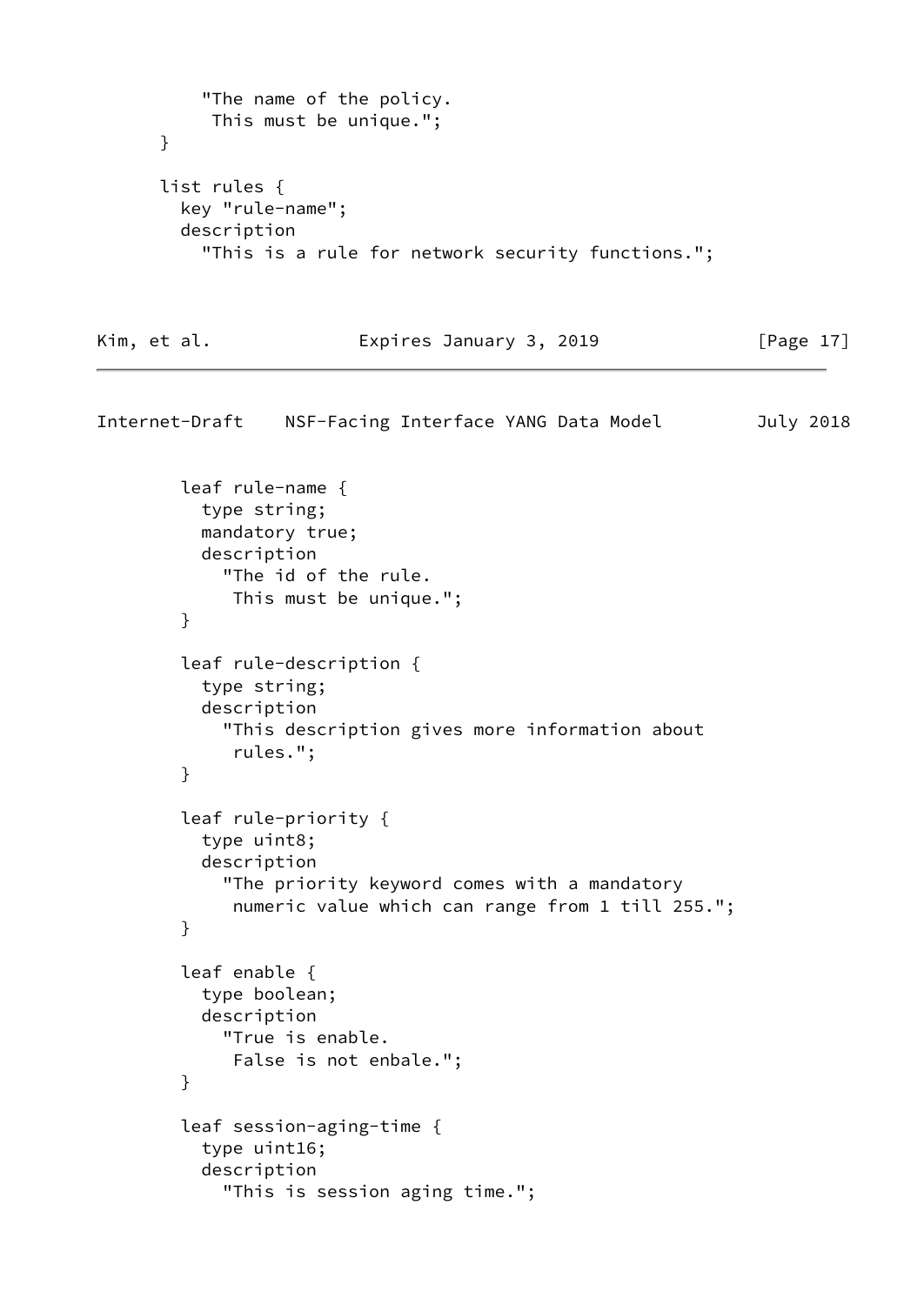```
 }
         container long-connection {
           description
             "This is long-connection";
           leaf enable {
             type boolean;
             description
               "True is enable.
                False is not enbale.";
           }
           leaf during {
             type uint16;
Kim, et al. Expires January 3, 2019 [Page 18]
Internet-Draft NSF-Facing Interface YANG Data Model July 2018
             description
               "This is during time.";
           }
         }
         leaf-list policy-event-clause-agg-ptr {
             type instance-identifier;
             must 'derived-from-or-self (/event-clause-container/
             event-clause-list/entity-class, "ECA-EVENT-TYPE")';
             description
                 "TBD";
         }
         leaf-list policy-condition-clause-agg-ptr {
             type instance-identifier;
             must 'derived-from-or-self (/condition-clause-container/
             condition-clause-list/entity-class, "ECA-CONDITION-TYPE")';
             description
                 "TBD";
         }
         leaf-list policy-action-clause-agg-ptr {
             type instance-identifier;
             must 'derived-from-or-self (/action-clause-container/
             action-clause-list/entity-class, "ECA-ACTION-TYPE")';
             description
                 "TBD";
```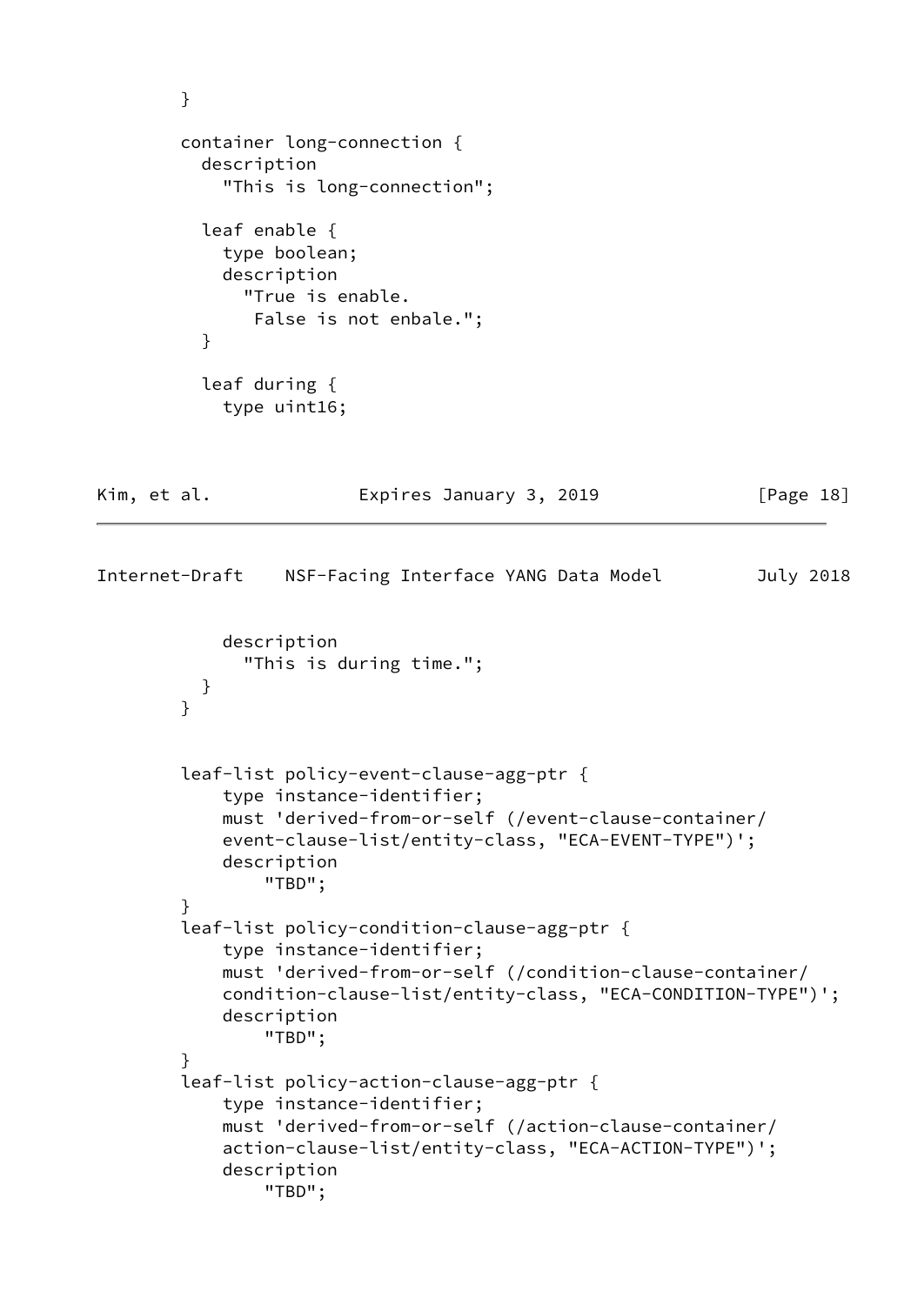```
 }
        container time-zone {
          description
            "This can be used to apply rules according to time-zone";
          container absolute-time-zone {
            description
            "This can be used to apply rules according to
             absolute-time";
            container time {
              description
                "This can be used to apply rules according to time";
              leaf start-time {
                type yang:date-and-time;
                description
                  "This is start time for time zone";
 }
              leaf end-time {
                type yang:date-and-time;
                description
                  "This is end time for time zone";
 }
Kim, et al. Expires January 3, 2019 [Page 19]
Internet-Draft NSF-Facing Interface YANG Data Model July 2018
```

```
 }
            container date {
              description
                "This can be used to apply rules according to date";
              leaf absolute-date {
                type yang:date-and-time;
                description
                  "This is absolute date for time zone";
 }
 }
 }
          container periodic-time-zone {
            description
             "This can be used to apply rules according to
             periodic-time-zone";
            container day {
              description
               "This can be used to apply rules according
                to periodic day";
```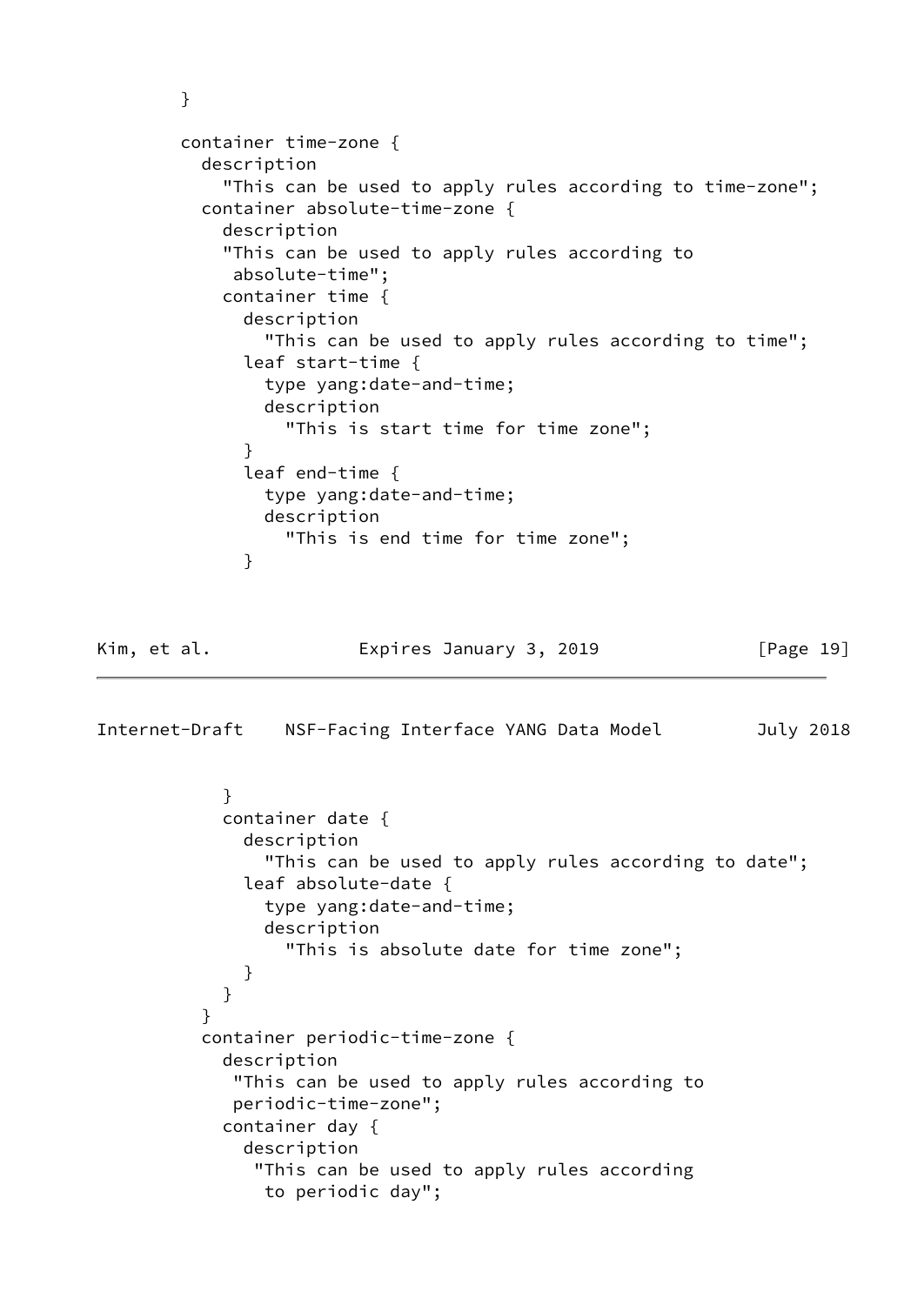```
 leaf sunday {
                type boolean;
               description
                  "This is sunday for periodic day";
 }
              leaf monday {
               type boolean;
               description
                  "This is monday for periodic day";
 }
              leaf tuesday {
               type boolean;
               description
                 "This is tuesday for periodic day";
 }
              leaf wednesday {
               type boolean;
               description
                 "This is wednesday for periodic day";
 }
              leaf thursday {
               type boolean;
               description
                  "This is thursday for periodic day";
 }
              leaf friday {
               type boolean;
                description
                 "This is friday for periodic day";
Kim, et al.                 Expires January 3, 2019             [Page 20]
Internet-Draft NSF-Facing Interface YANG Data Model July 2018
 }
              leaf saturday {
               type boolean;
               description
                 "This is saturday for periodic day";
 }
 }
            container month {
              description
               "This can be used to apply rules according
               to periodic month";
              leaf january {
```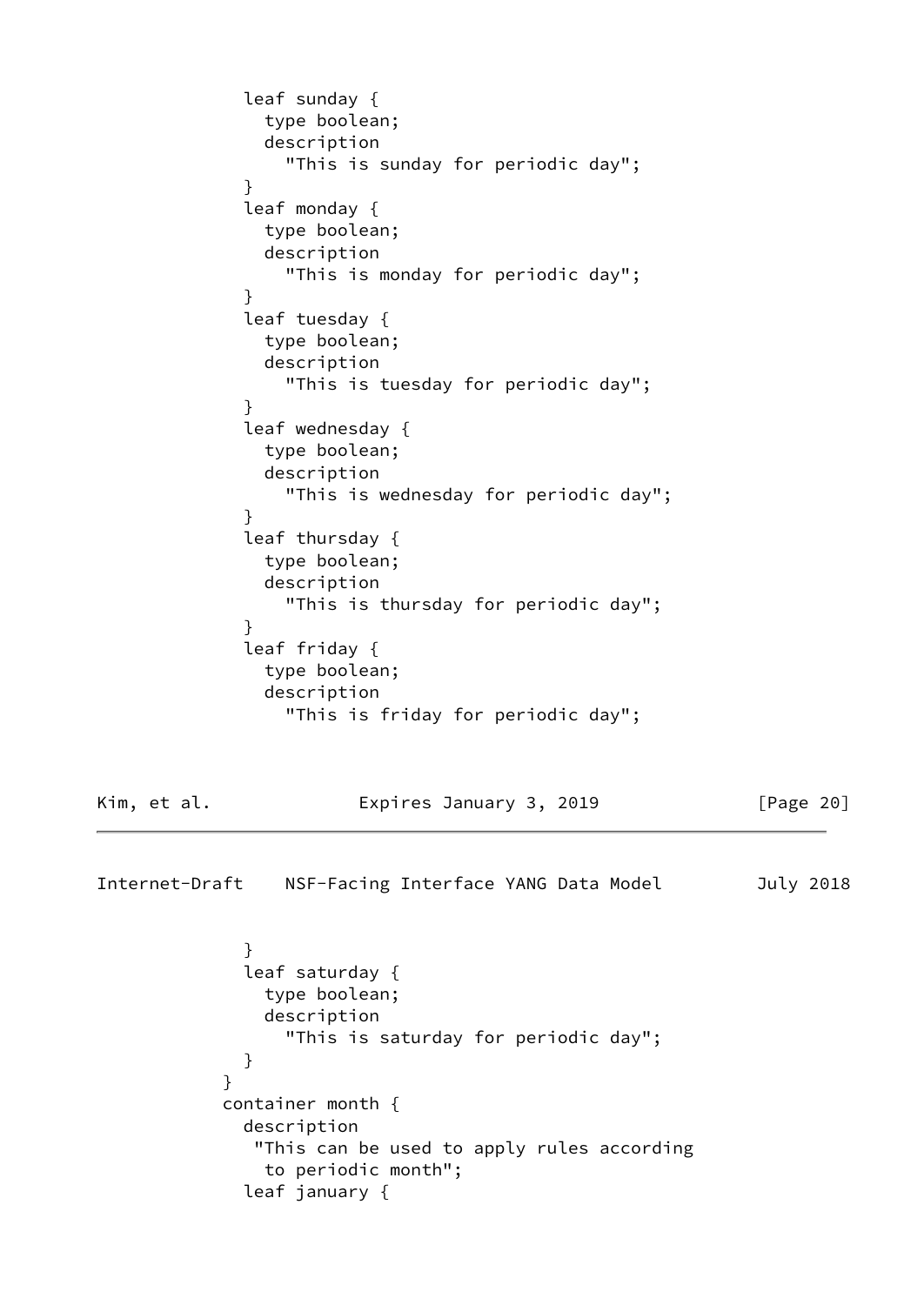```
 type boolean;
               description
                 "This is january for periodic month";
 }
             leaf february {
               type boolean;
               description
                 "This is february for periodic month";
 }
             leaf march {
               type boolean;
               description
                 "This is march for periodic month";
 }
             leaf april {
               type boolean;
               description
                 "This is april for periodic month";
 }
             leaf may {
               type boolean;
               description
                 "This is may for periodic month";
 }
             leaf june {
               type boolean;
               description
                 "This is june for periodic month";
 }
             leaf july {
               type boolean;
               description
                 "This is july for periodic month";
 }
             leaf august {
               type boolean;
```

| Kim, et al.    | Expires January 3, 2019                             | [Page $21$ ] |
|----------------|-----------------------------------------------------|--------------|
| Internet-Draft | NSF-Facing Interface YANG Data Model                | July 2018    |
|                | description<br>"This is august for periodic month"; |              |
|                | leaf september $\{$<br>type boolean;                |              |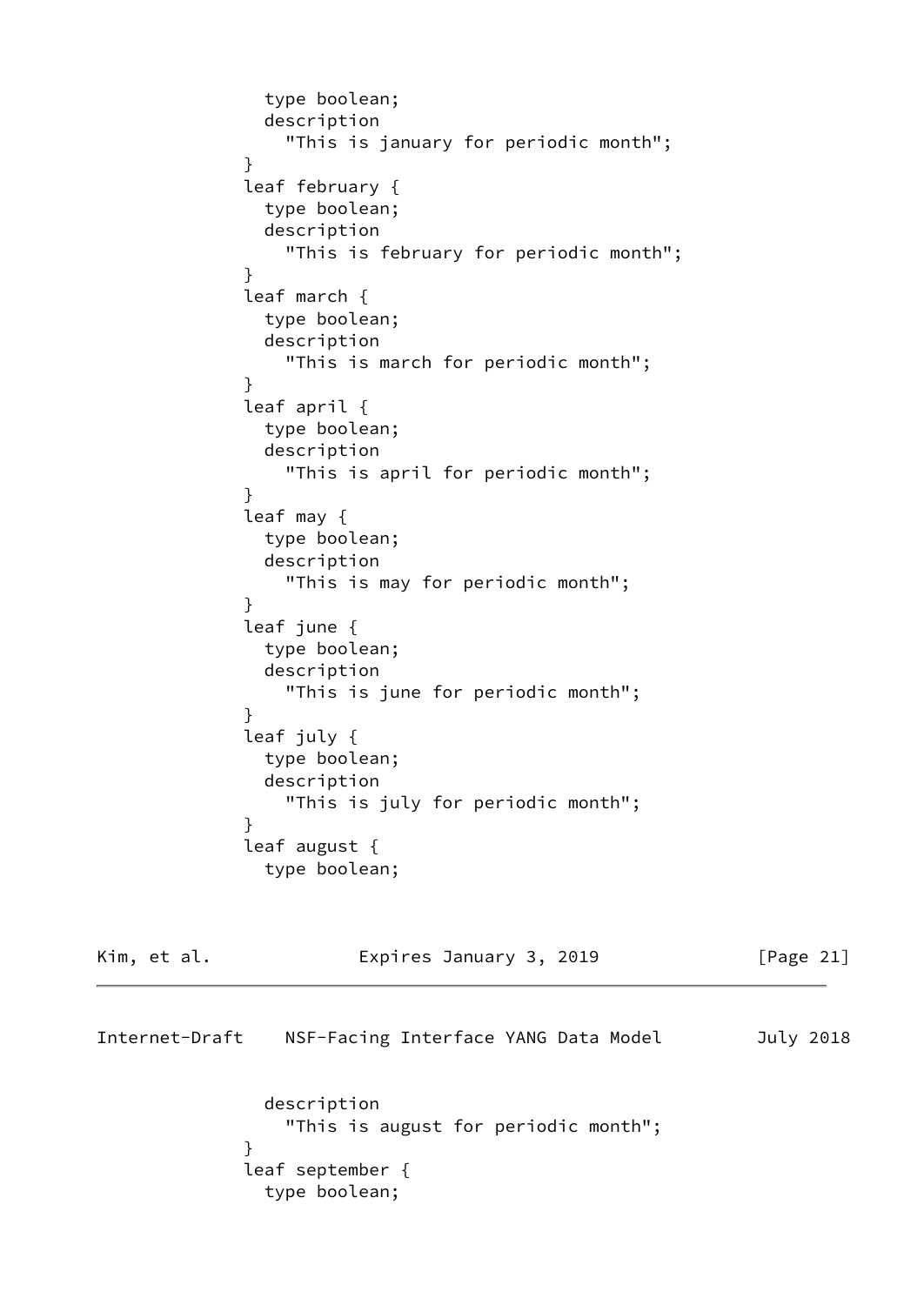```
 description
                  "This is september for periodic month";
 }
              leaf october {
                type boolean;
                description
                  "This is october for periodic month";
 }
              leaf november {
                type boolean;
                description
                  "This is november for periodic month";
 }
              leaf december {
                type boolean;
                description
                  "This is december for periodic month";
 }
 }
          }
        }
      }
        container resolution-strategy {
          description
            "The resolution strategies can be used to
            specify how to resolve conflicts that occur between
            the actions of the same or different policy rules that
            are matched and contained in this particular NSF";
          choice resolution-strategy-type {
            description
              "Vendors can use YANG data model to configure rules";
            case fmr {
              leaf first-matching-rule {
                type boolean;
                description
                  "If the resolution strategy is first matching rule";
 }
 }
            case lmr {
Kim, et al.                   Expires January 3, 2019               [Page 22]
```

```
Internet-Draft NSF-Facing Interface YANG Data Model July 2018
```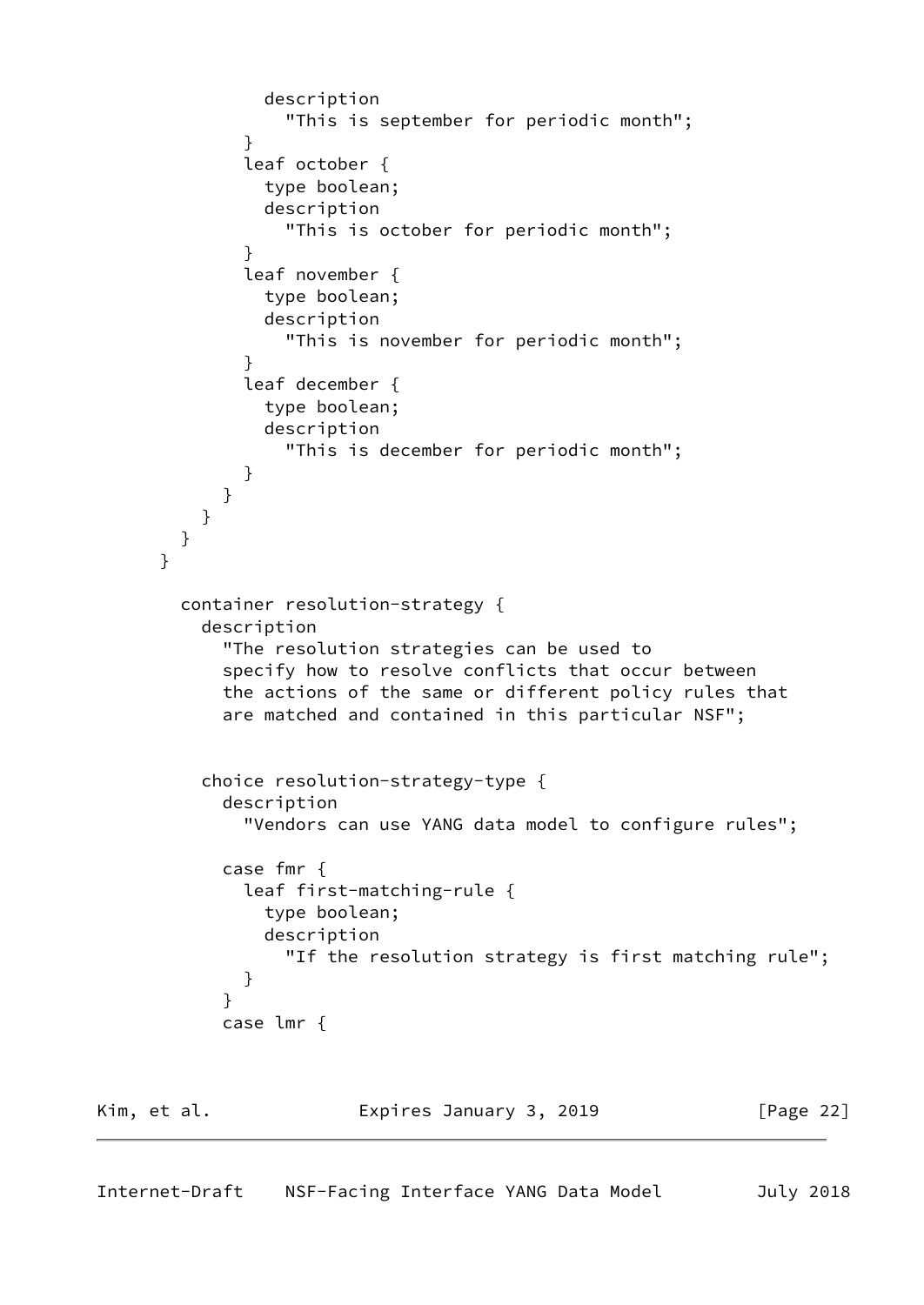```
 leaf last-matching-rule {
                 type boolean;
                 description
                   "If the resolution strategy is last matching rule";
 }
 }
          }
        }
        container default-action {
           description
             "This default action can be used to specify a predefined
             action when no other alternative action was matched
             by the currently executing I2NSF Policy Rule. An analogy
             is the use of a default statement in a C switch statement.";
           leaf default-action-type {
             type boolean;
             description
               "True is permit
                False is deny.";
          }
         }
         container rule-group {
           description
             "This is rule group";
           list groups {
             key "group-name";
             description
               "This is a group for rules";
             leaf group-name {
               type string;
               description
                 "This is a group for rules";
 }
             container rule-range {
               description
                 "This is a rule range.";
               leaf start-rule {
                 type string;
                 description
```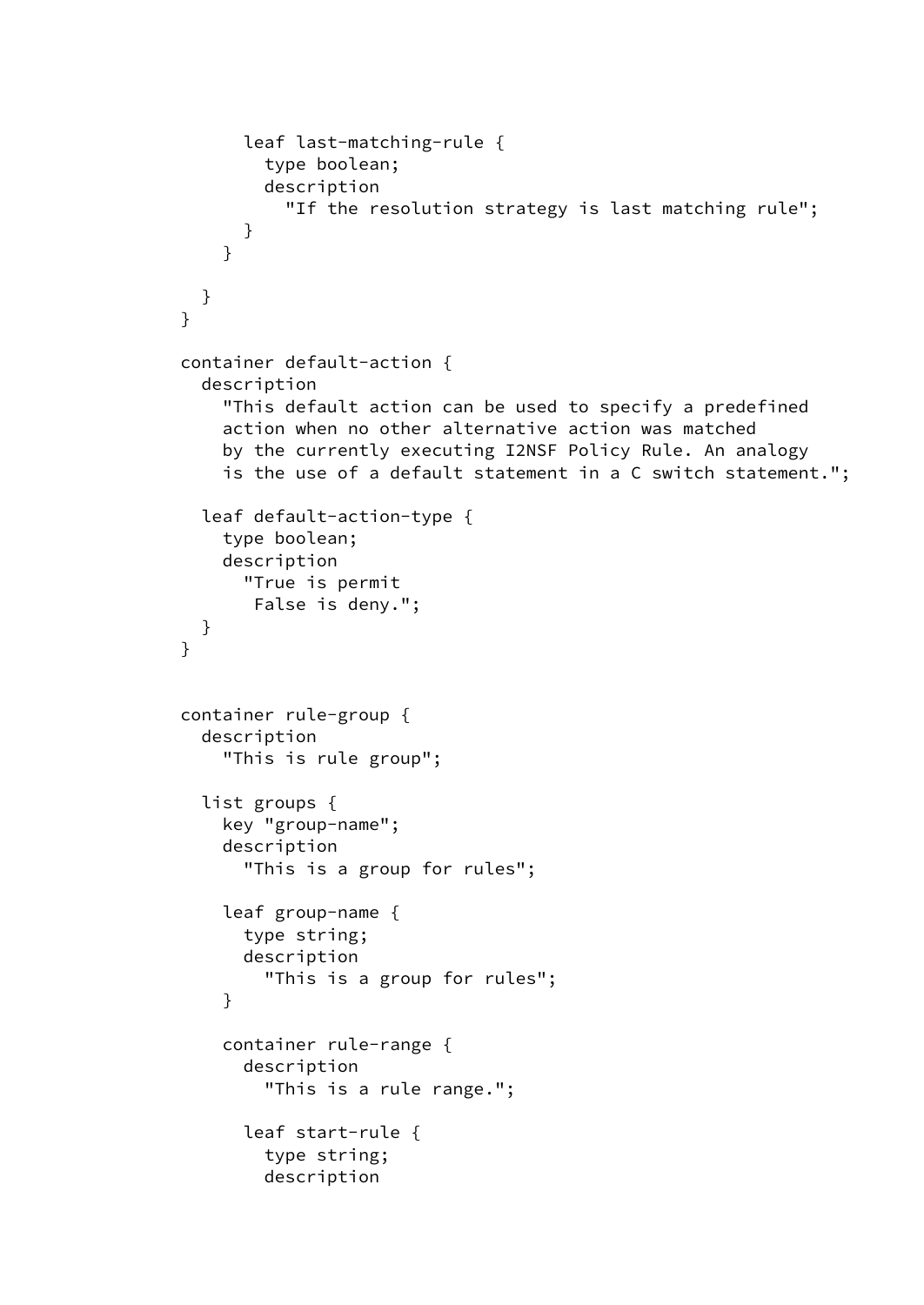```
Internet-Draft NSF-Facing Interface YANG Data Model July 2018
                  "This is a start rule";
 }
              leaf end-rule {
                type string;
                description
                  "This is a end rule";
 }
 }
            leaf enable {
              type boolean;
              description
                "This is enable
                 False is not enable.";
 }
            leaf description {
              type string;
              description
                "This is a desription for rule-group";
 }
          }
        }
       }
     container event-clause-container {
       description "TBD";
       list event-clause-list {
      key eca-object-id;
      uses i2nsf-eca-object-type {
         refine entity-class {
            default ECA-EVENT-TYPE;
         }
       }
      description
         " This is abstract. An event is defined as any important
          occurrence in time of a change in the system being
          managed, and/or in the environment of the system being
          managed. When used in the context of policy rules for
          a flow-based NSF, it is used to determine whether the
          Condition clause of the Policy Rule can be evaluated
          or not. Examples of an I2NSF event include time and
          user actions (e.g., logon, logoff, and actions that
```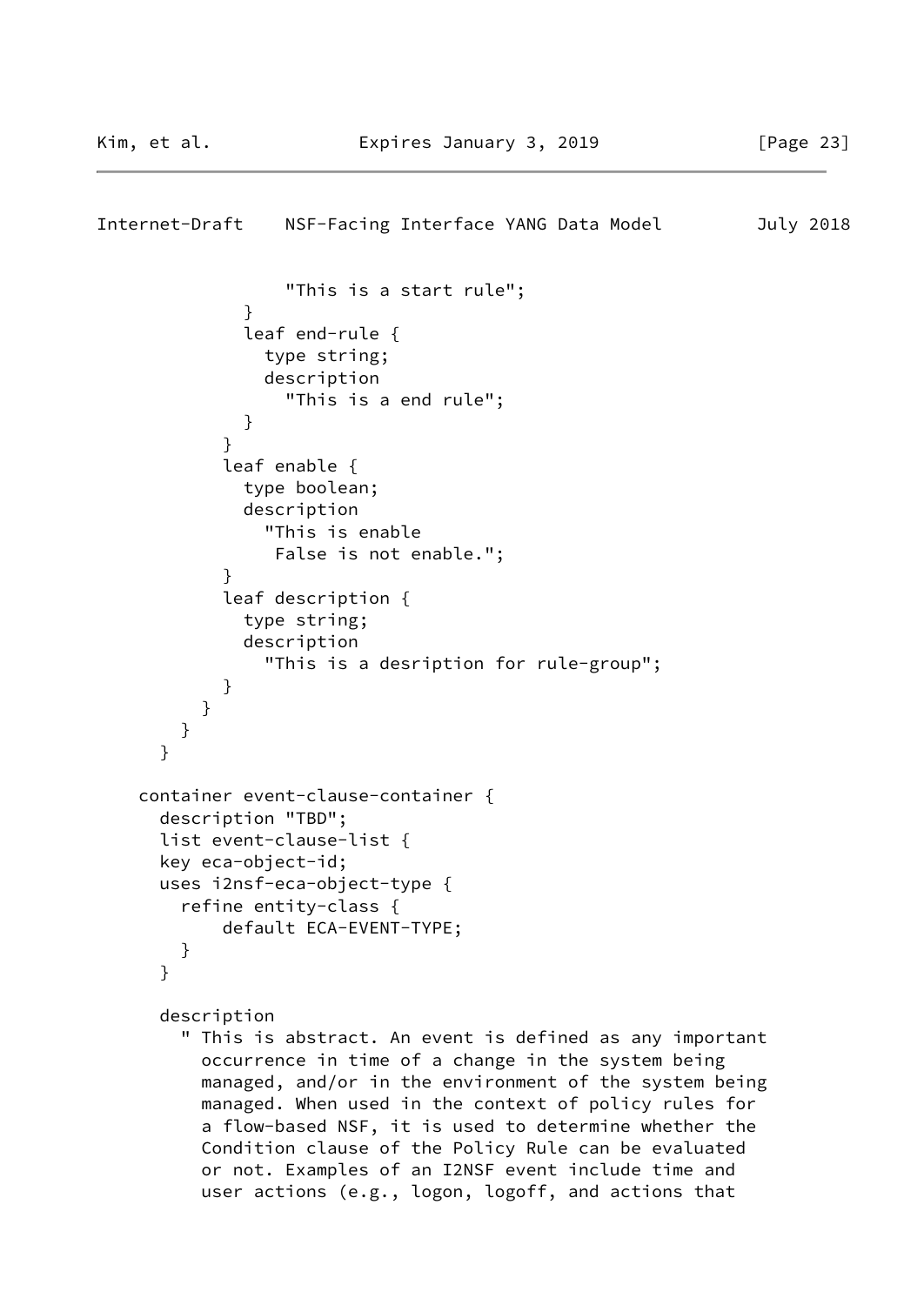```
 violate any ACL.).";
    uses i2nsf-event-type;
    }
 }
   container condition-clause-container {
```
Kim, et al. **Expires January 3, 2019** [Page 24]

```
Internet-Draft NSF-Facing Interface YANG Data Model July 2018
       description "TBD";
       list condition-clause-list {
         key eca-object-id;
         uses i2nsf-eca-object-type {
             refine entity-class {
                 default ECA-CONDITION-TYPE;
 }
         }
         description
           " This is abstract. A condition is defined as a set
           of attributes, features, and/or values that are to be
           compared with a set of known attributes, features,
           and/or values in order to determine whether or not the
           set of Actions in that (imperative) I2NSF Policy Rule
           can be executed or not. Examples of I2NSF Conditions
           include matching attributes of a packet or flow, and
           comparing the internal state of an NSF to a desired
           state.";
           container packet-security-condition {
             description
               "TBD";
             leaf packet-description {
               type string;
               description
                 "This is description for packet condition.
                 Vendors can write instructions for packet condition
                 that vendor made";
 }
             container packet-security-mac-condition {
               description
                "The purpose of this Class is to represent packet MAC
                packet header information that can be used as part of
                a test to determine if the set of Policy Actions in
```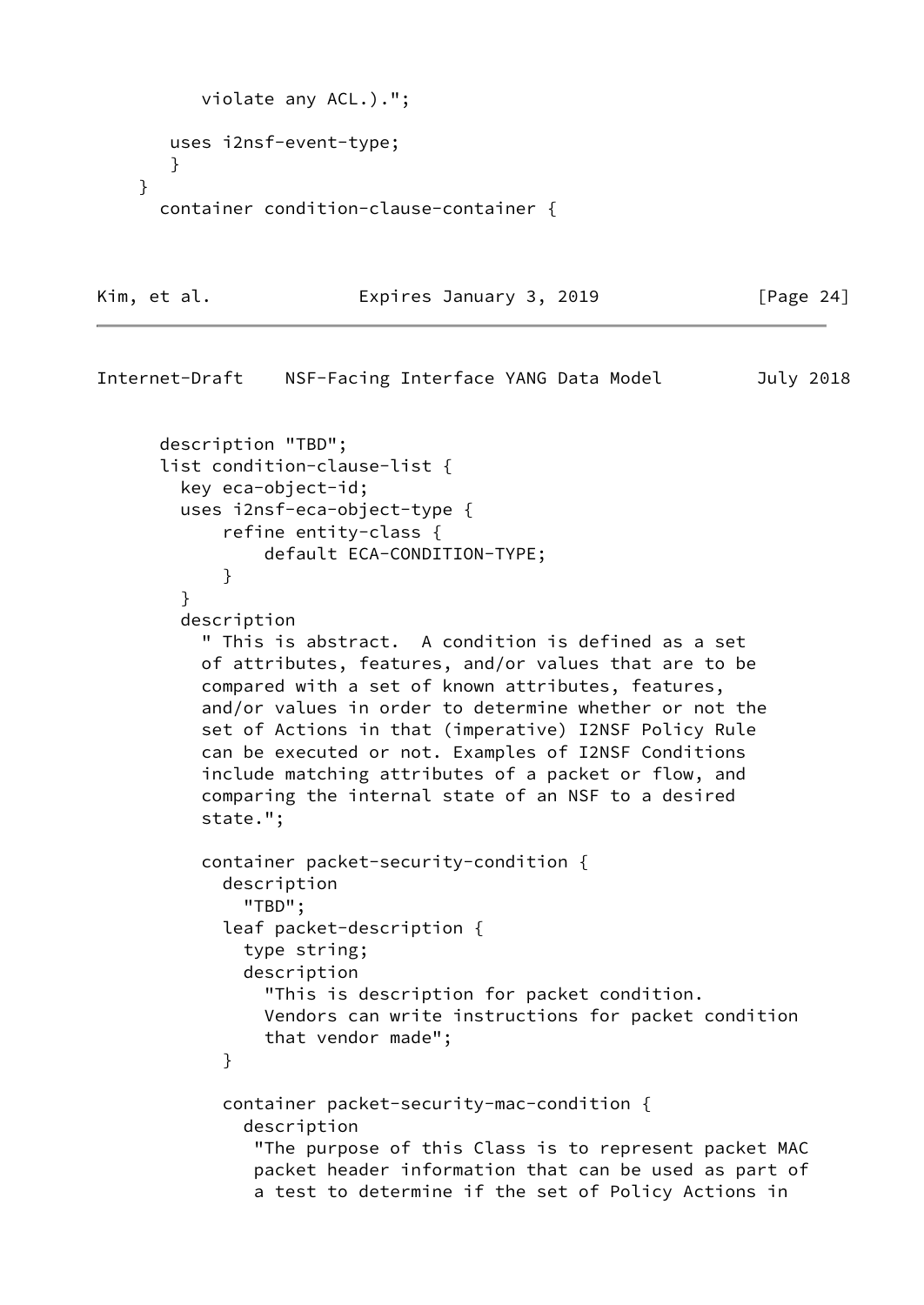```
 this ECA Policy Rule should be execute or not.";
              leaf-list pkt-sec-cond-mac-dest {
                type yang:phys-address;
                description
                  "The MAC destination address (6 octets long).";
 }
              leaf-list pkt-sec-cond-mac-src {
                type yang:phys-address;
                description
                  "The MAC source address (6 octets long).";
 }
Kim, et al.                   Expires January 3, 2019             [Page 25]
Internet-Draft NSF-Facing Interface YANG Data Model July 2018
              leaf-list pkt-sec-cond-mac-8021q {
                type string;
                description
                  "This is an optional string attribute, and defines
                   The 802.1Q tab value (2 octets long).";
 }
              leaf-list pkt-sec-cond-mac-ether-type {
                type string;
                description
                  "The EtherType field (2 octets long). Values up to
                   and including 1500 indicate the size of the
                   payload in octets; values of 1536 and above
                   define which protocol is encapsulated in the
                   payload of the frame.";
 }
              leaf-list pkt-sec-cond-mac-tci {
                type string;
                description
                 "This is an optional string attribute, and defines
                  the Tag Control Information. This consists of a 3
                  bit user priority field, a drop eligible indicator
                  (1 bit), and a VLAN identifier (12 bits).";
 }
 }
            container packet-security-ipv4-condition {
```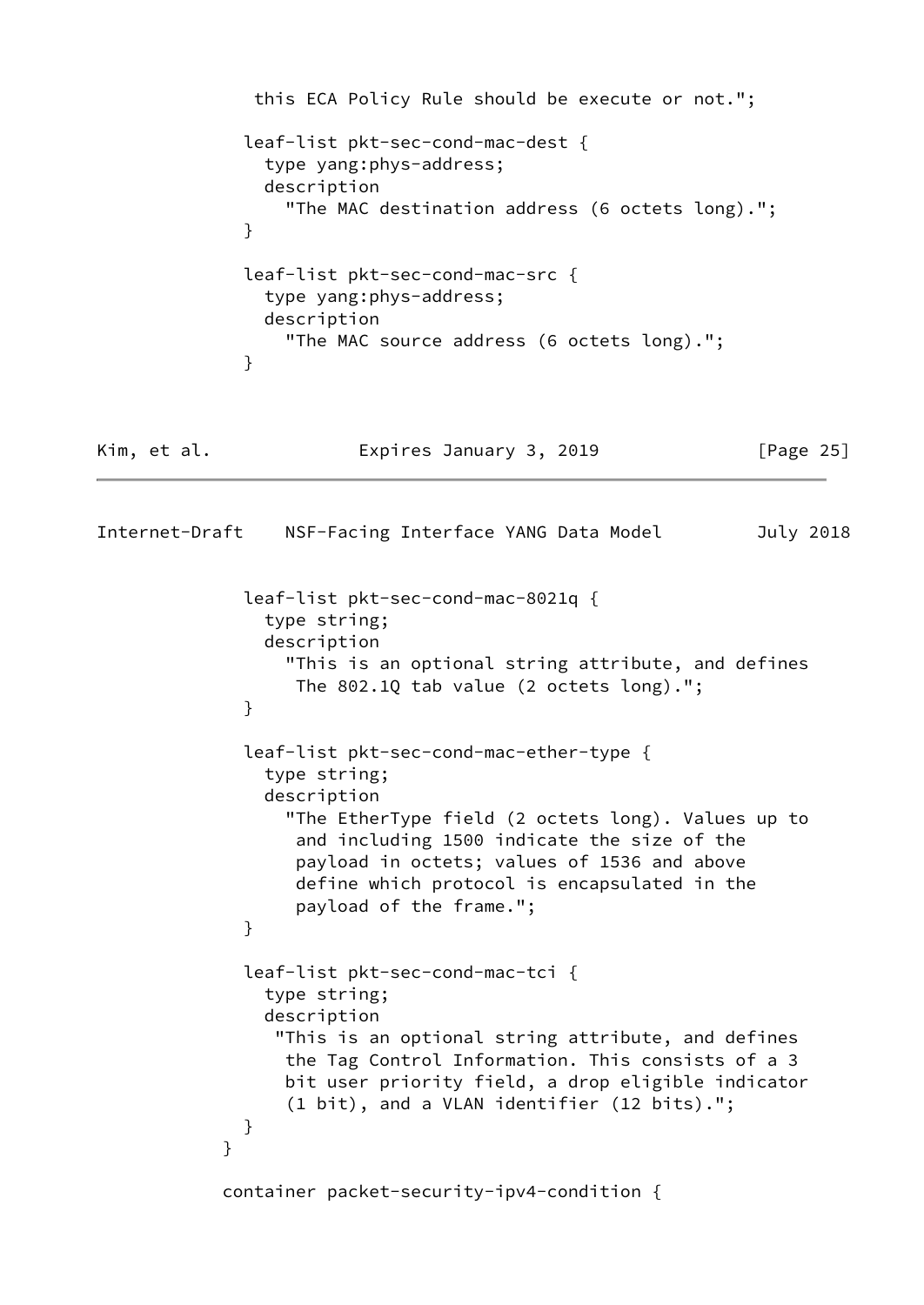description "The purpose of this Class is to represent IPv4 packet header information that can be used as part of a test to determine if the set of Policy Actions in this ECA Policy Rule should be executed or not."; leaf-list pkt-sec-cond-ipv4-header-length { type uint8; description "The IPv4 packet header consists of 14 fields, of which 13 are required."; } leaf-list pkt-sec-cond-ipv4-tos { type uint8; description "The ToS field could specify a datagram's priority and request a route for low-delay, high-throughput, or highly-reliable service.."; Kim, et al. Expires January 3, 2019 [Page 26] Internet-Draft NSF-Facing Interface YANG Data Model July 2018 } leaf-list pkt-sec-cond-ipv4-total-length { type uint16; description "This 16-bit field defines the entire packet size, including header and data, in bytes."; } leaf-list pkt-sec-cond-ipv4-id { type uint8; description "This field is an identification field and is primarily used for uniquely identifying the group of fragments of a single IP datagram."; } leaf-list pkt-sec-cond-ipv4-fragment { type uint8; description "IP fragmentation is an Internet Protocol (IP)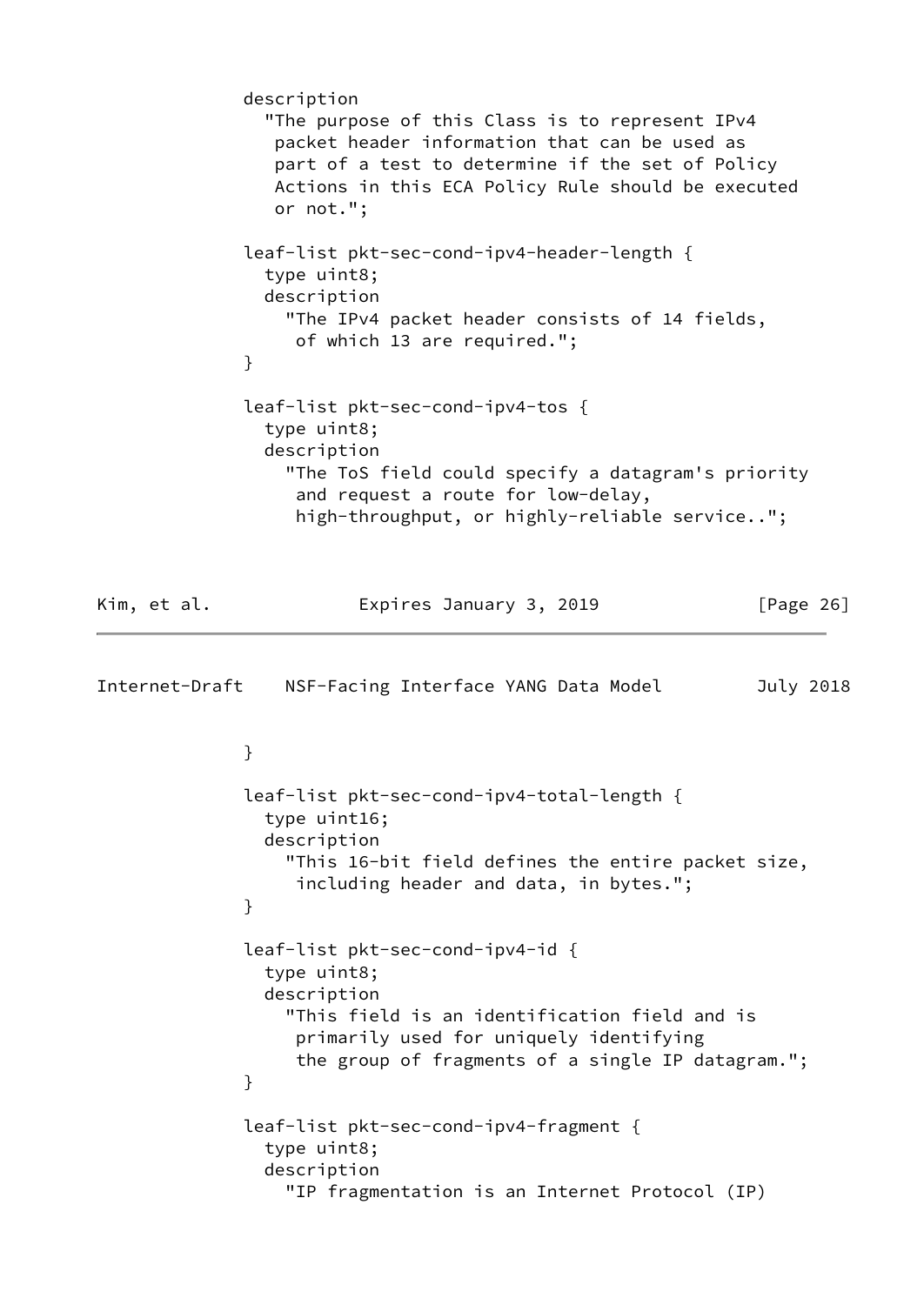```
 process that breaks datagrams into smaller pieces
                   (fragments), so that packets may be formed that
                   can pass through a link with a smaller maximum
                   transmission unit (MTU) than the original
                   datagram size.";
 }
              leaf-list pkt-sec-cond-ipv4-fragment-offset {
                type uint16;
                description
                  "Fragment offset field along with Don't Fragment
                   and More Fragment flags in the IP protocol
                   header are used for fragmentation and reassembly
                   of IP datagrams.";
 }
              leaf-list pkt-sec-cond-ipv4-ttl {
                type uint8;
                description
                  "The ttl keyword is used to check for a specific
                   IP time-to-live value in the header of
                   a packet.";
 }
              leaf-list pkt-sec-cond-ipv4-protocol {
                type uint8;
                description
Kim, et al.                   Expires January 3, 2019             [Page 27]
Internet-Draft NSF-Facing Interface YANG Data Model July 2018
                  "Internet Protocol version 4(IPv4) is the fourth
                   version of the Internet Protocol (IP).";
 }
              leaf-list pkt-sec-cond-ipv4-src {
                type inet:ipv4-address;
                description
                  "Defines the IPv4 Source Address.";
 }
              leaf-list pkt-sec-cond-ipv4-dest {
                type inet:ipv4-address;
                description
                  "Defines the IPv4 Destination Address.";
```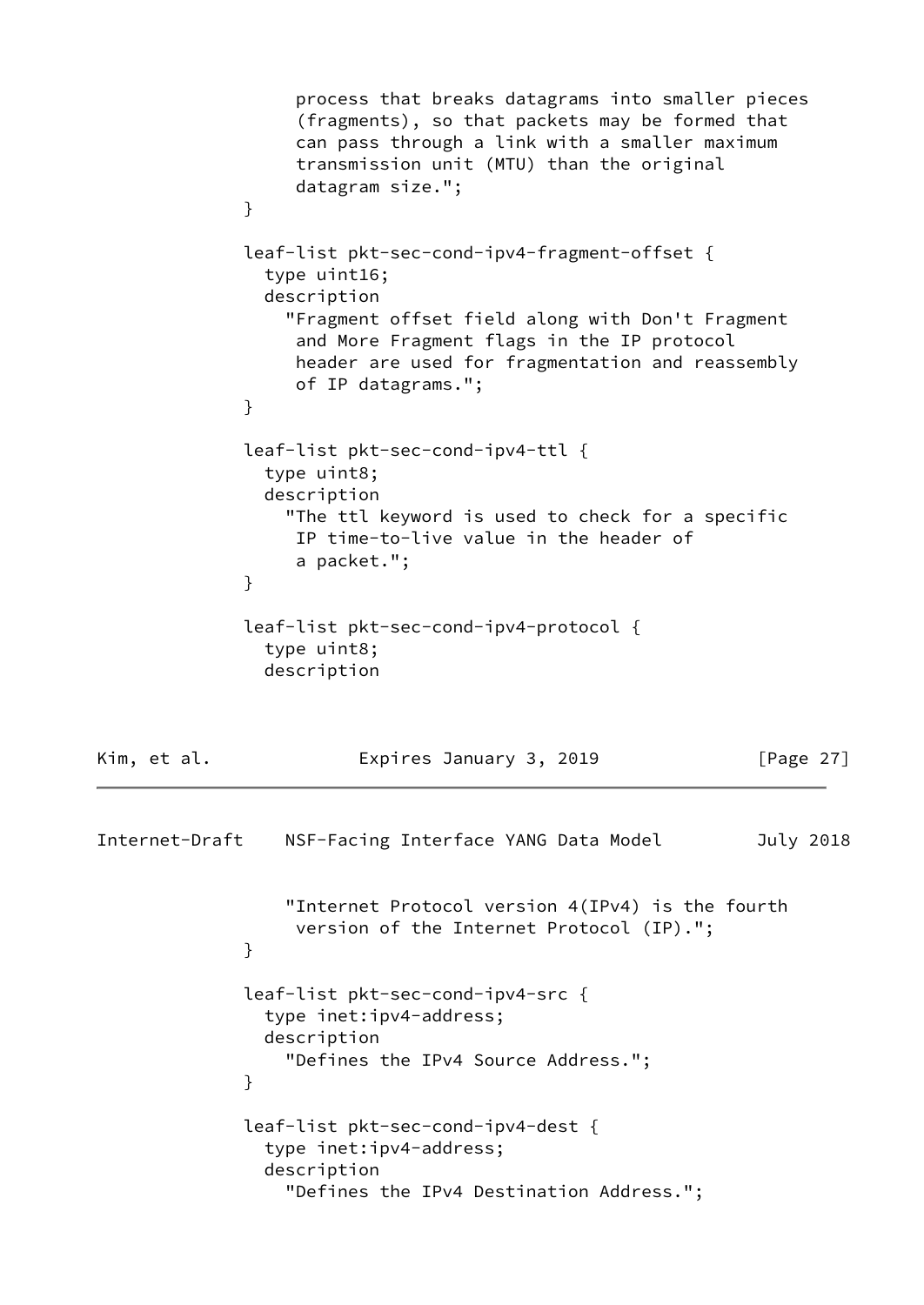```
 }
              leaf pkt-sec-cond-ipv4-ipopts {
                type string;
                description
                  "With the ipopts keyword you can check if
                   a specific ip option is set. Ipopts has
                   to be used at the beginning of a rule.";
 }
              leaf pkt-sec-cond-ipv4-sameip {
                type boolean;
                description
                  "Every packet has a source IP-address and
                   a destination IP-address. It can be that
                   the source IP is the same as
                   the destination IP.";
 }
              leaf-list pkt-sec-cond-ipv4-geoip {
                type string;
                description
                  "The geoip keyword enables you to match on
                   the source, destination or source and destination
                   IP addresses of network traffic and to see to
                   which country it belongs. To do this, Suricata
                   uses GeoIP API with MaxMind database format.";
 }
 }
            container packet-security-ipv6-condition {
              description
                 "The purpose of this Class is to represent packet
                 IPv6 packet header information that can be used as
Kim, et al.                   Expires January 3, 2019             [Page 28]
Internet-Draft NSF-Facing Interface YANG Data Model July 2018
                 part of a test to determine if the set of Policy
                 Actions in this ECA Policy Rule should be executed
                 or not.";
              leaf-list pkt-sec-cond-ipv6-dscp {
                type string;
                description
```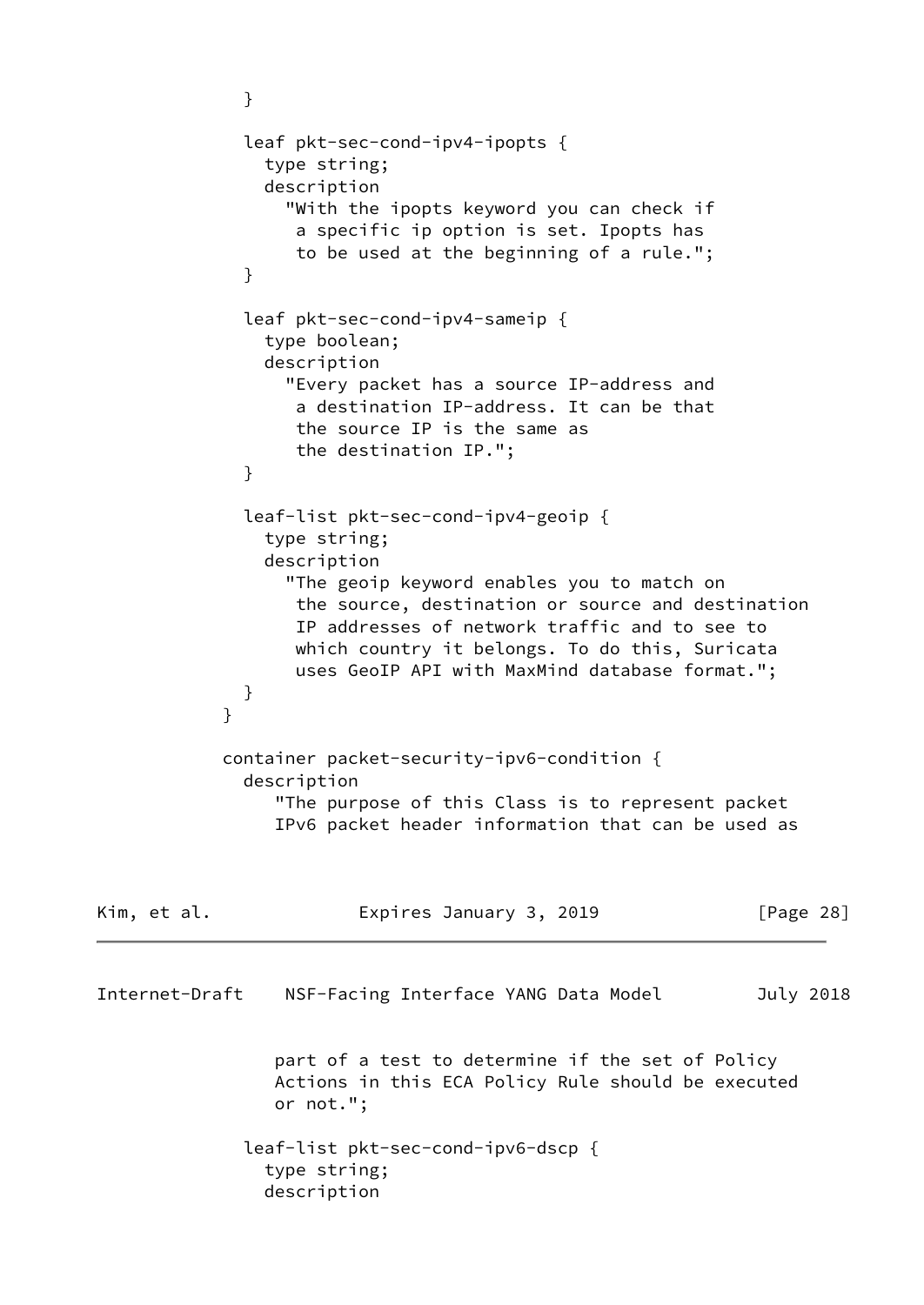```
 "Differentiated Services Code Point (DSCP)
                   of ipv6.";
 }
              leaf-list pkt-sec-cond-ipv6-ecn {
                type string;
                description
                  "ECN allows end-to-end notification of network
                   congestion without dropping packets.";
 }
              leaf-list pkt-sec-cond-ipv6-traffic-class {
                type uint8;
                description
                  "The bits of this field hold two values. The 6
                   most-significant bits are used for
                   differentiated services, which is used to
                   classify packets.";
 }
              leaf-list pkt-sec-cond-ipv6-flow-label {
                type uint32;
                description
                  "The flow label when set to a non-zero value
                   serves as a hint to routers and switches
                   with multiple outbound paths that these
                   packets should stay on the same path so that
                   they will not be reordered.";
 }
              leaf-list pkt-sec-cond-ipv6-payload-length {
                type uint16;
                description
                  "The size of the payload in octets,
                   including any extension headers.";
 }
              leaf-list pkt-sec-cond-ipv6-next-header {
                type uint8;
                description
                  "Specifies the type of the next header.
Kim, et al. Expires January 3, 2019 [Page 29]
```
Internet-Draft NSF-Facing Interface YANG Data Model July 2018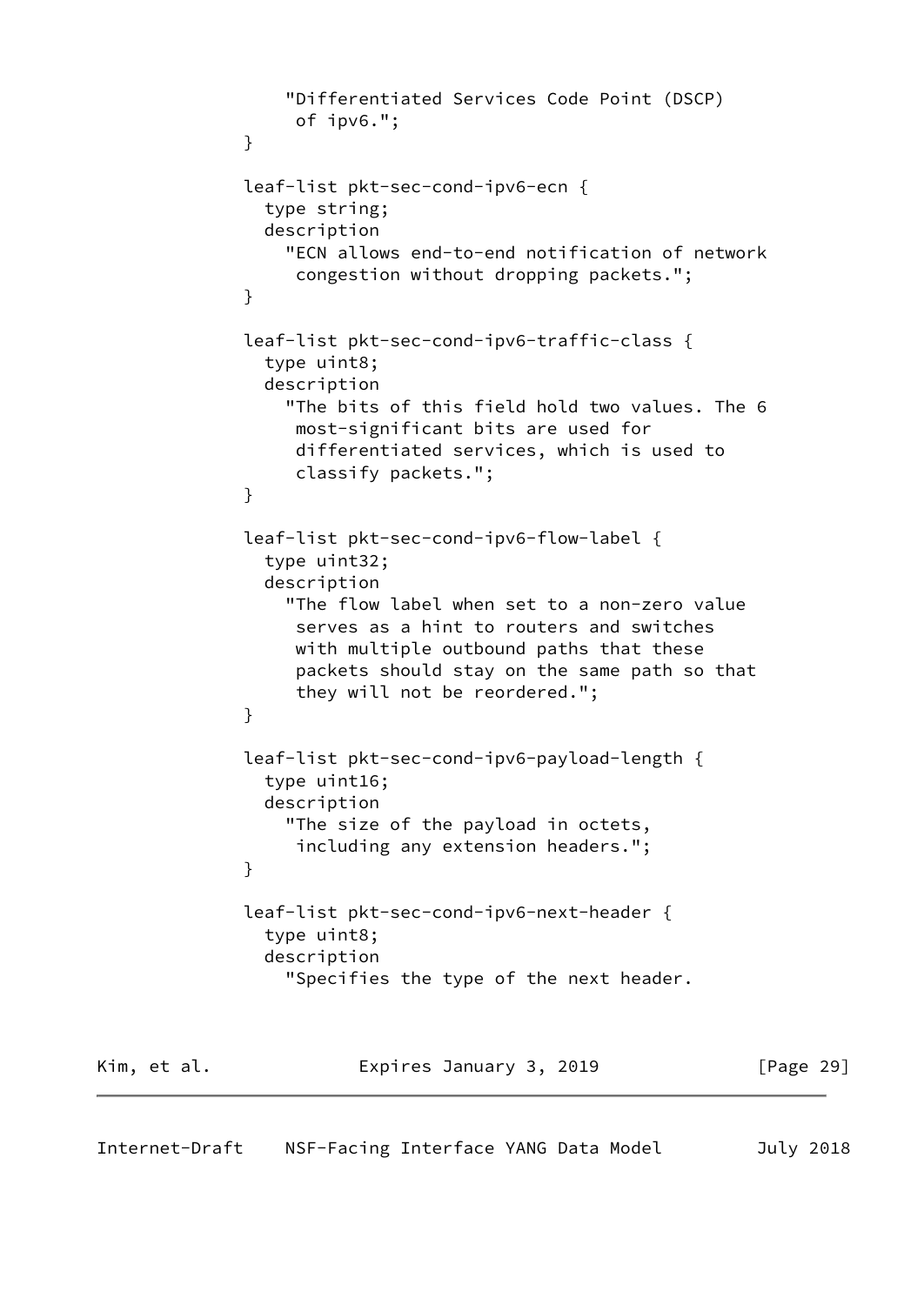```
 This field usually specifies the transport
                   layer protocol used by a packet's payload.";
 }
              leaf-list pkt-sec-cond-ipv6-hop-limit {
                type uint8;
                description
                  "Replaces the time to live field of IPv4.";
 }
              leaf-list pkt-sec-cond-ipv6-src {
                type inet:ipv6-address;
                description
                  "The IPv6 address of the sending node.";
 }
              leaf-list pkt-sec-cond-ipv6-dest {
                type inet:ipv6-address;
                description
                  "The IPv6 address of the destination node(s).";
 }
 }
            container packet-security-tcp-condition {
              description
                "The purpose of this Class is to represent packet
                 TCP packet header information that can be used as
                 part of a test to determine if the set of Policy
                 Actions in this ECA Policy Rule should be executed
                 or not.";
              leaf-list pkt-sec-cond-tcp-src-port {
                type inet:port-number;
                description
                  "This is a mandatory string attribute, and
                  defines the Source Port number (16 bits).";
 }
              leaf-list pkt-sec-cond-tcp-dest-port {
                type inet:port-number;
                description
                  "This is a mandatory string attribute, and
                  defines the Destination Port number (16 bits).";
 }
              leaf-list pkt-sec-cond-tcp-seq-num {
                type uint32;
                description
```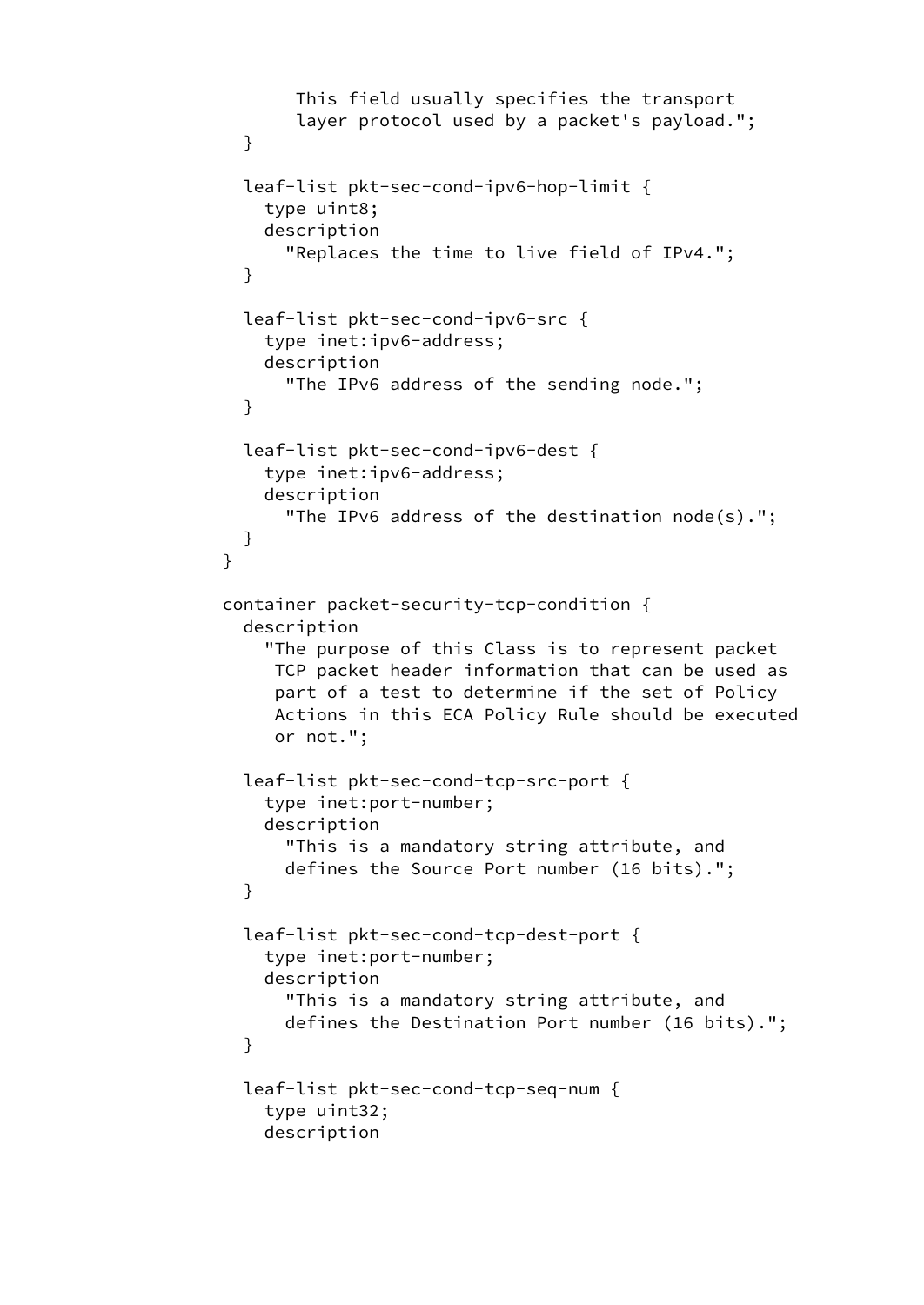```
Internet-Draft NSF-Facing Interface YANG Data Model July 2018
                  "If the SYN flag is set (1), then this is the
                   initial sequence number.";
 }
              leaf-list pkt-sec-cond-tcp-ack-num {
                type uint32;
                description
                  "If the ACK flag is set then the value of this
                   field is the next sequence number that the sender
                   is expecting.";
 }
              leaf-list pkt-sec-cond-tcp-window-size {
                type uint16;
                description
                  "The size of the receive window, which specifies
                   the number of windows size units
                   (by default,bytes) (beyond the segment
                   identified by the sequence number in the
                   acknowledgment field) that the sender of this
                   segment is currently willing to recive.";
 }
              leaf-list pkt-sec-cond-tcp-flags {
                type uint8;
                description
                  "This is a mandatory string attribute, and defines
                   the nine Control bit flags (9 bits).";
 }
 }
            container packet-security-udp-condition {
              description
               "The purpose of this Class is to represent packet UDP
                packet header information that can be used as part
                of a test to determine if the set of Policy Actions
                in this ECA Policy Rule should be executed or not.";
              leaf-list pkt-sec-cond-udp-src-port {
                type inet:port-number;
                description
                  "This is a mandatory string attribute, and
                  defines the UDP Source Port number (16 bits).";
```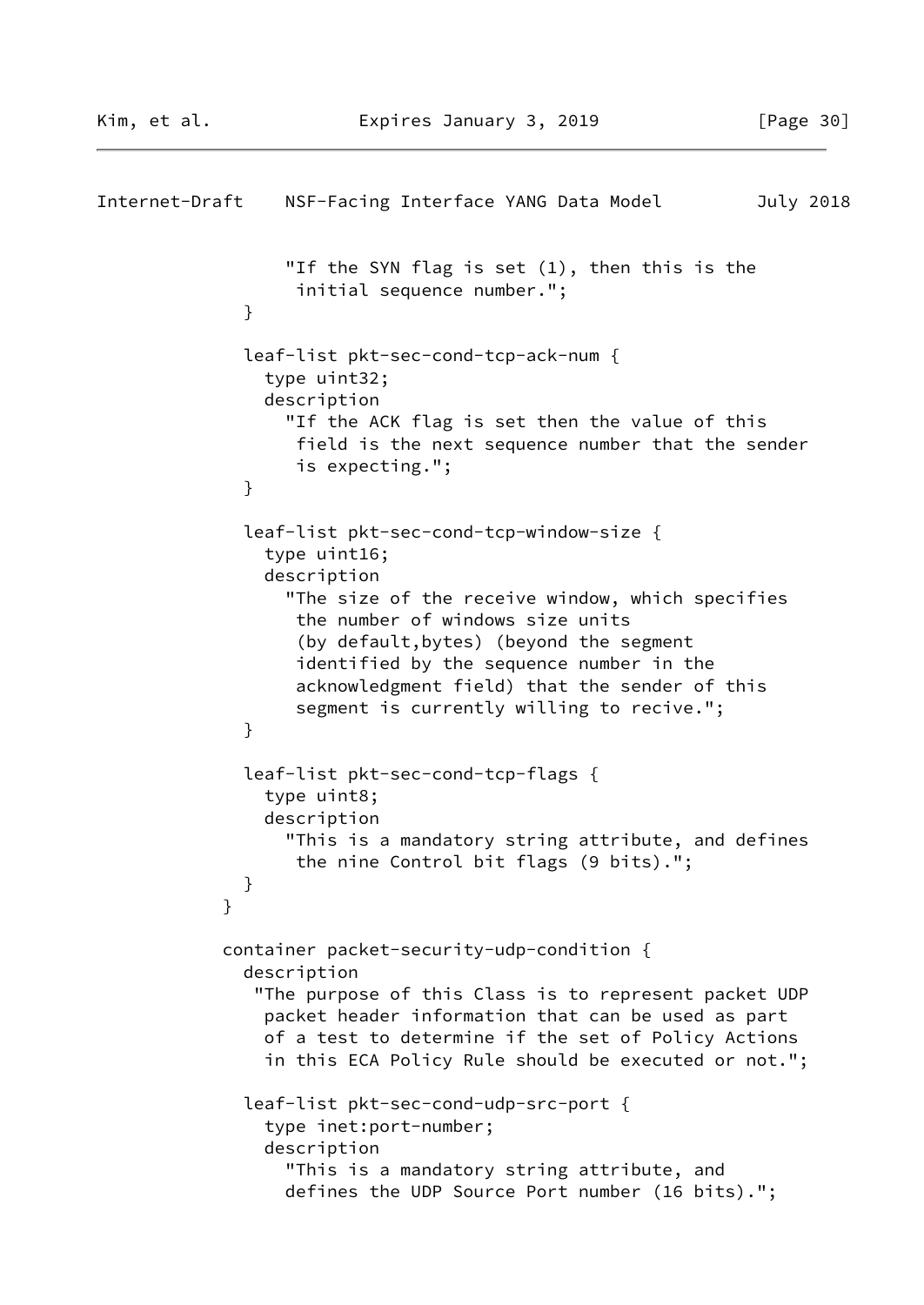```
 }
             leaf-list pkt-sec-cond-udp-dest-port {
               type inet:port-number;
               description
Kim, et al. Expires January 3, 2019 [Page 31]
Internet-Draft NSF-Facing Interface YANG Data Model July 2018
                 "This is a mandatory string attribute, and
                 defines the UDP Destination Port number (16 bits).";
 }
             leaf-list pkt-sec-cond-udp-length {
               type string;
               description
                "This is a mandatory string attribute, and defines
                 the length in bytes of the UDP header and data
                 (16 bits).";
 }
 }
            container packet-security-icmp-condition {
             description
               "The internet control message protocol condition.";
             leaf-list pkt-sec-cond-icmp-type {
               type uint8;
               description
                 "ICMP type, see Control messages.";
 }
              leaf-list pkt-sec-cond-icmp-code {
               type uint8;
               description
                 "ICMP subtype, see Control messages.";
 }
              leaf-list pkt-sec-cond-icmp-seg-num {
               type uint32;
               description
                 "The icmp Sequence Number.";
 }
           }
          }
```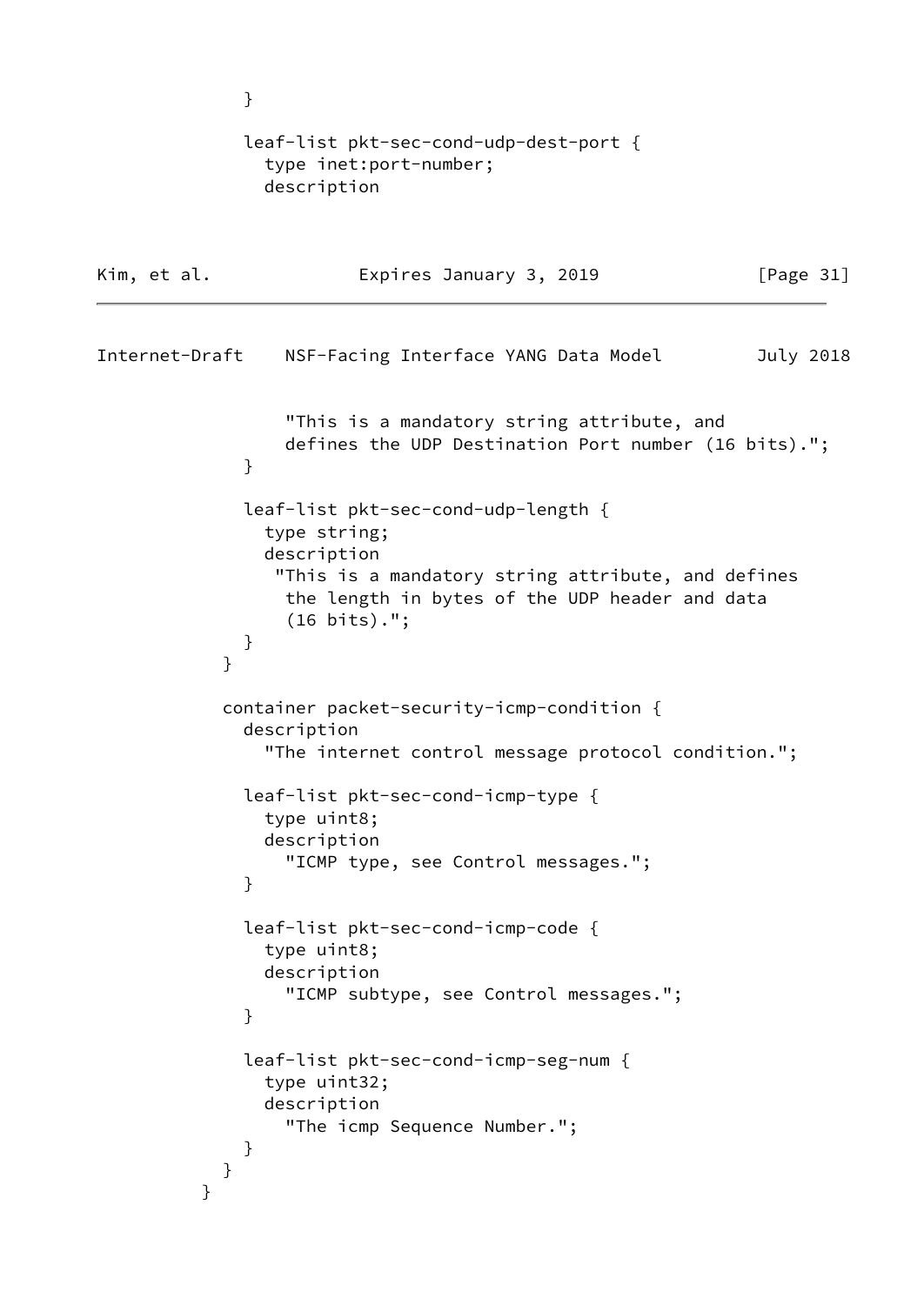```
 container packet-payload-condition {
            description
               "TBD";
            leaf packet-payload-description {
              type string;
              description
                "This is description for payload condition.
               Vendors can write instructions for payload condition
               that vendor made";
 }
            leaf-list pkt-payload-content {
Kim, et al.                   Expires January 3, 2019             [Page 32]
Internet-Draft NSF-Facing Interface YANG Data Model July 2018
              type string;
              description
                 "The content keyword is very important in
                 signatures. Between the quotation marks you
                 can write on what you would like the
                 signature to match.";
 }
 }
          leaf acl-number {
            type uint32;
            description
             "This is acl-number.";
          }
          container application-condition {
            description
              "TBD";
            leaf application-description {
              type string;
              description
               "This is description for application condition.";
 }
            leaf-list application-object {
              type string;
              description
                "This is application object.";
 }
            leaf-list application-group {
```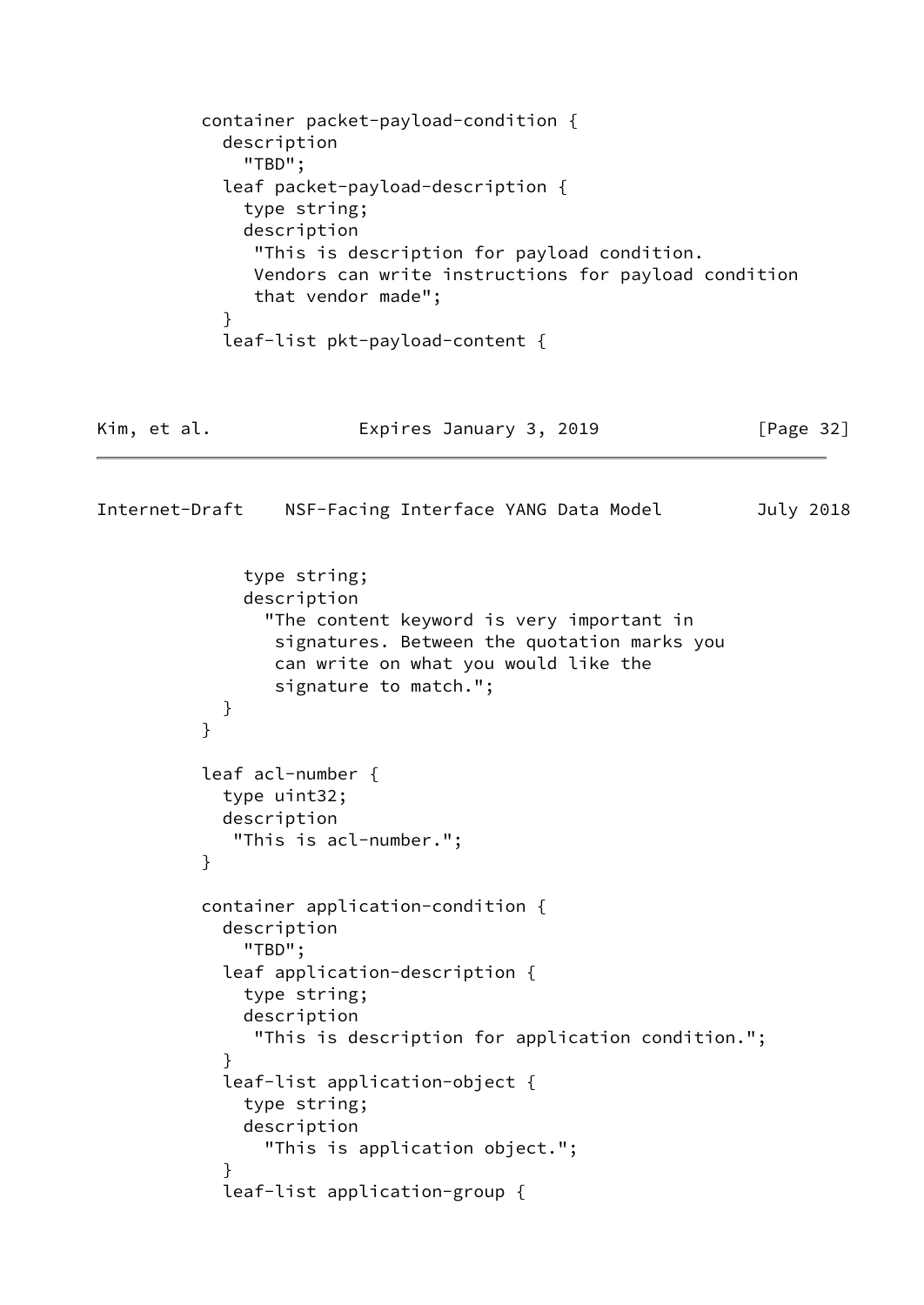```
 type string;
              description
                "This is application group.";
 }
            leaf-list application-label {
              type string;
              description
                "This is application label.";
 }
            container category {
              description
                "TBD";
              list application-category {
                key "name application-subcategory";
                description
                  "TBD";
                leaf name {
                  type string;
                  description
Kim, et al.                   Expires January 3, 2019               [Page 33]
Internet-Draft NSF-Facing Interface YANG Data Model July 2018
                   "This is name for application category.";
 }
                leaf application-subcategory {
                  type string;
                  description
                   "This is application subcategory.";
 }
 }
            }
          }
          container target-condition {
            description
              "TBD";
            leaf target-description {
              type string;
              description
                "This is description for target condition.
                Vendors can write instructions for target condition
                that vendor made";
 }
```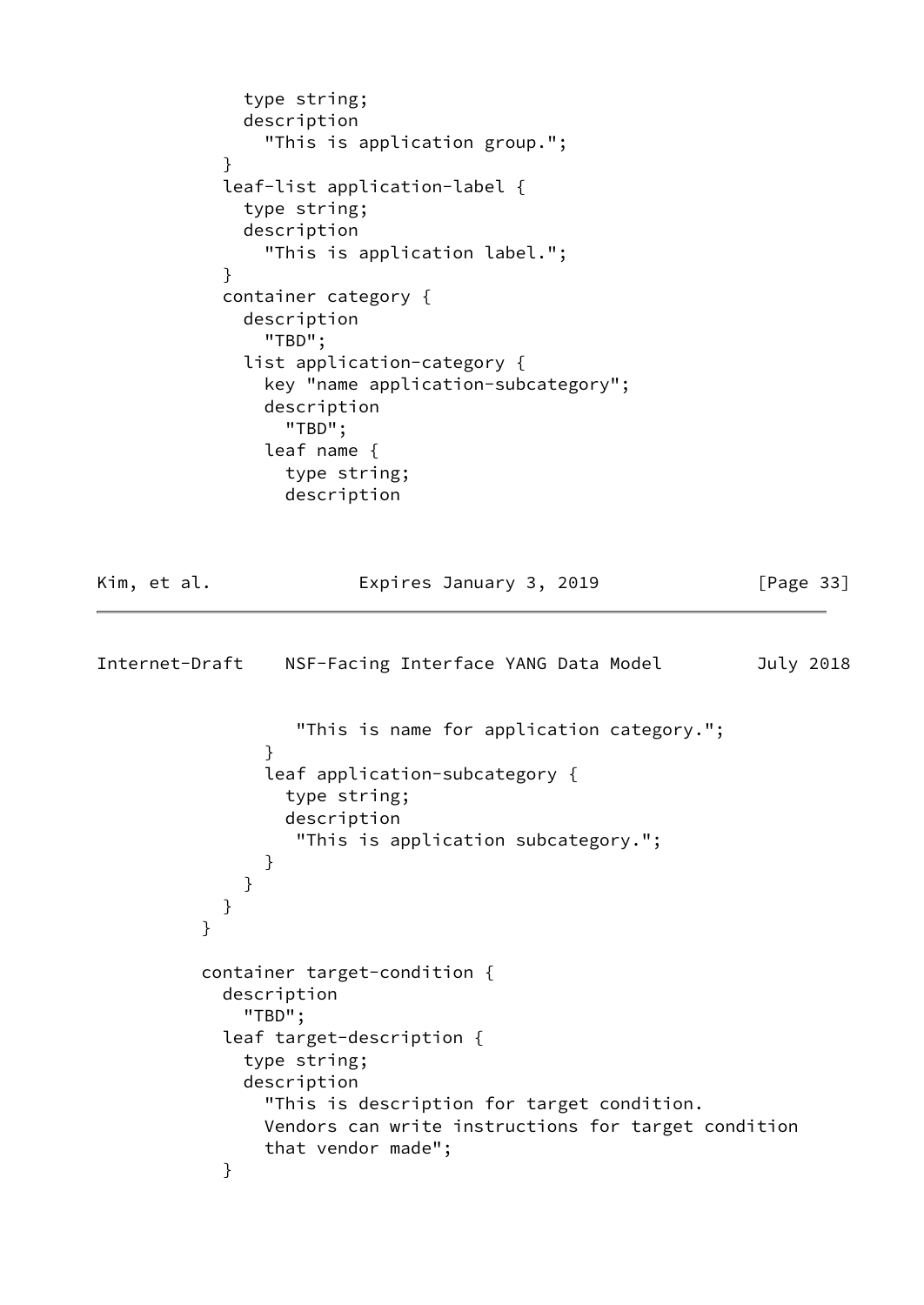```
 container device-sec-context-cond {
              description
                "The device attribute that can identify a device,
                including the device type (i.e., router, switch,
                pc, ios, or android) and the device's owner as
                well.";
              leaf pc {
               type boolean;
               description
                 "If type of a device is PC.";
 }
              leaf mobile-phone {
               type boolean;
               description
                 "If type of a device is mobile-phone.";
 }
              leaf voip-volte-phone {
               type boolean;
               description
                 "If type of a device is voip-volte-phone.";
 }
              leaf tablet {
Kim, et al. Expires January 3, 2019 [Page 34]
Internet-Draft NSF-Facing Interface YANG Data Model July 2018
               type boolean;
               description
                 "If type of a device is tablet.";
 }
              leaf iot {
               type boolean;
               description
                 "If type of a device is Internet of Things.";
 }
              leaf vehicle {
               type boolean;
               description
```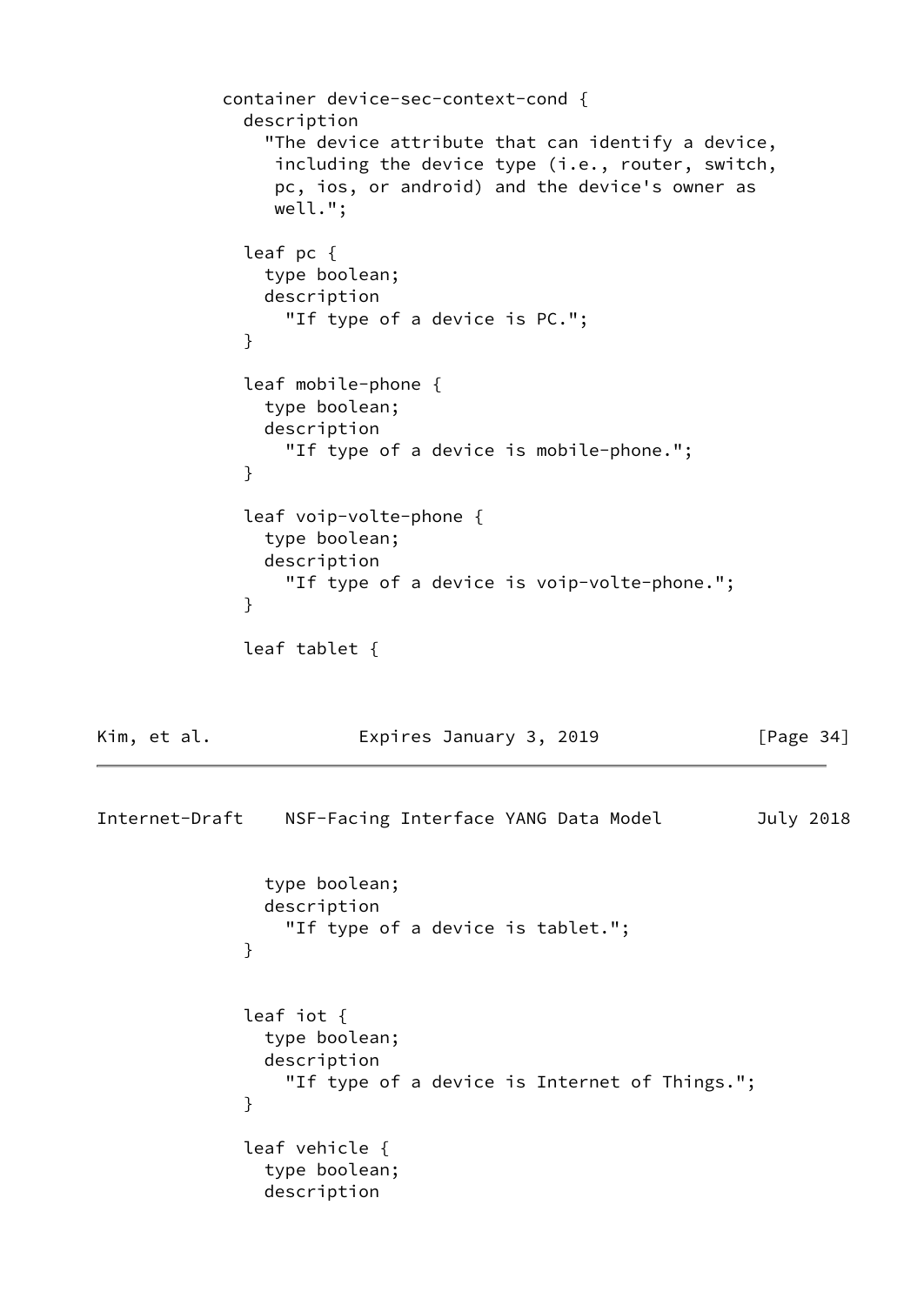```
 "If type of a device is vehicle.";
 }
 }
 }
           container users-condition {
             description
               "TBD";
             leaf users-description {
               type string;
               description
                 "This is description for user condition.
                 Vendors can write instructions for user condition
                 that vendor made";
 }
             container user{
               description
                 "The user (or user group) information with which
                  network flow is associated: The user has many
                  attributes such as name, id, password, type,
                  authentication mode and so on. Name/id is often
                  used in the security policy to identify the user.
                  Besides, NSF is aware of the IP address of the
                  user provided by a unified user management system
                  via network. Based on name-address association,
                  NSF is able to enforce the security functions
                  over the given user (or user group)";
               choice user-name {
                 description
                   "The name of the user.
                    This must be unique.";
Kim, et al.                         Expires January 3, 2019                 [Page 35]
Internet-Draft NSF-Facing Interface YANG Data Model July 2018
                 case tenant {
                   description
                     "Tenant information.";
                   leaf tenant {
                     type uint8;
                     mandatory true;
                     description
```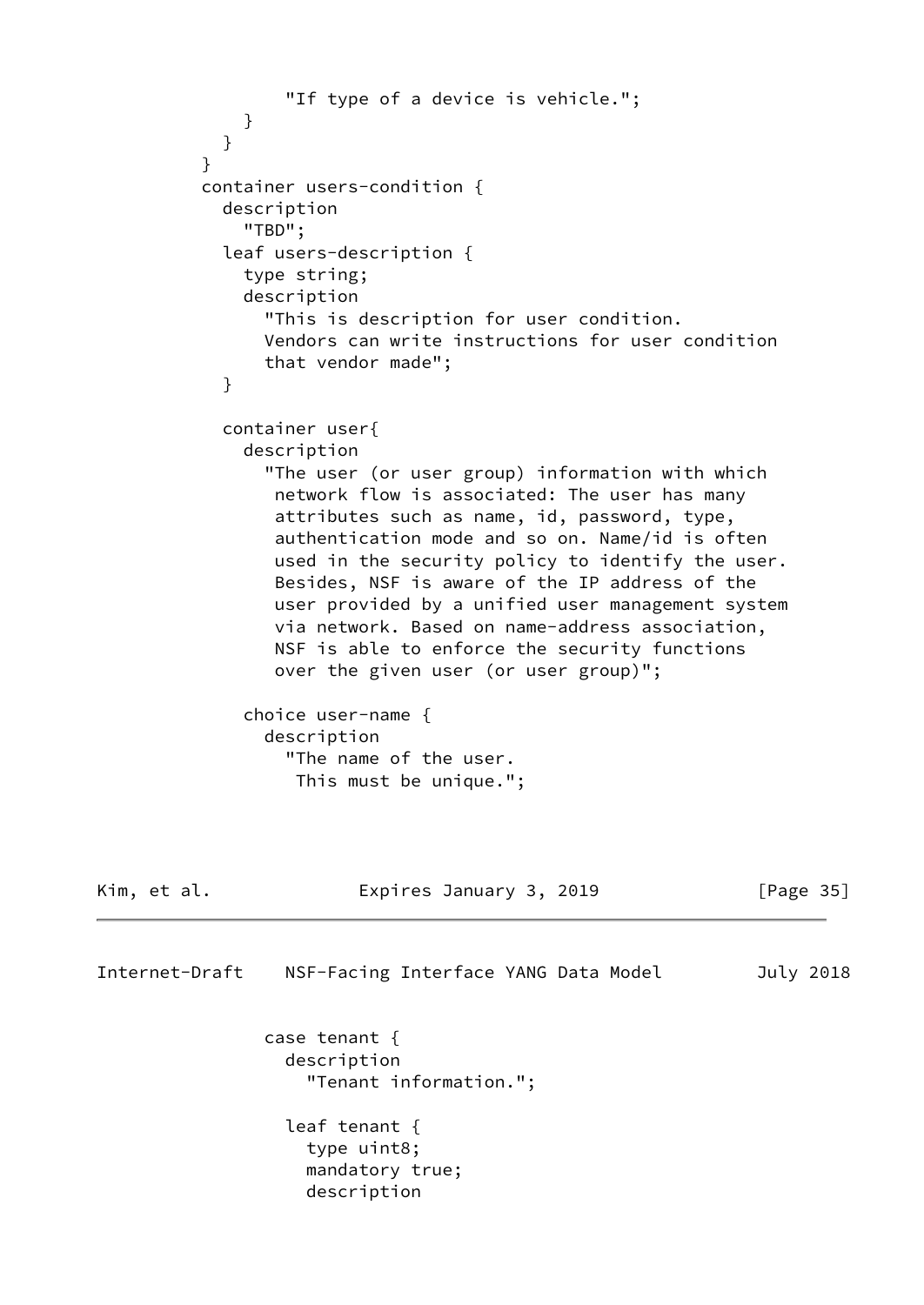```
 "User's tenant information.";
 }
 }
               case vn-id {
                 description
                   "VN-ID information.";
                 leaf vn-id {
                   type uint8;
                   mandatory true;
                   description
                     "User's VN-ID information.";
 }
 }
 }
 }
            container group {
              description
               "The user (or user group) information with which
                network flow is associated: The user has many
                attributes such as name, id, password, type,
                authentication mode and so on. Name/id is often
                used in the security policy to identify the user.
                Besides, NSF is aware of the IP address of the
                user provided by a unified user management system
                via network. Based on name-address association,
                NSF is able to enforce the security functions
                over the given user (or user group)";
              choice group-name {
               description
                 "The name of the user.
                  This must be unique.";
               case tenant {
                 description
                   "Tenant information.";
                 leaf tenant {
Kim, et al. Expires January 3, 2019 [Page 36]
Internet-Draft NSF-Facing Interface YANG Data Model July 2018
```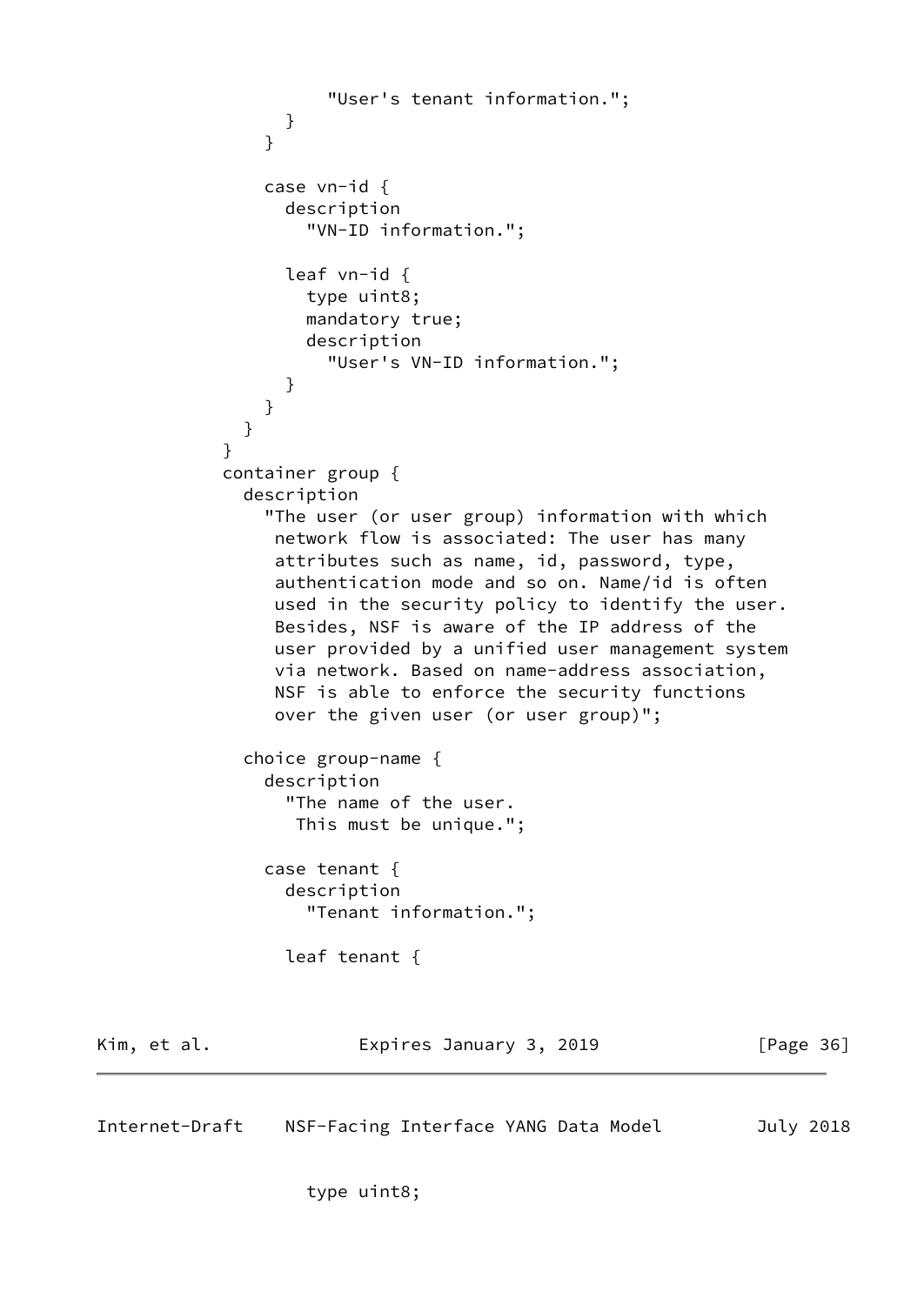```
 mandatory true;
                   description
                     "User's tenant information.";
 }
 }
               case vn-id {
                 description
                   "VN-ID information.";
                 leaf vn-id {
                   type uint8;
                   mandatory true;
                   description
                     "User's VN-ID information.";
 }
 }
 }
 }
           leaf security-grup {
             type string;
             mandatory true;
             description
               "security-grup.";
 }
 }
         container url-category-condition {
           description
             "TBD";
           leaf url-category-description {
             type string;
             description
               "This is description for url category condition.
               Vendors can write instructions for context condition
               that vendor made";
 }
           leaf-list pre-defined-category {
             type string;
             description
               "This is pre-defined-category.";
 }
           leaf-list user-defined-category {
             type string;
             description
               "This user-defined-category.";
```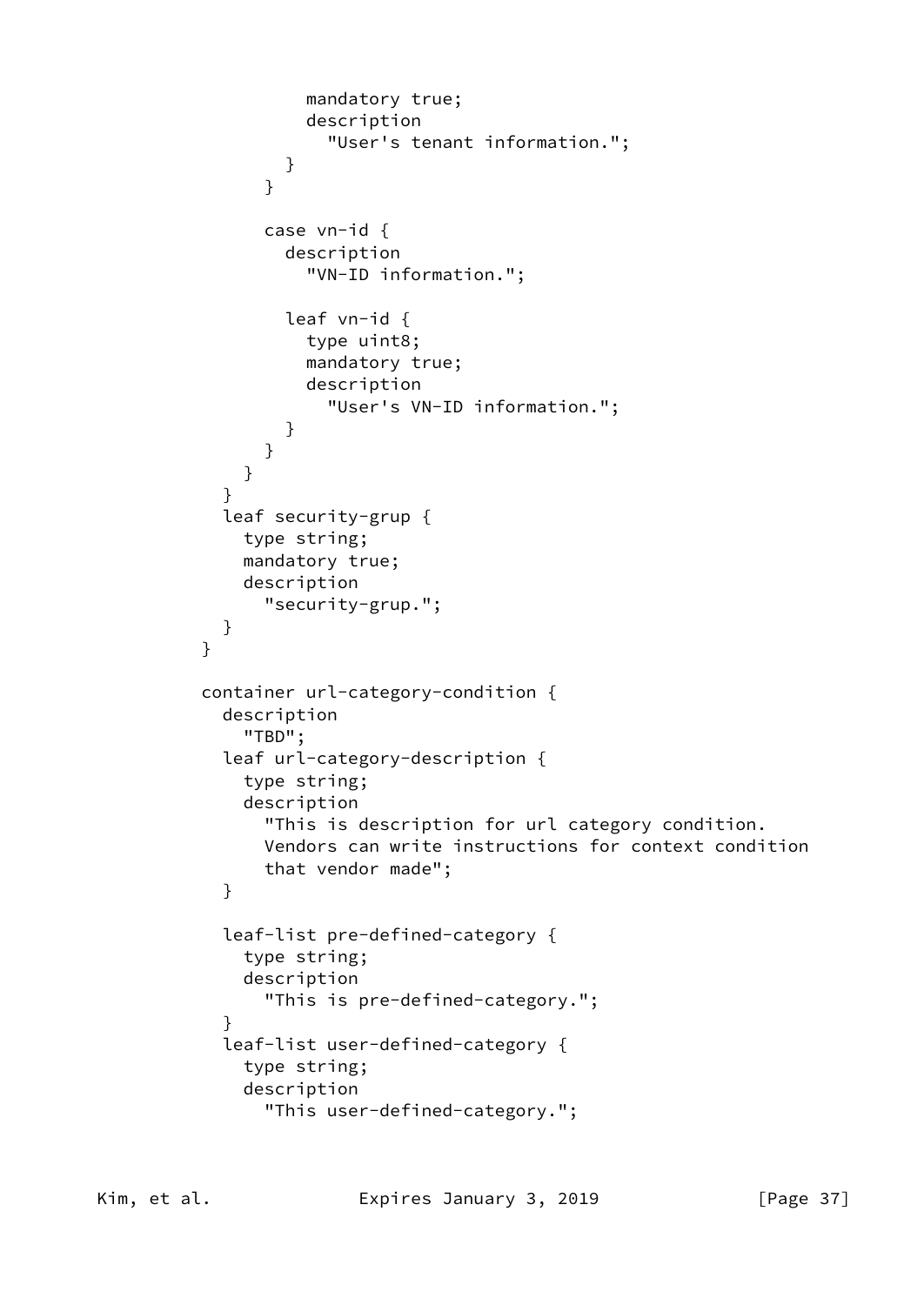```
Internet-Draft NSF-Facing Interface YANG Data Model July 2018
             }
 }
           container context-condition {
             description
               "TBD";
             leaf context-description {
               type string;
               description
                 "This is description for context condition.
                 Vendors can write instructions for context condition
                 that vendor made";
            }
 }
           container gen-context-condition {
             description
               "TBD";
             leaf gen-context-description {
               type string;
               description
                 "This is description for generic context condition.
                 Vendors can write instructions for generic context
                 condition that vendor made";
 }
             container geographic-location {
               description
                 "The location where network traffic is associated
                  with. The region can be the geographic location
                  such as country, province, and city,
                  as well as the logical network location such as
                  IP address, network section, and network domain.";
               leaf-list src-geographic-location {
                 type uint32;
                 description
                   "This is mapped to ip address. We can acquire
                    source region through ip address stored the
                    database.";
 }
               leaf-list dest-geographic-location {
                 type uint32;
                 description
                   "This is mapped to ip address. We can acquire
                    destination region through ip address stored
```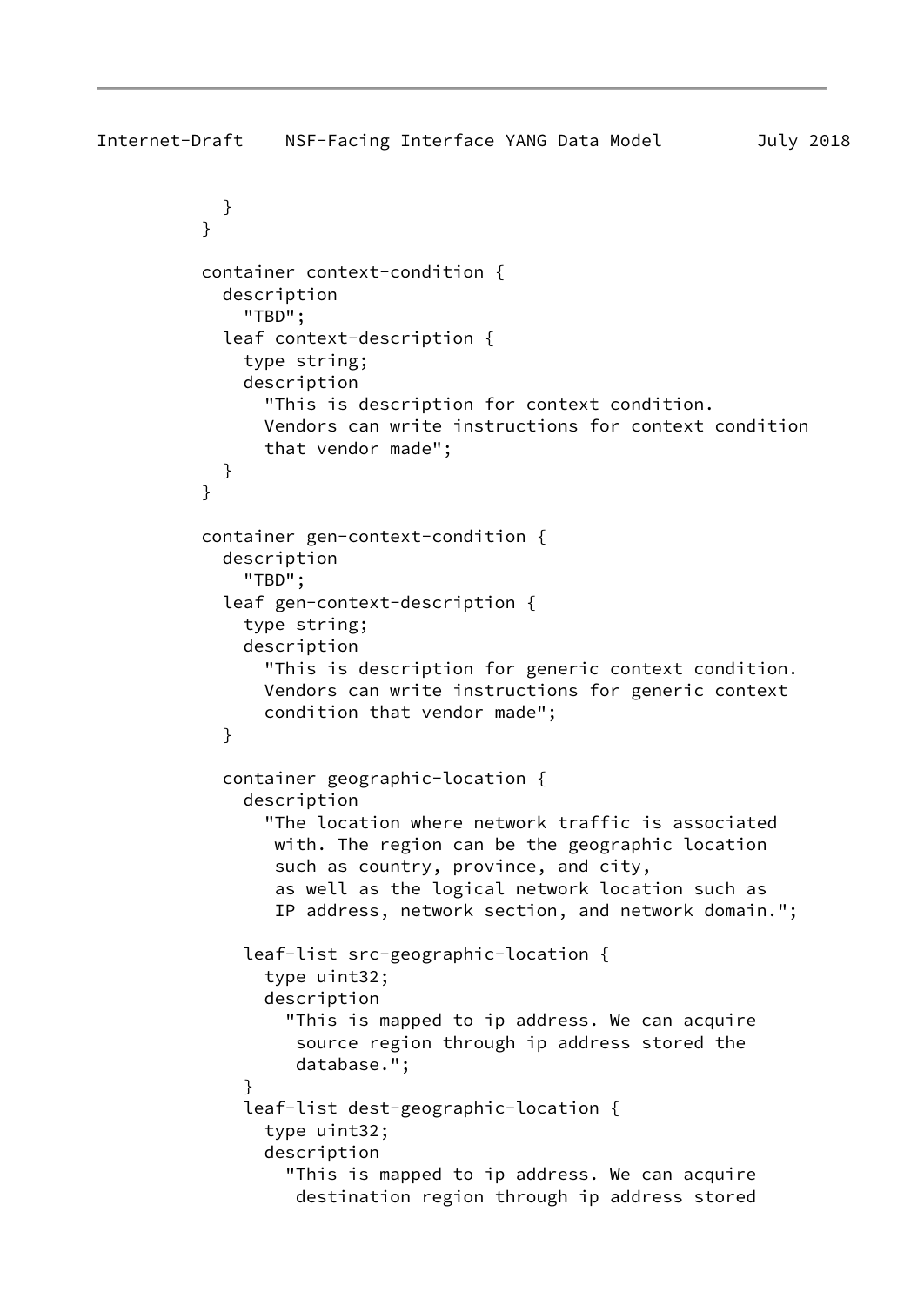```
 the database.";
```
}

```
Internet-Draft NSF-Facing Interface YANG Data Model July 2018
 }
 }
       }
       }
       container action-clause-container {
        description "TBD";
         list action-clause-list {
        key eca-object-id;
        uses i2nsf-eca-object-type {
           refine entity-class {
             default ECA-ACTION-TYPE;
 }
         }
         description
           "An action is used to control and monitor aspects of
            flow-based NSFs when the event and condition clauses
            are satisfied. NSFs provide security functions by
            executing various Actions. Examples of I2NSF Actions
            include providing intrusion detection and/or protection,
           web and flow filtering, and deep packet inspection
            for packets and flows.";
           leaf rule-log {
             type boolean;
             description
               "True is enable
               False is not enable.";
 }
           leaf session-log {
             type boolean;
             description
               "True is enable
               False is not enable.";
 }
           container ingress-action {
             description
               "TBD";
             leaf ingress-description {
               type string;
```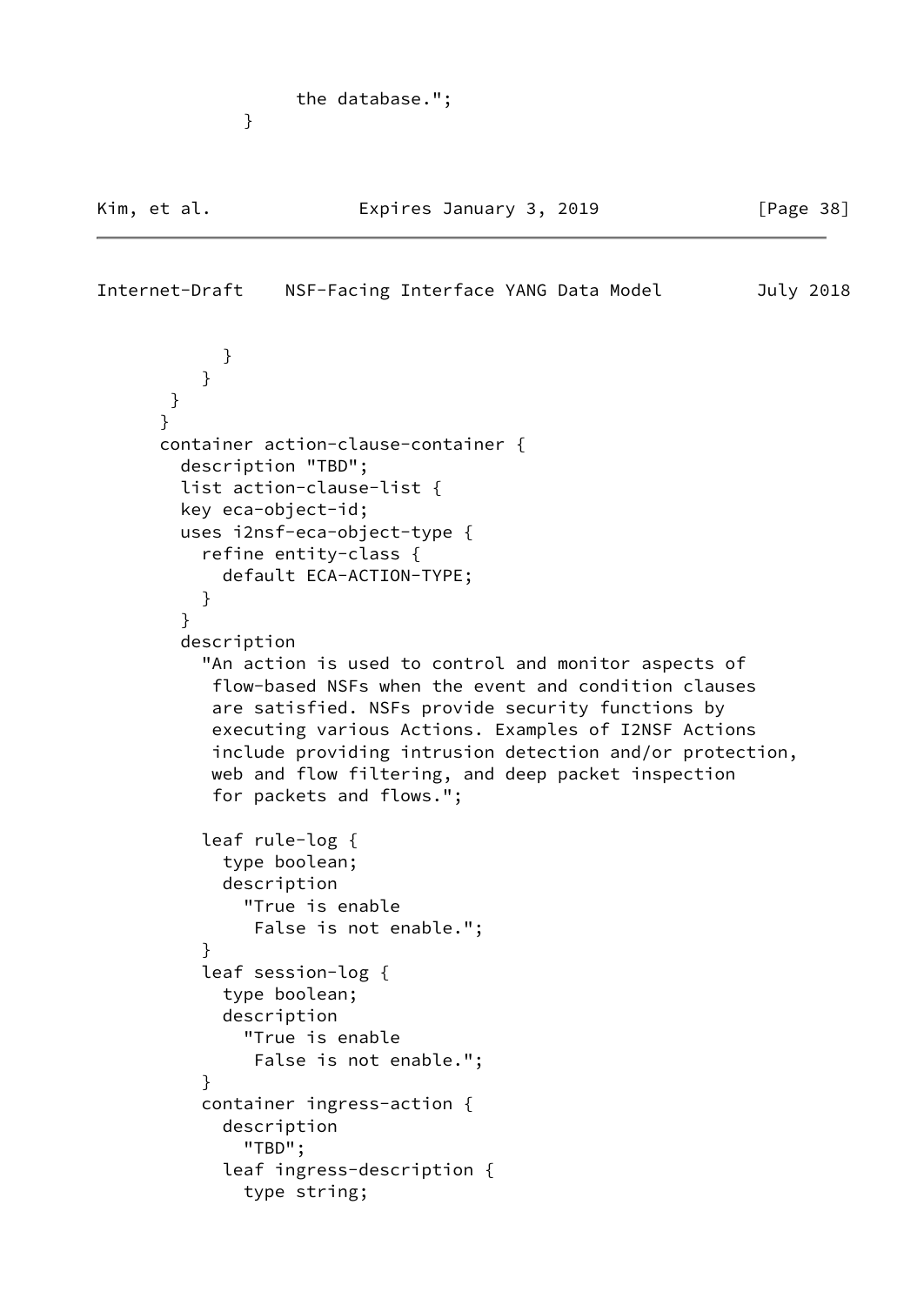```
 description
                "This is description for ingress action.
                Vendors can write instructions for ingress action
                that vendor made";
 }
            leaf ingress-action-type {
              type ingress-action;
              description
                "Ingress action type: permit, deny, and mirror.";
Kim, et al. Expires January 3, 2019 [Page 39]
Internet-Draft NSF-Facing Interface YANG Data Model July 2018
 }
 }
          container egress-action {
            description
              "TBD";
            leaf egress-description {
              type string;
              description
                "This is description for egress action.
                Vendors can write instructions for egress action
                that vendor made";
 }
            leaf egress-action-type {
              type egress-action;
              description
                "Egress-action-type: invoke-signaling,
                 tunnel-encapsulation, and forwarding.";
 }
 }
          container apply-profile {
            description
              "TBD";
            leaf profile-description {
              type string;
              description
                "This is description for apply profile action.
                Vendors can write instructions for apply
                profile action that vendor made";
 }
```

```
 container content-security-control {
```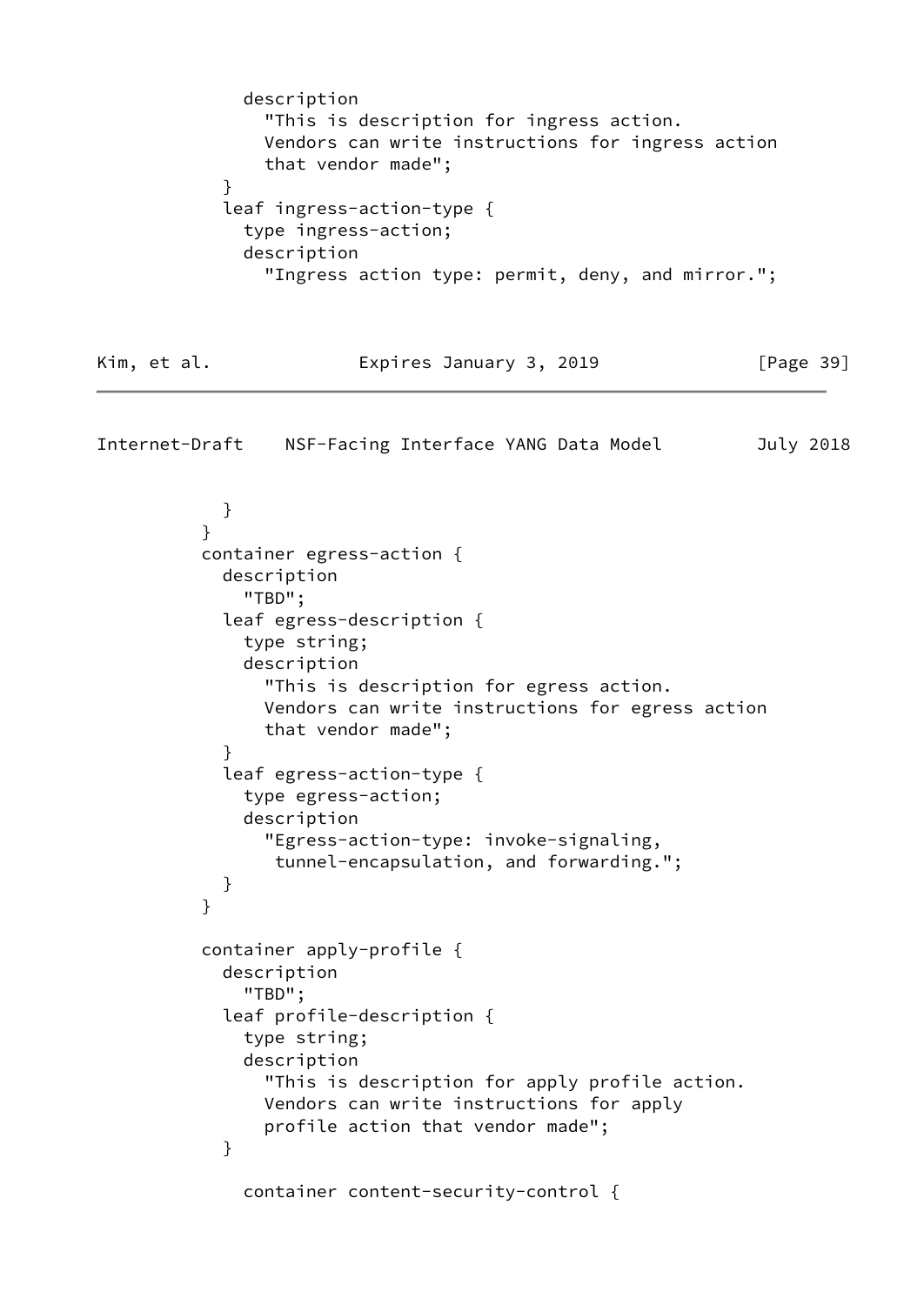|                | description<br>"Content security control is another category of<br>security capabilities applied to application layer.<br>Through detecting the contents carried over the<br>traffic in application layer, these capabilities<br>can realize various security purposes, such as<br>defending against intrusion, inspecting virus,<br>filtering malicious URL or junk email, and blocking<br>illegal web access or data retrieval.";<br>container content-security-control-types {<br>description |
|----------------|--------------------------------------------------------------------------------------------------------------------------------------------------------------------------------------------------------------------------------------------------------------------------------------------------------------------------------------------------------------------------------------------------------------------------------------------------------------------------------------------------|
|                | "Content Security types: Antivirus, IPS, IDS,<br>url-filtering, data-filtering, mail-filtering,<br>file-blocking, file-isolate, pkt-capture,<br>application-control, and voip-volte.";                                                                                                                                                                                                                                                                                                           |
| Kim, et al.    | [Page $40$ ]<br>Expires January 3, 2019                                                                                                                                                                                                                                                                                                                                                                                                                                                          |
| Internet-Draft | NSF-Facing Interface YANG Data Model<br>July 2018                                                                                                                                                                                                                                                                                                                                                                                                                                                |
|                | leaf antivirus {<br>type string;<br>description<br>"Additional inspection of antivirus.";<br>}                                                                                                                                                                                                                                                                                                                                                                                                   |
|                | leaf $ips \{$<br>type string;<br>description<br>"Additional inspection of IPS.";<br>}                                                                                                                                                                                                                                                                                                                                                                                                            |
|                | leaf ids $\{$<br>type string;<br>description<br>"Additional inspection of IDS.";<br>}                                                                                                                                                                                                                                                                                                                                                                                                            |
|                | leaf url-filtering {<br>type string;<br>description<br>"Additional inspection of URL filtering.";<br>}                                                                                                                                                                                                                                                                                                                                                                                           |
|                | leaf data-filtering {                                                                                                                                                                                                                                                                                                                                                                                                                                                                            |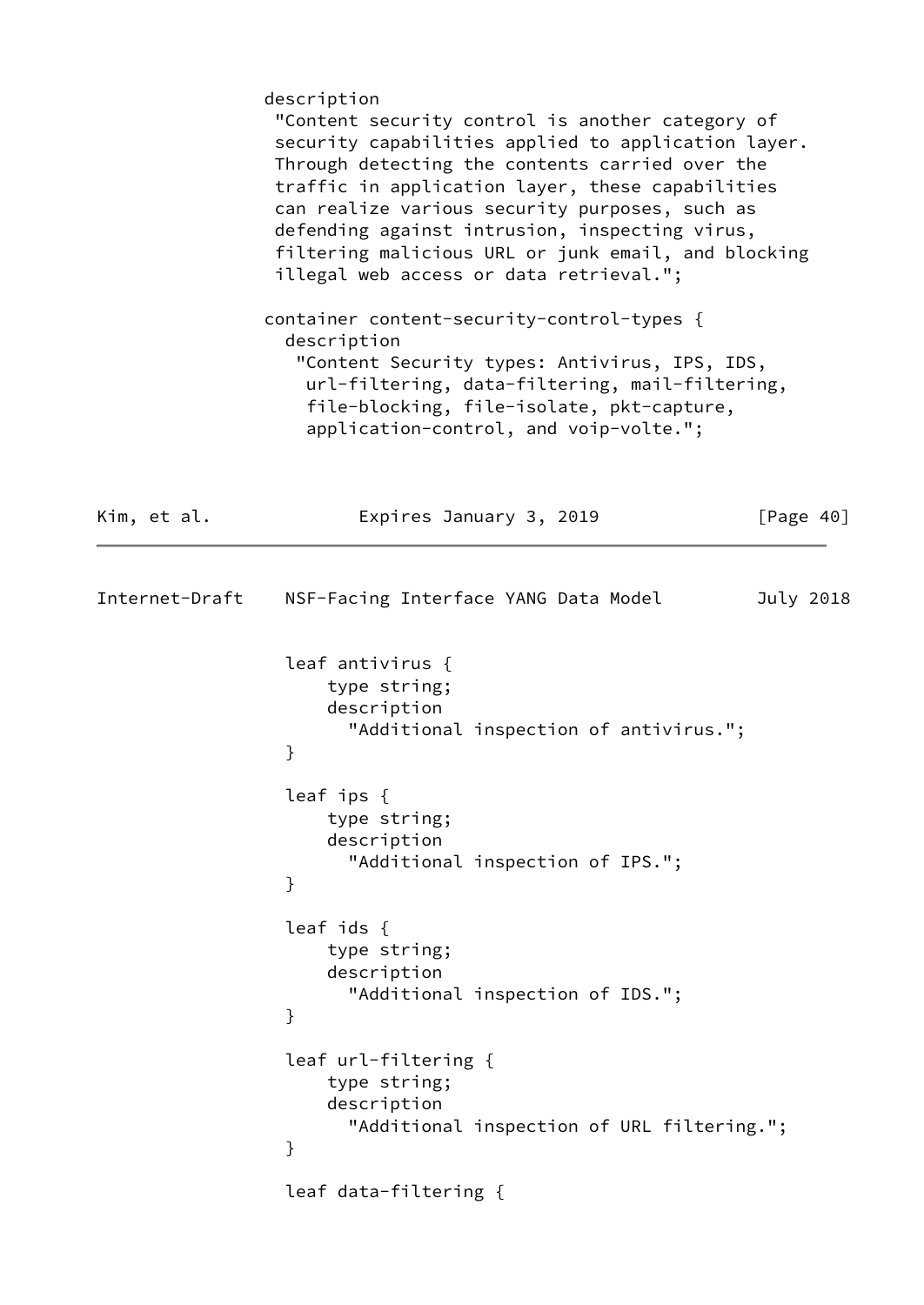```
 type string;
                   description
                    "Additional inspection of data filtering.";
 }
                leaf mail-filtering {
                  type string;
                  description
                   "Additional inspection of mail filtering.";
 }
                leaf file-blocking {
                  type string;
                  description
                   "Additional inspection of file blocking.";
 }
                leaf file-isolate {
                  type string;
                  description
                   "Additional inspection of file isolate.";
 }
Kim, et al. Expires January 3, 2019 [Page 41]
Internet-Draft NSF-Facing Interface YANG Data Model July 2018
                leaf pkt-capture {
                  type string;
                  description
                   "Additional inspection of packet capture.";
 }
                leaf application-control {
                  type string;
                  description
                   "Additional inspection of app control.";
 }
                leaf voip-volte {
                  type string;
                  description
                   "Additional inspection of VoIP/VoLTE.";
 }
 }
```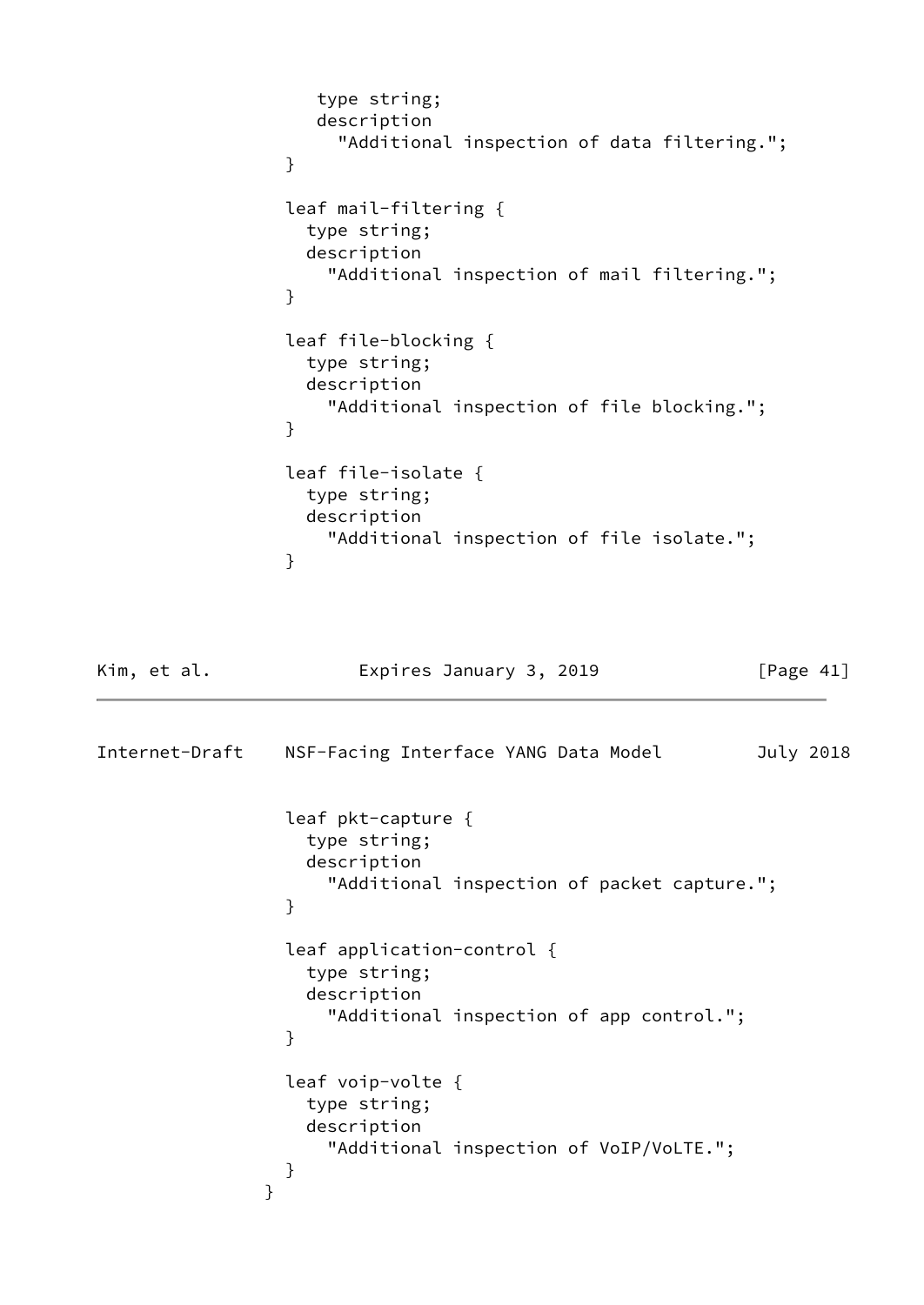```
 container attack-mitigation-control {
                 description
                   "This category of security capabilities is
                    specially used to detect and mitigate various
                    types of network attacks.";
                   container ddos-attack {
                     description
                       "A distributed-denial-of-service (DDoS) is
                        where the attack source is more than one,
                        often thousands of unique IP addresses.";
                     container ddos-attack-type {
                       description
                         "DDoS-attack types: Network Layer
                         DDoS Attacks and Application Layer
                         DDoS Attacks.";
                       container network-layer-ddos-attack {
                         description
                           "Network layer DDoS-attack.";
                         container network-layer-ddos-attack-type {
                           description
                             "Network layer DDoS attack types:
                              Syn Flood Attack, UDP Flood Attack,
                              ICMP Flood Attack, IP Fragment Flood,
                              IPv6 Related Attacks, and etc";
Kim, et al.                     Expires January 3, 2019               [Page 42]
Internet-Draft NSF-Facing Interface YANG Data Model July 2018
                           leaf syn-flood {
                             type string;
                             description
                               "Additional Inspection of
                                Syn Flood Attack.";
 }
                           leaf udp-flood {
                             type string;
                             description
```
"Additional Inspection of

}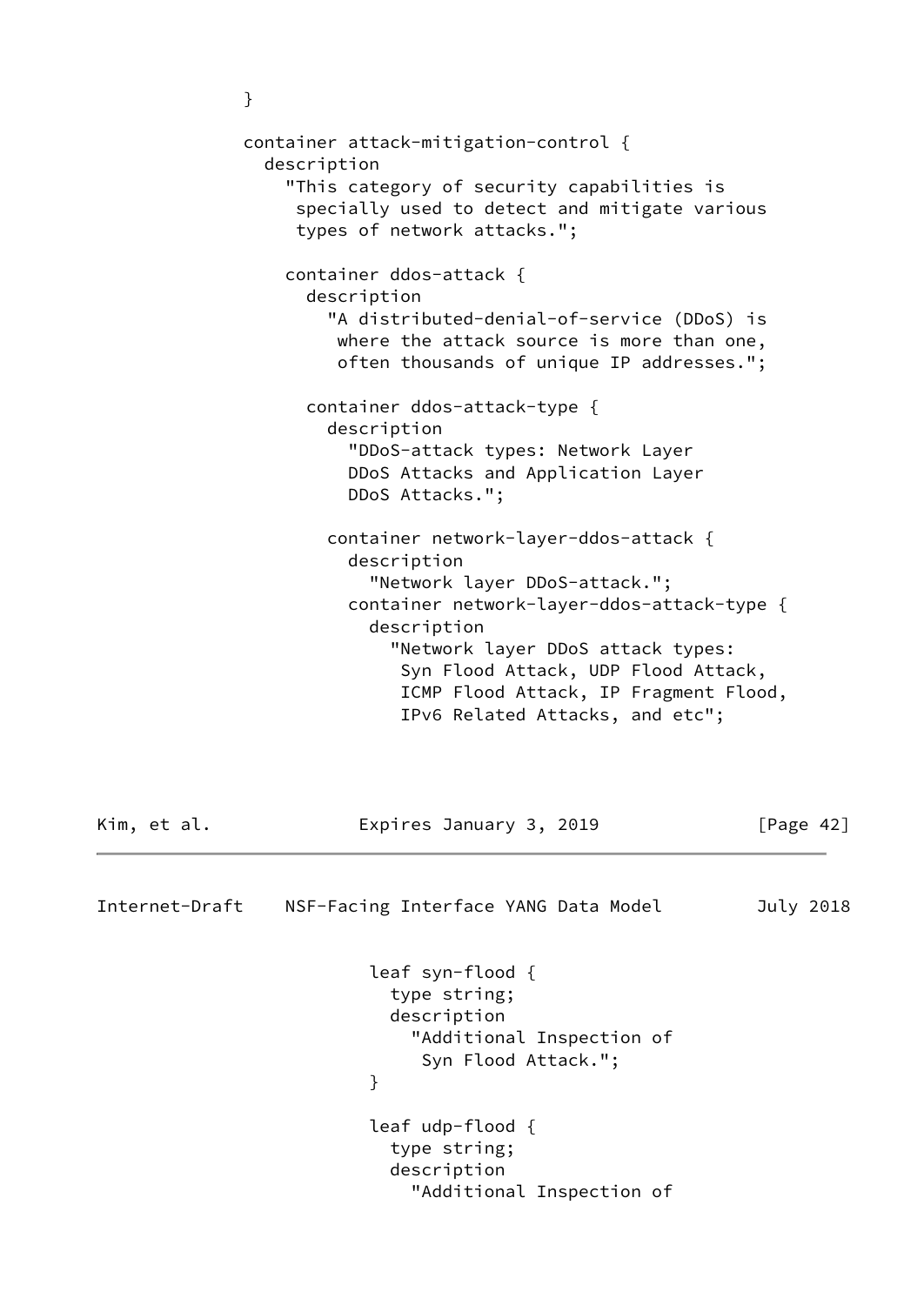```
 UDP Flood Attack.";
 }
                        leaf icmp-flood {
                         type string;
                          description
                           "Additional Inspection of
                            ICMP Flood Attack.";
 }
                        leaf ip-frag-flood {
                         type string;
                         description
                           "Additional Inspection of
                            IP Fragment Flood.";
 }
                        leaf ipv6-related {
                          type string;
                          description
                           "Additional Inspection of
                            IPv6 Related Attacks.";
 }
 }
 }
                    container app-layer-ddos-attack {
                      description
                        "Application layer DDoS-attack.";
                      container app-ddos-attack-types {
                        description
                          "Application layer DDoS-attack types:
                          Http Flood Attack, Https Flood Attack,
                          DNS Flood Attack, and
                          DNS Amplification Flood Attack,
                          SSL DDoS Attack, and etc.";
Kim, et al.                   Expires January 3, 2019             [Page 43]
Internet-Draft NSF-Facing Interface YANG Data Model July 2018
                        leaf http-flood {
                          type string;
                          description
                           "Additional Inspection of
```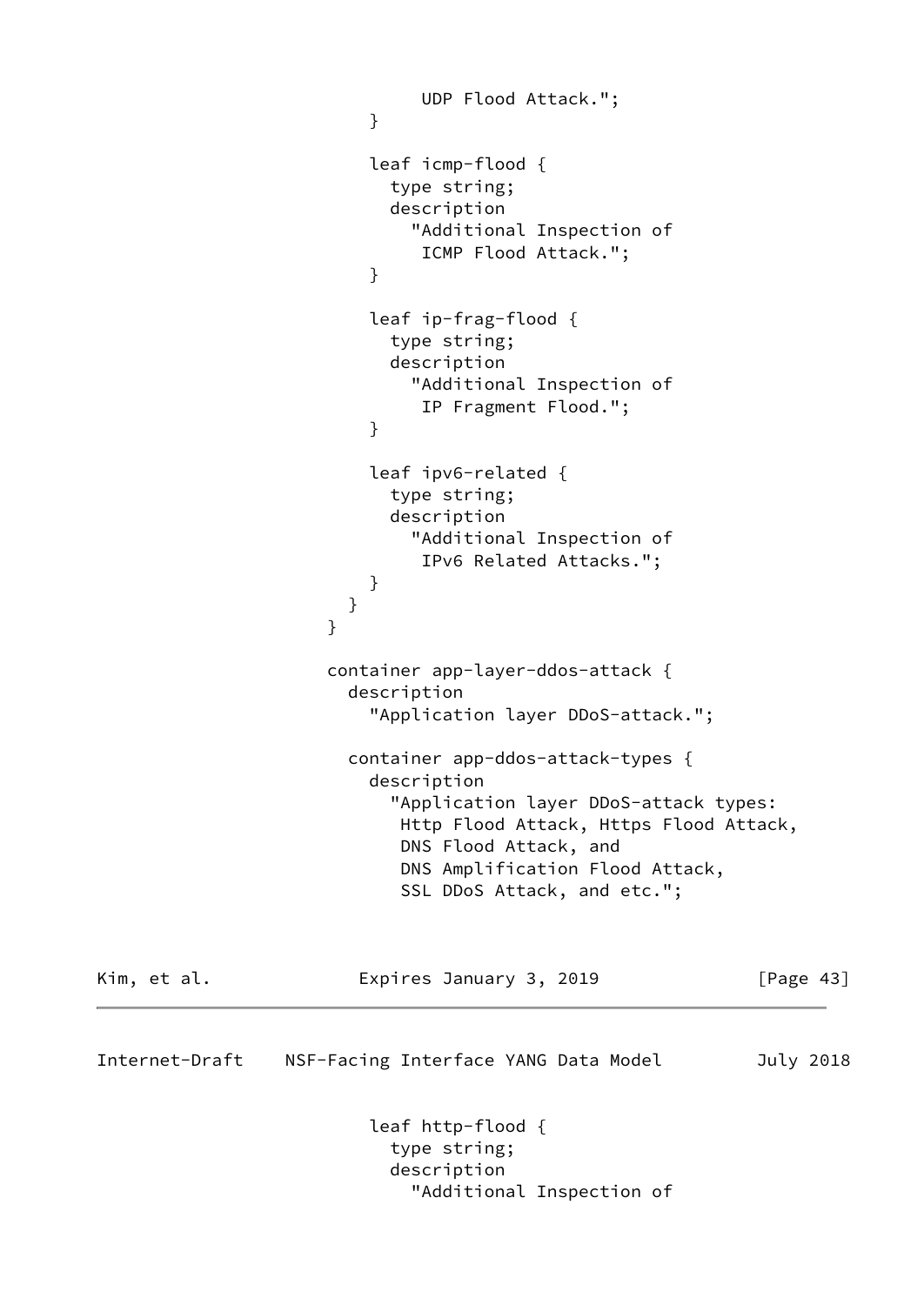```
 Http Flood Attack.";
 }
                      leaf https-flood {
                        type string;
                        description
                          "Additional Inspection of
                          Https Flood Attack.";
 }
                      leaf dns-flood {
                        type string;
                        description
                          "Additional Inspection of
                          DNS Flood Attack.";
 }
                      leaf dns-amp-flood {
                        type string;
                        description
                          "Additional Inspection of
                          DNS Amplification Flood Attack.";
 }
                      leaf ssl-ddos {
                        type string;
                        description
                         "Additional Inspection of
                          SSL Flood Attack.";
 }
 }
 }
 }
               container single-packet-attack {
                 description
                   "Single Packet Attacks.";
                 container single-packet-attack-type {
                   description
                     "DDoS-attack types: Scanning Attack,
                     Sniffing Attack, Malformed Packet Attack,
                     Special Packet Attack, and etc.";
```
}

Kim, et al. **Expires January 3, 2019** [Page 44]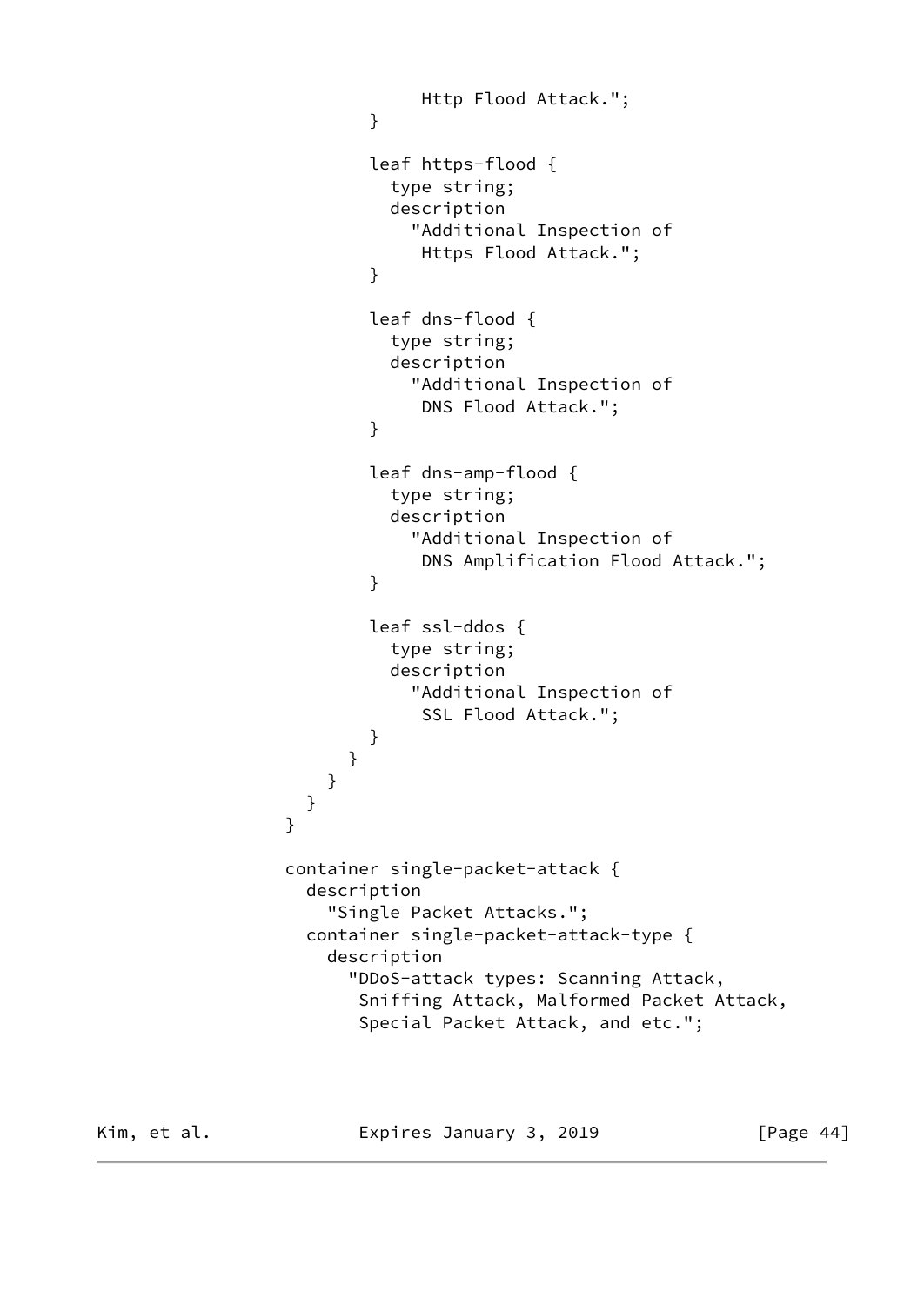```
 container scan-and-sniff-attack {
                      description
                        "Scanning and Sniffing Attack.";
                      container scan-and-sniff-attack-types {
                        description
                          "Scanning and sniffing attack types:
                           IP Sweep attack, Port Scanning,
                           and etc.";
                        leaf ip-sweep {
                          type string;
                          description
                            "Additional Inspection of
                            IP Sweep Attack.";
 }
                        leaf port-scanning {
                          type string;
                          description
                            "Additional Inspection of
                            Port Scanning Attack.";
 }
 }
 }
                    container malformed-packet-attack {
                      description
                        "Malformed Packet Attack.";
                      container malformed-packet-attack-types {
                        description
                          "Malformed packet attack types:
                           Ping of Death Attack, Teardrop Attack,
                           and etc.";
                        leaf ping-of-death {
                          type string;
                          description
                            "Additional Inspection of
                            Ping of Death Attack.";
 }
                        leaf teardrop {
                          type string;
                          description
                            "Additional Inspection of
                            Teardrop Attack.";
 }
```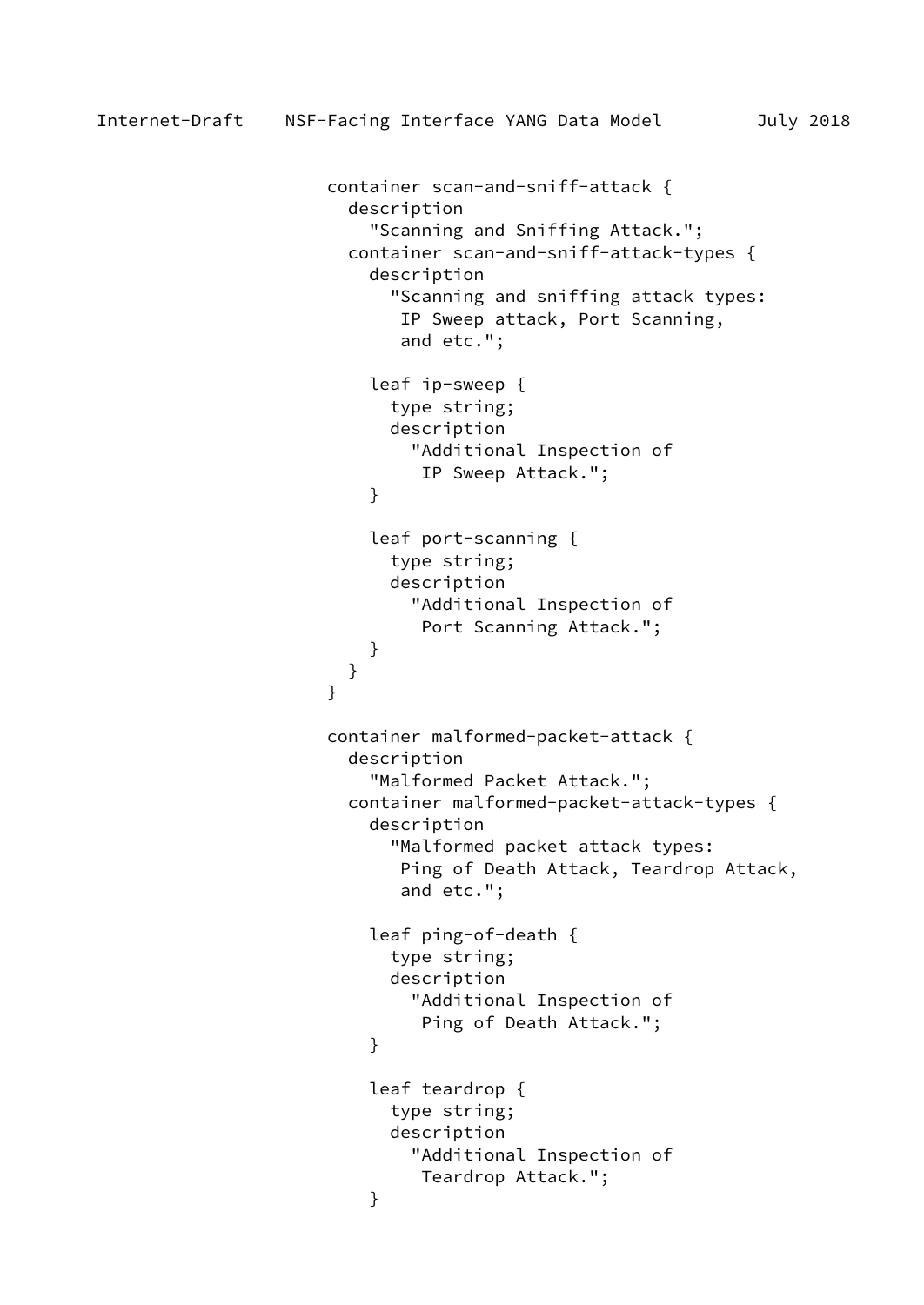```
Kim, et al.                   Expires January 3, 2019               [Page 45]
Internet-Draft NSF-Facing Interface YANG Data Model July 2018
 }
                   container special-packet-attack {
                    description
                      "special Packet Attack.";
                    container special-packet-attack-types {
                      description
                        "Special packet attack types:
                        Oversized ICMP Attack, Tracert Attack,
                        and etc.";
                      leaf oversized-icmp {
                        type string;
                        description
                         "Additional Inspection of
                          Oversize ICMP Attack.";
 }
                      leaf tracert {
                        type string;
                        description
                         "Additional Inspection of
                          Tracrt Attack.";
 }
 }
 }
 }
 }
 }
         }
     }
    }
  }
  <CODE ENDS>
```
<span id="page-51-0"></span> Figure 5: YANG Data Module of I2NSF NSF-Facing-Interface [7](#page-51-0). Security Considerations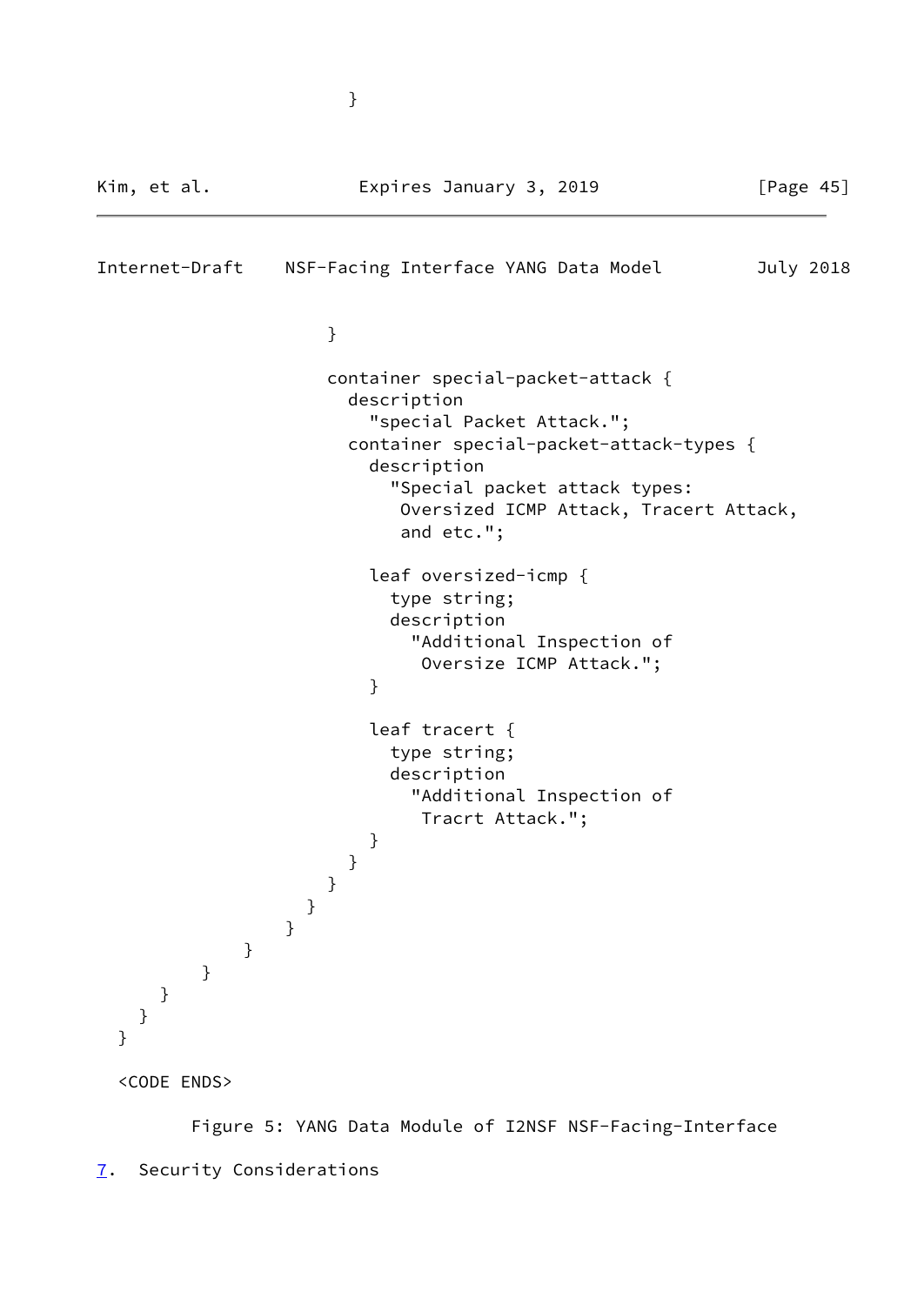This document introduces no additional security threats and SHOULD follow the security requirements as stated in [[RFC8329](https://datatracker.ietf.org/doc/pdf/rfc8329)].

<span id="page-52-0"></span>[8](#page-52-0). Acknowledgments

 This work was supported by Institute for Information & communications Technology Promotion (IITP) grant funded by the Korea government (MSIP) (No.R-20160222-002755, Cloud based Security Intelligence

| Kim, et al. | Expires January 3, 2019 |  | [Page $46$ ] |  |
|-------------|-------------------------|--|--------------|--|
|-------------|-------------------------|--|--------------|--|

<span id="page-52-2"></span>Internet-Draft NSF-Facing Interface YANG Data Model July 2018

 Technology Development for the Customized Security Service Provisioning).

<span id="page-52-1"></span>[9](#page-52-1). Contributors

 I2NSF is a group effort. I2NSF has had a number of contributing authors. The following are considered co-authors:

- o Hyoungshick Kim (Sungkyunkwan University)
- o Daeyoung Hyun (Sungkyunkwan University)
- o Dongjin Hong (Sungkyunkwan University)
- o Liang Xia (Huawei)
- o Tae-Jin Ahn (Korea Telecom)
- o Se-Hui Lee (Korea Telecom)
- <span id="page-52-3"></span>[10.](#page-52-3) References

<span id="page-52-4"></span>[10.1](#page-52-4). Normative References

- [RFC2119] Bradner, S., "Key words for use in RFCs to Indicate Requirement Levels", [BCP 14](https://datatracker.ietf.org/doc/pdf/bcp14), [RFC 2119](https://datatracker.ietf.org/doc/pdf/rfc2119), March 1997.
- [RFC6020] Bjorklund, M., "YANG A Data Modeling Language for the Network Configuration Protocol (NETCONF)", [RFC 6020](https://datatracker.ietf.org/doc/pdf/rfc6020), October 2010.
- [RFC8329] Lopez, D., Lopez, E., Dunbar, L., Strassner, J., and R. Kumar, "Framework for Interface to Network Security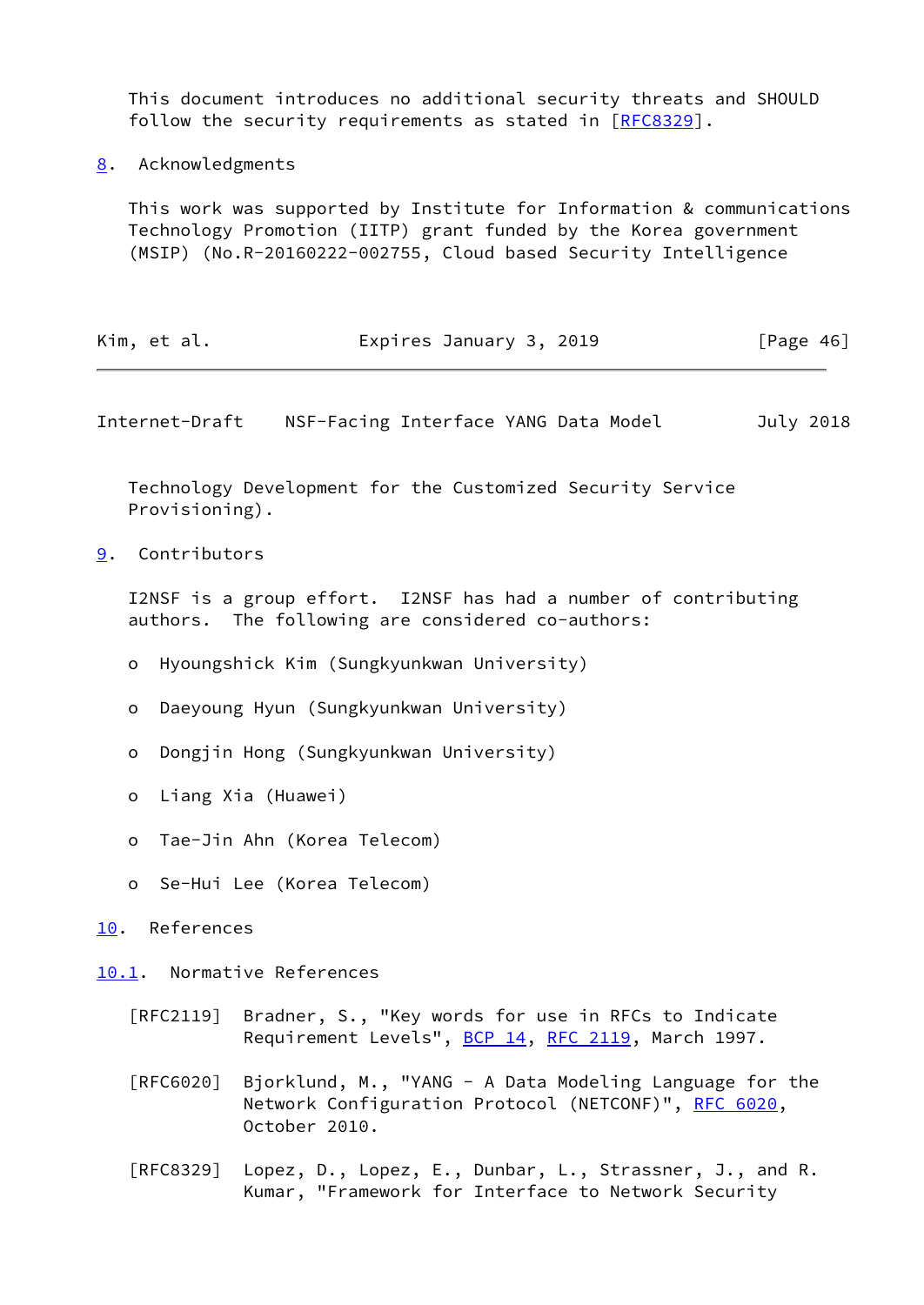<span id="page-53-3"></span><span id="page-53-1"></span><span id="page-53-0"></span> Functions", [RFC 8329,](https://datatracker.ietf.org/doc/pdf/rfc8329) February 2018. [10.2](#page-53-0). Informative References [i2nsf-nsf-cap-im] Xia, L., Strassner, J., Basile, C., and D. Lopez, "Information Model of NSFs Capabilities", [draft-ietf](https://datatracker.ietf.org/doc/pdf/draft-ietf-i2nsf-capability-00) [i2nsf-capability-00](https://datatracker.ietf.org/doc/pdf/draft-ietf-i2nsf-capability-00) (work in progress), September 2017. [i2rs-rib-data-model] Wang, L., Chen, M., Dass, A., Ananthakrishnan, H., Kini, S., and N. Bahadur, "A YANG Data Model for Routing Information Base (RIB)", [draft-ietf-i2rs-rib-data-model-10](https://datatracker.ietf.org/doc/pdf/draft-ietf-i2rs-rib-data-model-10) (work in progress), February 2018.

| Kim, et al. | Expires January 3, 2019 | [Page 47] |
|-------------|-------------------------|-----------|
|             |                         |           |

Internet-Draft NSF-Facing Interface YANG Data Model July 2018

<span id="page-53-2"></span>[supa-policy-info-model]

 Strassner, J., Halpern, J., and S. Meer, "Generic Policy Information Model for Simplified Use of Policy Abstractions (SUPA)", [draft-ietf-supa-generic-policy-info](https://datatracker.ietf.org/doc/pdf/draft-ietf-supa-generic-policy-info-model-03) [model-03](https://datatracker.ietf.org/doc/pdf/draft-ietf-supa-generic-policy-info-model-03) (work in progress), May 2017.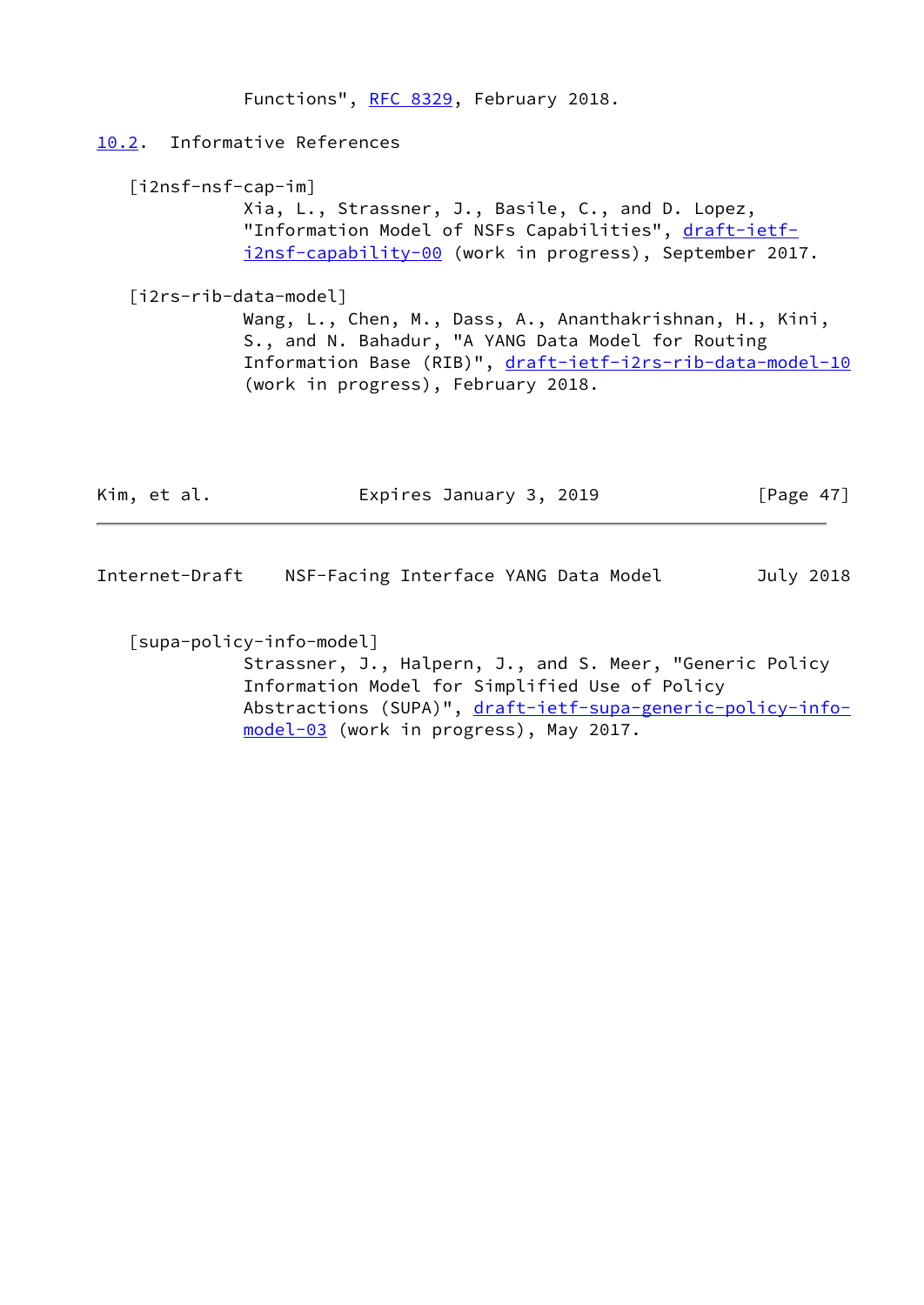# Kim, et al. **Expires January 3, 2019** [Page 48]

<span id="page-54-1"></span>Internet-Draft NSF-Facing Interface YANG Data Model July 2018

<span id="page-54-0"></span>[Appendix A.](#page-54-0) Changes from [draft-ietf-i2nsf-nsf-facing-interface-dm-01](https://datatracker.ietf.org/doc/pdf/draft-ietf-i2nsf-nsf-facing-interface-dm-01)

The following changes are made from [draft-ietf-i2nsf-nsf-facing](https://datatracker.ietf.org/doc/pdf/draft-ietf-i2nsf-nsf-facing-interface-dm-00) [interface-dm-00](https://datatracker.ietf.org/doc/pdf/draft-ietf-i2nsf-nsf-facing-interface-dm-00):

- 1. We added rule enable, session aging time, and long connection attributes.
- 2. We added a rule group attribute.
- 3. We added additional conditions such as application and url.
- 4. We replaced manual to description to clarify the meaning.

Authors' Addresses

 Jinyong Tim Kim Department of Computer Engineering Sungkyunkwan University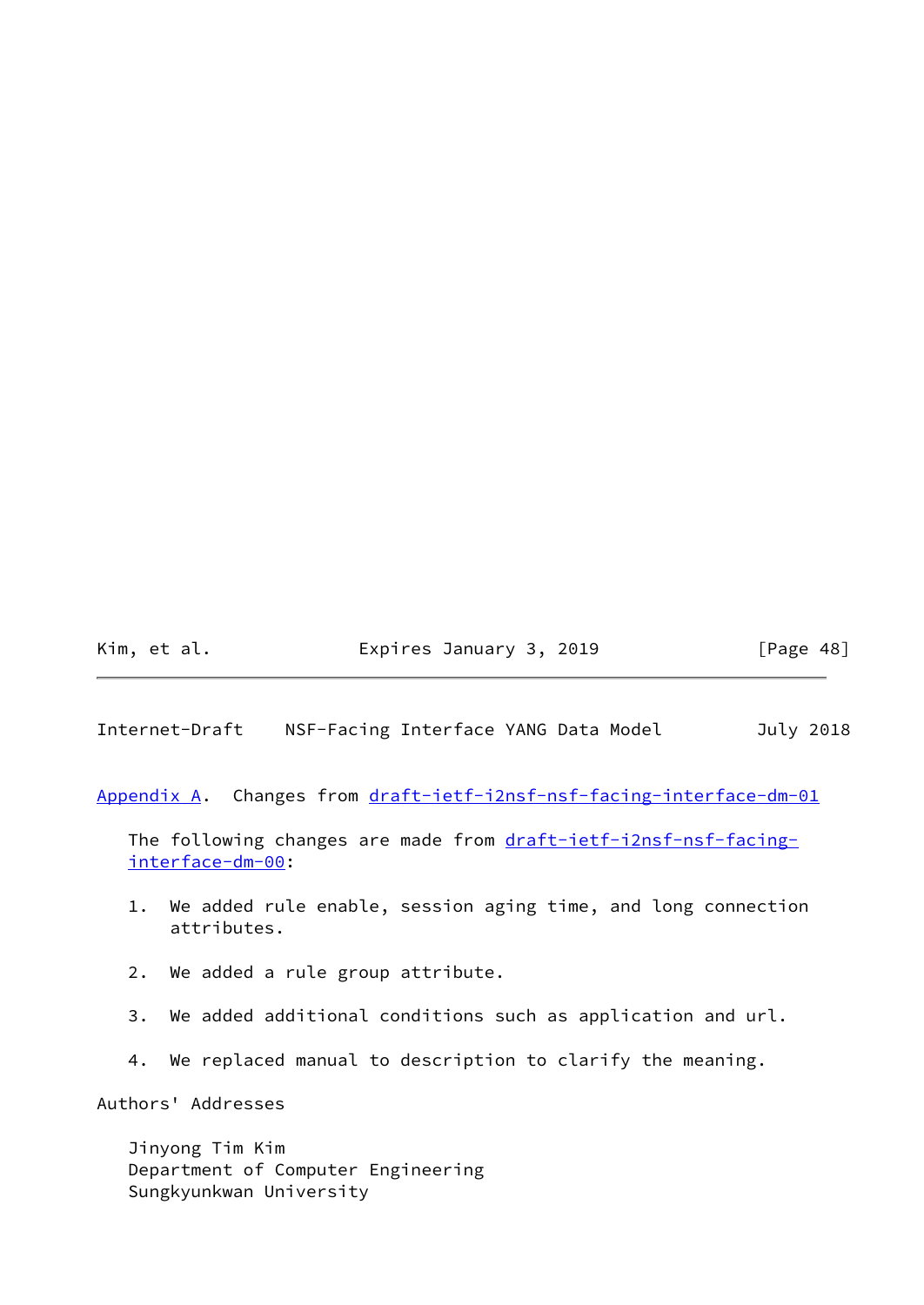2066 Seobu-Ro, Jangan-Gu Suwon, Gyeonggi-Do 16419 Republic of Korea Phone: +82 10 8273 0930 EMail: timkim@skku.edu Jaehoon Paul Jeong Department of Software Sungkyunkwan University 2066 Seobu-Ro, Jangan-Gu Suwon, Gyeonggi-Do 16419 Republic of Korea Phone: +82 31 299 4957 Fax: +82 31 290 7996 EMail: pauljeong@skku.edu URI: <http://iotlab.skku.edu/people-jaehoon-jeong.php> Jung-Soo Park Electronics and Telecommunications Research Institute 218 Gajeong-Ro, Yuseong-Gu Daejeon 34129 Republic of Korea Phone: +82 42 860 6514 EMail: pjs@etri.re.kr Kim, et al. **Expires January 3, 2019** [Page 49] Internet-Draft NSF-Facing Interface YANG Data Model July 2018 Susan Hares Huawei 7453 Hickory Hill Saline, MI 48176 USA Phone: +1-734-604-0332 EMail: shares@ndzh.com

 Qiushi Lin Huawei